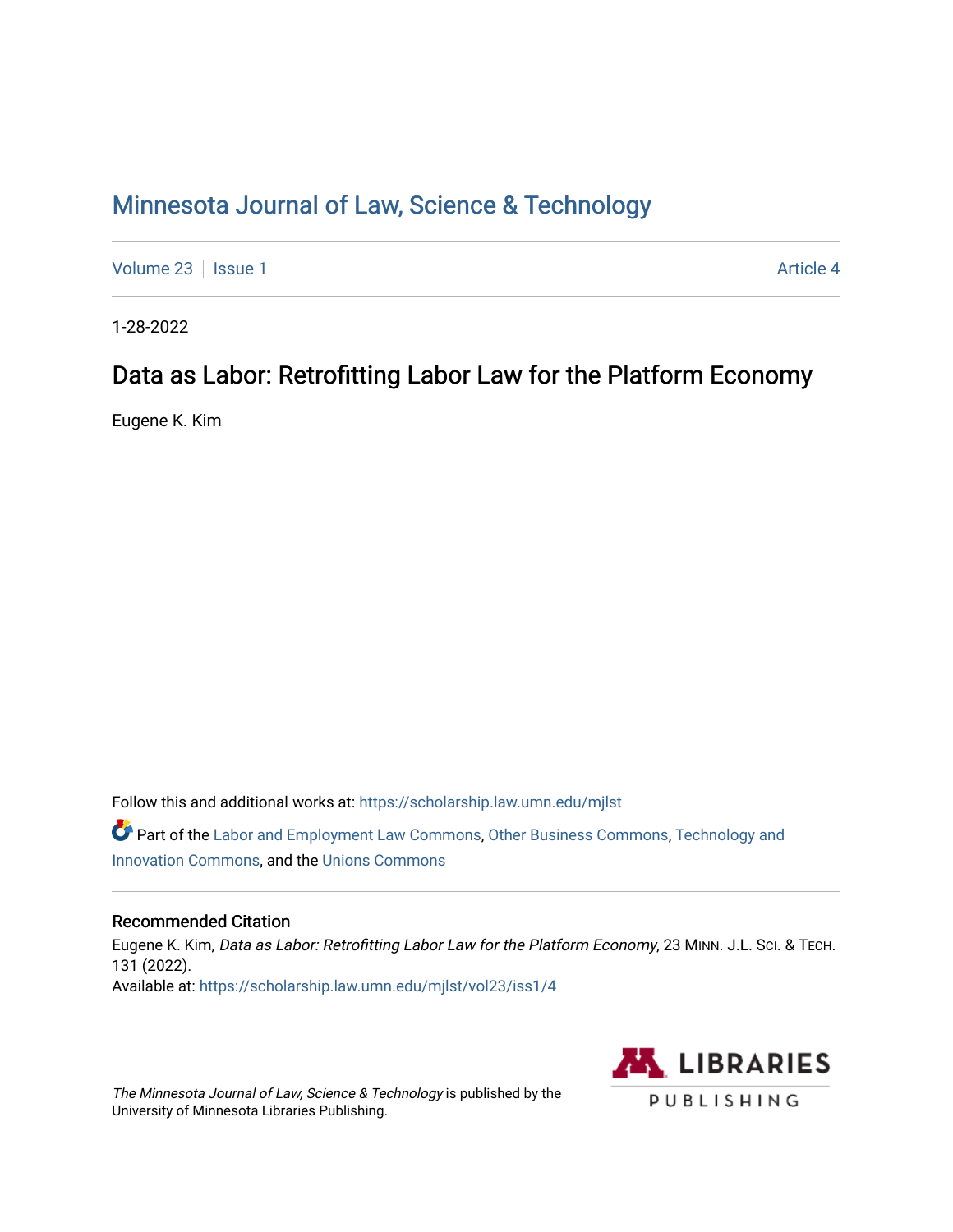## **Data as Labor: Retrofitting Labor Law for the Platform Economy**

## **Eugene K. Kim\***

#### ABSTRACT

*Users of online platform services like YouTube, Google, and Facebook have begun to form unions in an effort to influence platform policies, but have received limited attention. While unions in name, these groups fall outside the ambit of the National Labor Relations Act (NLRA), because their members are not compensated and controlled like traditional employees. This Article distinguishes between "active" contributors, who consciously contribute to platforms, and "passive" contributors, who unconsciously generate usable data in their interactions with platforms, and proposes that labor law can provide a framework for the organizing attempts of active contributors. Using the NLRA as a starting point, this Article reconceptualizes two doctrines of labor law—the definition of employee and the appropriate bargaining unit—to provide a regulatory framework for these nascent organizations. While implementing such changes through federal legislation may be politically difficult, state action is an alternative means of securing legal recognition for organizations of active contributors and regulating the use of passively produced data.*

| П |  |  |
|---|--|--|
|   |  |  |
|   |  |  |
|   |  |  |
|   |  |  |
|   |  |  |

<sup>\*</sup> Yale Law School, J.D. 2020; Yale College, B.A. 2016. Many thanks to Hiba Hafiz, Christine Jolls, Zach Liscow, Sari Mazzurco, Matt Prewitt, Andrew Brod, Isabelle Hanna, and Kathleen Xu for their formative comments and criticism. All errors are mine.



<sup>© 2022</sup> Eugene K. Kim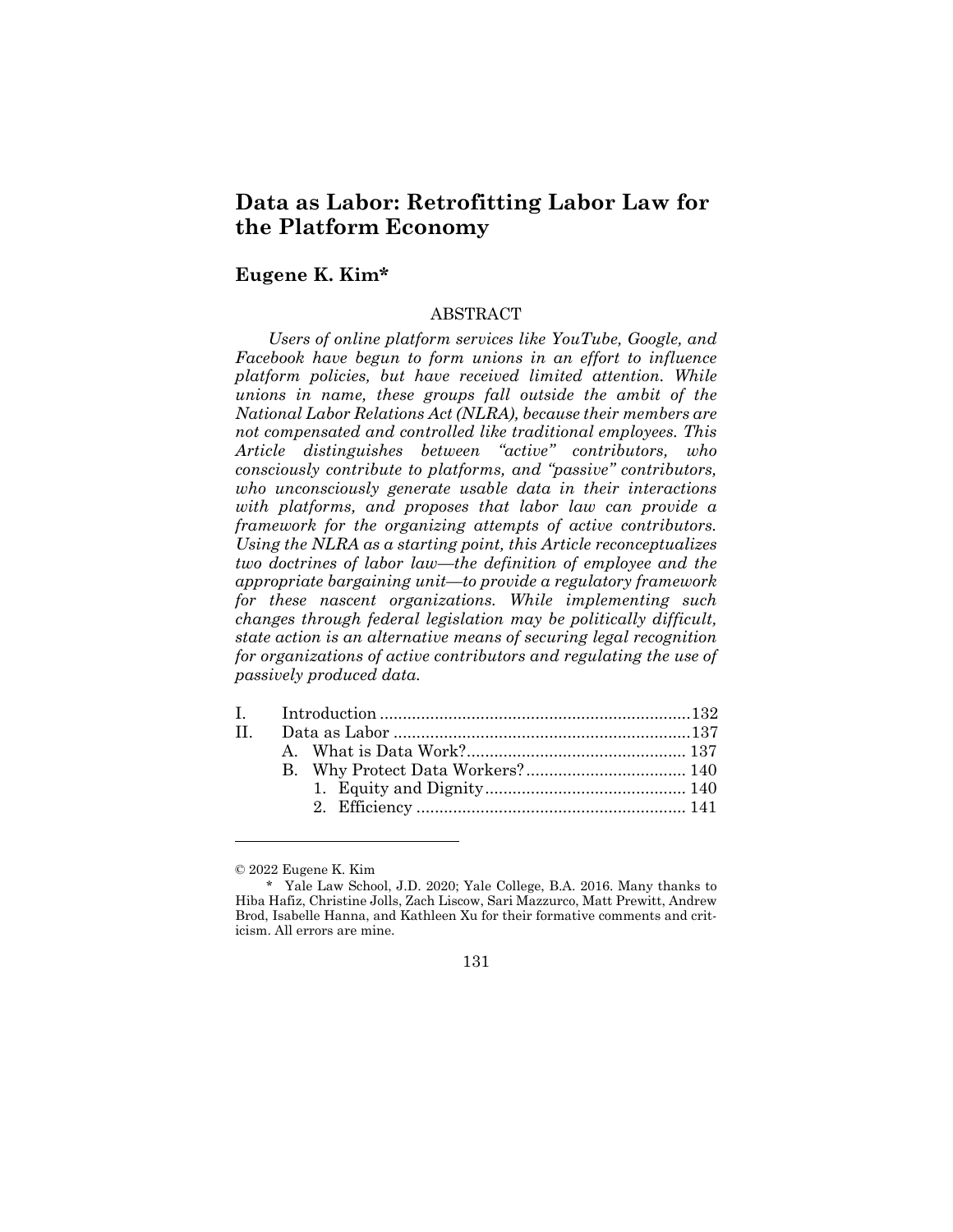132 *MINN. J.L. SCI. & TECH.* [Vol. 23:1

| HL. | Rethinking Employment: Beyond Compensation and  |  |  |
|-----|-------------------------------------------------|--|--|
|     |                                                 |  |  |
|     | A.                                              |  |  |
|     | 1. The Origins of the Current Approach 148      |  |  |
|     | 2. The Limitations of the Current Approach 152  |  |  |
|     | 3. A New Approach: Services Performed Rather    |  |  |
|     | Than Compensation Received 155                  |  |  |
|     |                                                 |  |  |
|     | 1. Efforts to Look Beyond Control  158          |  |  |
|     |                                                 |  |  |
|     |                                                 |  |  |
| IV. |                                                 |  |  |
|     |                                                 |  |  |
|     | 1. The Origins of the Current Approach 166      |  |  |
|     | 2. A New Approach for the Platform Economy  168 |  |  |
|     |                                                 |  |  |
| V.  |                                                 |  |  |

#### I. INTRODUCTION

In 2018, a group of YouTube content creators formed what they called the "YouTubers Union," hoping to lobby the platform for greater transparency over video monetization.<sup>1</sup> In what was informally known as the "adpocalypse," YouTube had implemented algorithms to ensure that videos met advertisers' standards,<sup>2</sup> but in doing so demonetized content producers in ways that caught public scrutiny, including the demonetization

<sup>1.</sup> Bijan Stephen, *YouTube Says It Won't Negotiate with the YouTubers Union*, VERGE (Aug. 26, 2019, 12:55 PM), https://www.theverge.com/2019/8/26 /20833315/youtube-union-youtubers-negotiate-germany-meeting (listing the creators' demands, which included "monetization for smaller channels; the right to speak with a real person if a channel is to be deleted; transparent moderation decisions; ending demonetization; the end of Google Preferred, a different system for delivering ad money to creators; and the rules around content moderation to be clarified").

<sup>2.</sup> Julia Alexander, *The Golden Age of YouTube Is Over*, VERGE (Apr. 5, 2019, 9:31 AM), https://www.theverge.com/2019/4/5/18287318/youtube-loganpaul-pewdiepie-demonetization-adpocalypse-premium-influencers-creators (responding to a series of insensitive or graphic postings on popular YouTube channels, advertisers withdrew from YouTube, partially out of fear of promoting the content, prompting YouTube to create algorithms that require videos to meet specific criteria, such as a longer run-time, to be monetized through advertisements).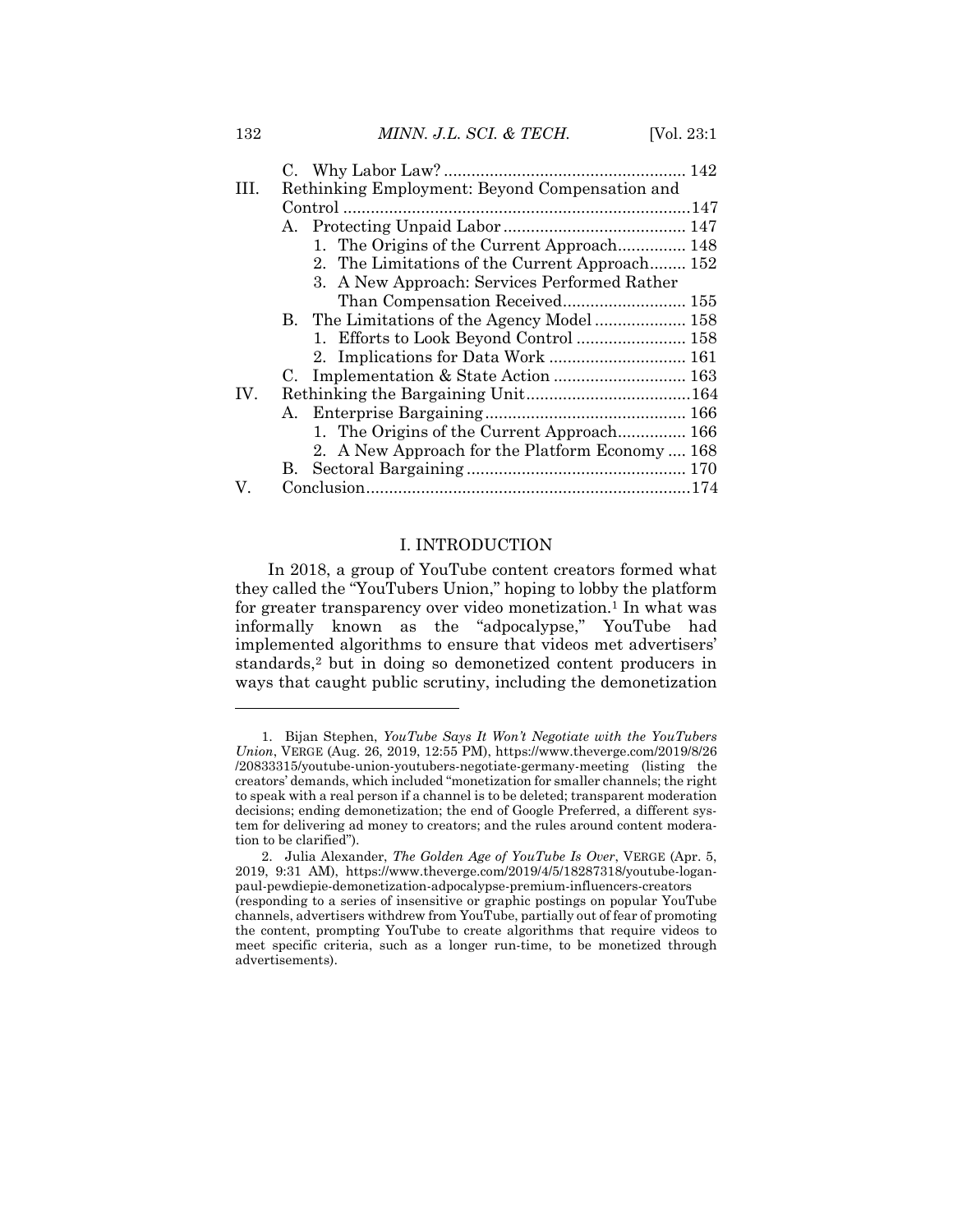of a number of videos discussing LGBTQ identity and experience.<sup>3</sup> In 2019, the group counted 23,000 members and presented its demands to YouTube, but the company declined to meet, stating that it "[had] made clear that [it is] not going to negotiate their demands."<sup>4</sup>

The Union's efforts are one of many by users of an online platform to obtain a greater say in the platform's rules: Facebook users have attempted to organize to obtain greater control over their data after the Cambridge Analytica scandal,<sup>5</sup> and in a longer shot, a class of plaintiffs sued Google for requiring its users to complete visual recognition tasks—known as CAPTCHAs—without compensation, and then using the data to train AI systems.<sup>6</sup> These efforts vary broadly in the extent to which their participants may claim to be workers in the classical sense: YouTubers creating videos would seem to have a stronger claim to that status than individuals who idly click around Facebook. Yet one commonality is that, while unions in name, almost none of these organizations are legally cognizable as unions under the National Labor Relations Act (NLRA), the American statutory framework for mediating negotiations between companies and employees. Simply put, contributors to platforms like YouTube are not considered employees under the statutory framework.<sup>7</sup>

Some scholars have described the activity of platform users as analogous to labor, because their contributions and activity on the platform are essential inputs for the online platforms and require some amount of manual exertion, whether that be clicking a link or producing a video.<sup>8</sup> Although these

<sup>3.</sup> Aja Romano, *A Group of YouTubers Is Trying to Prove the Site Systematically Demonetizes Queer Content*, VOX (Oct. 10, 2019, 9:40 AM EDT), https://www.vox.com/culture/2019/10/10/20893258/youtube-lgbtq-censorshipdemonetization-nerd-city-algorithm-report.

<sup>4.</sup> Stephen, *supra* note 1.

<sup>5.</sup> Toby Sterling, *Facebook Users Unite! 'Data Labour Union' Launches in Netherlands*, REUTERS (May 23, 2018), https://cn.reuters.com/article/instantarticle/idUSKCN1IO2M3.

<sup>6.</sup> Rojas-Lozano v. Google, Inc., 159 F. Supp. 3d 1101 (N.D. Cal. 2016).

<sup>7</sup>*. See infra* Part III.

<sup>8</sup>*. See generally* ERIC A. POSNER & E. GLEN WEYL, RADICAL MARKETS: UPROOTING CAPITALISM AND DEMOCRACY FOR A JUST SOCIETY 205 (2018) (analogizing the production of data to labor); Imanol Arrieta Ibarra et al., *Should We Treat Data as Labor? Moving Beyond "Free"*, 108 AM. ECON. ASS'N: PAPERS & PROC. 38 (2008) (arguing that data should be treated as labor rather than capital).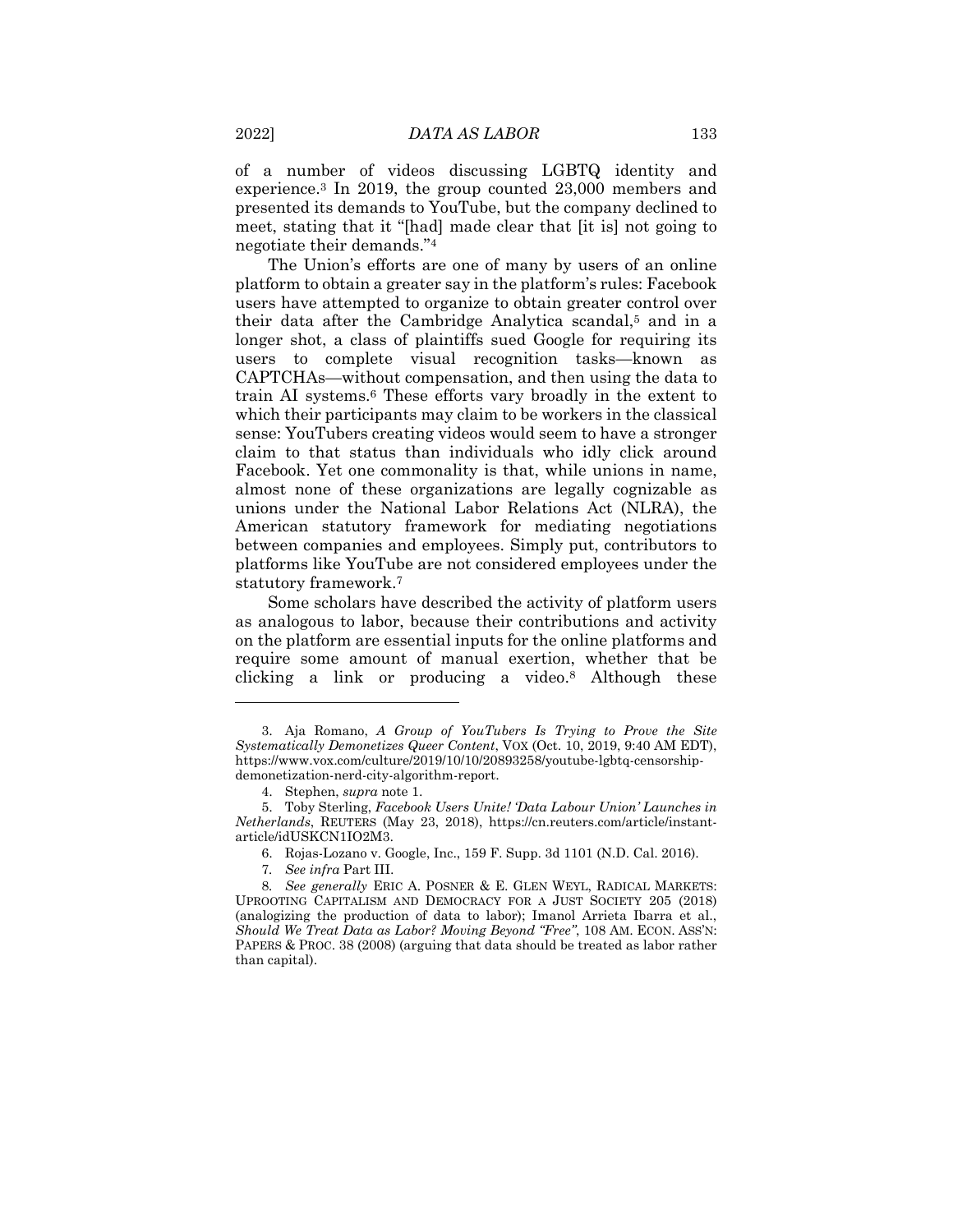contributions, or "data work," often feel like leisure—for instance, liking Facebook pages or producing amusing YouTube content—the digital economy has transformed once leisurely or idle activities into economically productive and potentially lucrative ones. Users' input can be essential to a platform's function, but many users have little say in how a platform is governed, so scholars and platform users have proposed forming collective bodies of users to bargain with platforms so that the platform is responsive to its user's needs. Similar to the traditional labor context, platform users have limited bargaining power in the status quo vis-à-vis platforms, due to the users' geographic dispersion and the limited number of substitutes for the platforms' services. Organizations of users aspire to enhance the bargaining power of users and give them greater say in how their data are stored and deployed.

While there have been numerous proposals to regulate or constrain the power of platform companies like Facebook and Google,<sup>9</sup> there has been less academic work on how to organize the very users that fuel the platforms' success, or to regulate those organizations once formed. Notably, some of these organizations may be illegal under antitrust law in the status quo, insofar as they are not legally cognizable as unions and collude to achieve economic benefit.<sup>10</sup> One proposal that has been gaining traction in the EU is to create data intermediaries that pool members' data rights and license them to platforms.<sup>11</sup> In November 2020, the European Commission issued a proposed

<sup>9</sup>*. See, e.g.*, Jack M. Balkin, *Information Fiduciaries and the First Amendment*, 49 U.C. DAVIS L. REV. 1183 (2016) (arguing "that many online service providers and cloud companies who collect, analyze, use, sell, and distribute personal information should be seen as information fiduciaries toward their customers and end-users"); Josh Simons & Dipayan Ghosh, *Utilities for Democracy: How the Algorithmic Infrastructure of Facebook and Google Must be Regulated*, BROOKINGS INST. (Aug. 2020), https://www.brookin gs.edu/research/utilities-for-democracy-why-and-how-the-algorithmic-infrastr ucture-of-facebook-and-google-must-be-regulated (arguing that Facebook and Google should be regulated under a public utility model).

<sup>10</sup>*. See* Sari Mazzurco, *Democratizing Platform Privacy*, 31 FORDHAM INTELL. PROP. MEDIA & ENT. L. J. 792, 860–62 (2021) (describing demands for data privacy by form of a consumer "mass exit" from the digital platform as a potential Sherman Act violation for restraining trade).

<sup>11</sup>*. See Proposal for a Regulation of the European Parliament and of the Council on European Data Governance*, COM (2020) 767 final (Nov. 25, 2020) ("[The proposal aimed to] foster the availability of data for use by increasing trust in data intermediaries and by strengthening data-sharing mechanisms across the EU.").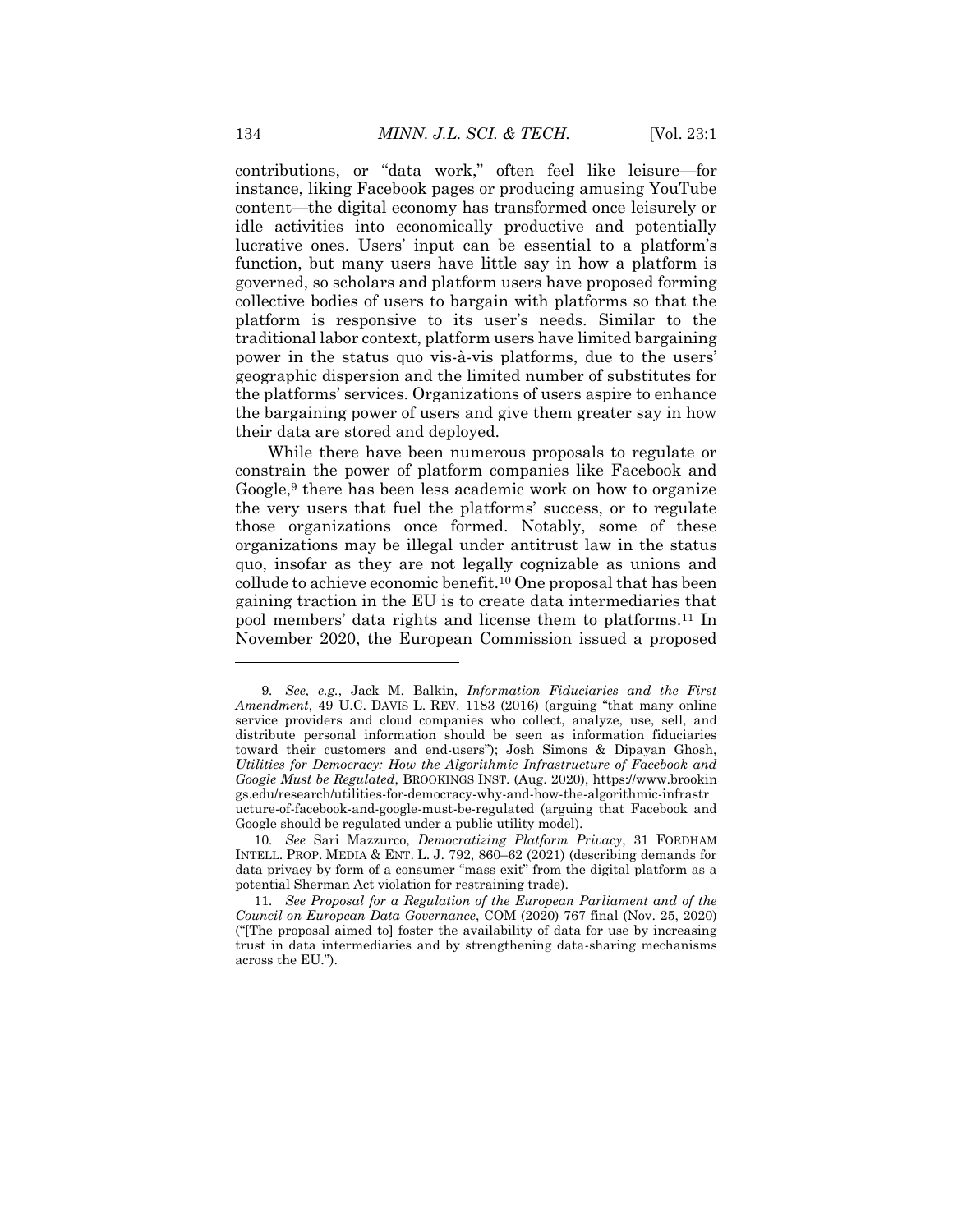data governance framework to regulate such intermediaries,<sup>12</sup> but notably absent from the proposal is any mention that the intermediaries could exercise user rights *collectively*. 13

This Article makes the case that labor law and its provisions for collective bargaining are the most sensible mechanisms for fostering and regulating attempts by certain platform users to bargain vis-à-vis platforms. In doing so, it stresses the importance of not just regulating the market power of firms but the potential effectiveness of building the bargaining power of users, drawing from the theory of countervailing power pioneered by John Kenneth Galbraith.<sup>14</sup> A purely deconcentrating approach, for instance through antitrust law, will have limited effectiveness, due to frictions in online labor markets<sup>15</sup> and network effects<sup>16</sup> that make it likely that some degree of market power among platforms will persist. The alternative approach would be to foster and regulate countervailing power on the other side of the market.<sup>17</sup> Such a structure not only serves redistributive goals, but also improves economic efficiency, by ensuring that workers have the appropriate incentives to contribute to the market and preventing firms from reducing equilibrium quantities to

<sup>12</sup>*. Id.*

<sup>13</sup>*. Compare id.*, *with Proposal for a Regulation of the European Parliament and of the Council on European Data Governance* Title III, Art.  $9(2)(c)$ , at 24 COM (2020) draft (Oct. 2020), https://drive.google.com/file/d/1b ud4hJKlSAEeqfodHuDbEBcxV9Scppvn/view (mentioning collective action).

<sup>14</sup>*. See generally* JOHN KENNETH GALBRAITH, AMERICAN CAPITALISM: THE CONCEPT OF COUNTERVAILING POWER (1952) (discussing how economic power can be used to check economic power). For a more recent treatment of how the law can facilitate countervailing power, see generally Kate Andrias & Benjamin I. Sachs, *Constructing Countervailing Power: Law and Organizing in an Era of Political Inequality*, 130 YALE L.J. 546 (2021).

<sup>15.</sup> Arindrajit Dube et al., *Monopsony in Online Labor Markets*, 2 AM. ECON. REV.: INSIGHTS 33, 44–45 (2020) (finding "strong evidence" that considerable monopsony power exists "even in a thick labor market where search frictions may appear to be low").

<sup>16</sup>*. See, e.g.*, Feng Zhu & Marco Iansiti, *Why Some Platforms Thrive and Others Don't*, HARV. BUS. REV. (2019), https://hbr.org/2019/01/why-some-platf orms-thrive-and-others-dont.

<sup>17</sup>*. See, e.g.*, Mark Stelzner & Mark Paul, How Does Market Power Affect Wages? Monopsony and Collective Action in an Institutional Context 15 (Dec. 2018) (unpublished manuscript), https://equitablegrowth.org/working-papers/h ow-does-market-power-affect-wages-monopsony-and-collective-action-in-an-ins titutional-context.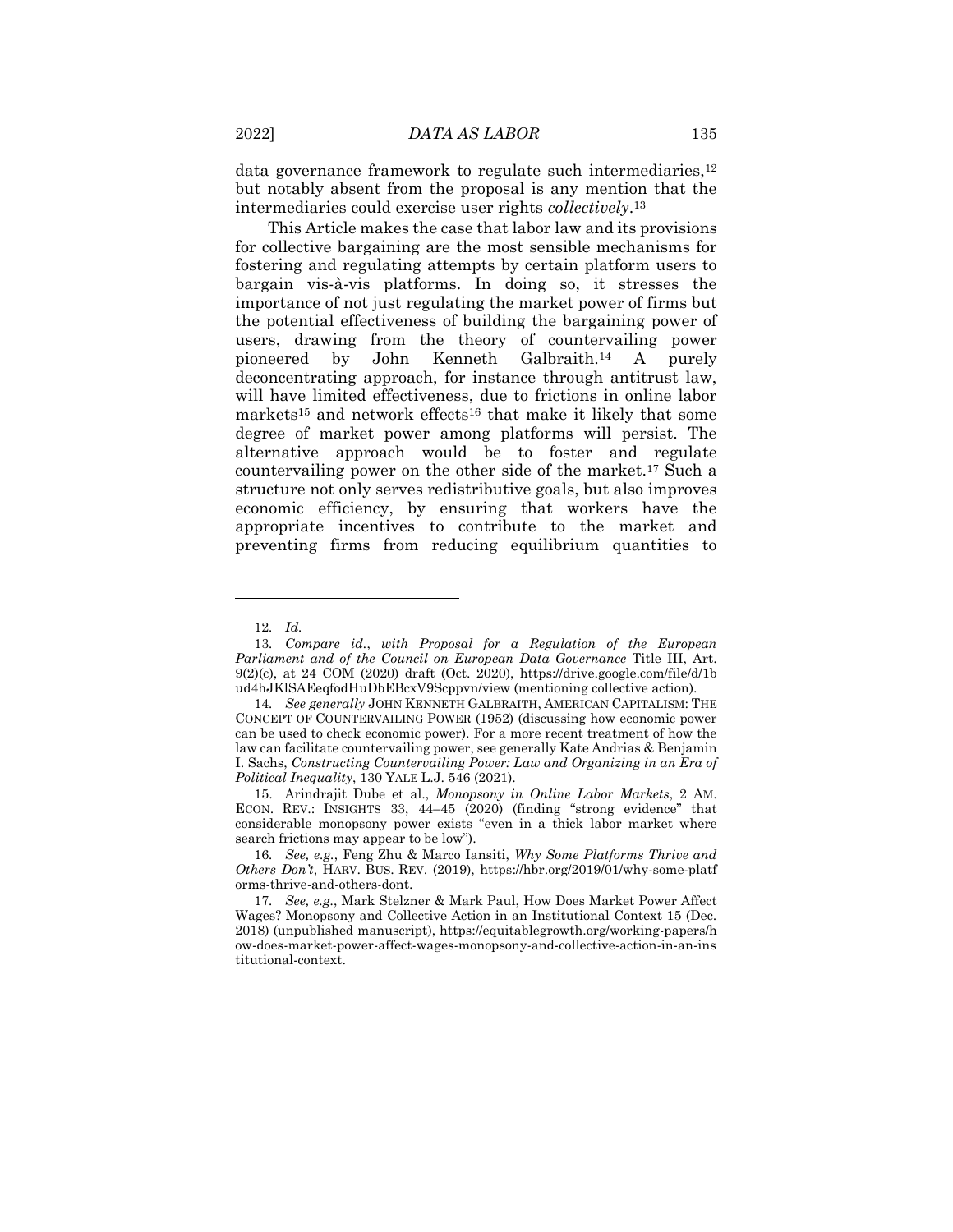suppress price.<sup>18</sup> Labor law provides a structure for market participants to develop this countervailing power in a way that is economically productive.

This Article separates data work into "active" work, where users consciously contribute to platforms, and "passive" work, where platforms collect user data as a byproduct of user activity. Active data work more closely resembles the classical notion of labor, and readily lends itself to the enterprise bargaining model of the NLRA. But if labor law is to remain relevant, policymakers will need to reimagine what labor law means in the digital age, as work moves from physical worksites to platforms and individual contributions shift from physical labor to personal data. To chart a path forward, this Article starts from the current federal regime under the NLRA and reconceptualizes three foundational doctrines of labor law, two of which have to do with the definition of "employee" that bounds the scope of the NLRA, and the third of which has to do with the characteristics along which users can collectively bargain. First, if labor law is to regulate organizing among data workers, it is worth considering whether some uncompensated workers should be considered "employees," an issue that has been raised in the context of volunteer interns but is also relevant in the platform economy: many contributors to the data economy participate without compensation, but are excluded from the NLRA's ambit because the Act does not define "employee" in any specific way.<sup>19</sup> Second, the common-law control analysis used under the NLRA and many state statutes excludes workers not subject to traditional, top-down supervision, and it is worth considering whether a greater number of workers should be covered. While the control requirement has been critiqued in other contexts, notably gig work<sup>20</sup> and subcontracting,<sup>21</sup> this Article discusses how proposals to expand the control requirement of employment would benefit data workers as well.<sup>22</sup> Third and finally, the NLRB's analysis of bargaining units—which has traditionally

<sup>18</sup>*. See, e.g.*, GEORGE J. BORJAS, LABOR ECONOMICS 183–87 (7th ed. 2016) (describing the monopsony model and the effect of a wage floor).

<sup>19</sup>*. See infra* Section II.A.

<sup>20</sup>*. See, e.g.*, Eugene K. Kim, Note, *Labor's Antitrust Problem: A Case for Worker Welfare*, 130 YALE L.J. 428 (2020).

<sup>21</sup>*. See generally* DAVID WEIL, THE FISSURED WORKPLACE: WHY WORK BECAME SO BAD FOR SO MANY AND WHAT CAN BE DONE TO IMPROVE IT (2017).

<sup>22</sup>*. See infra* Section II.B.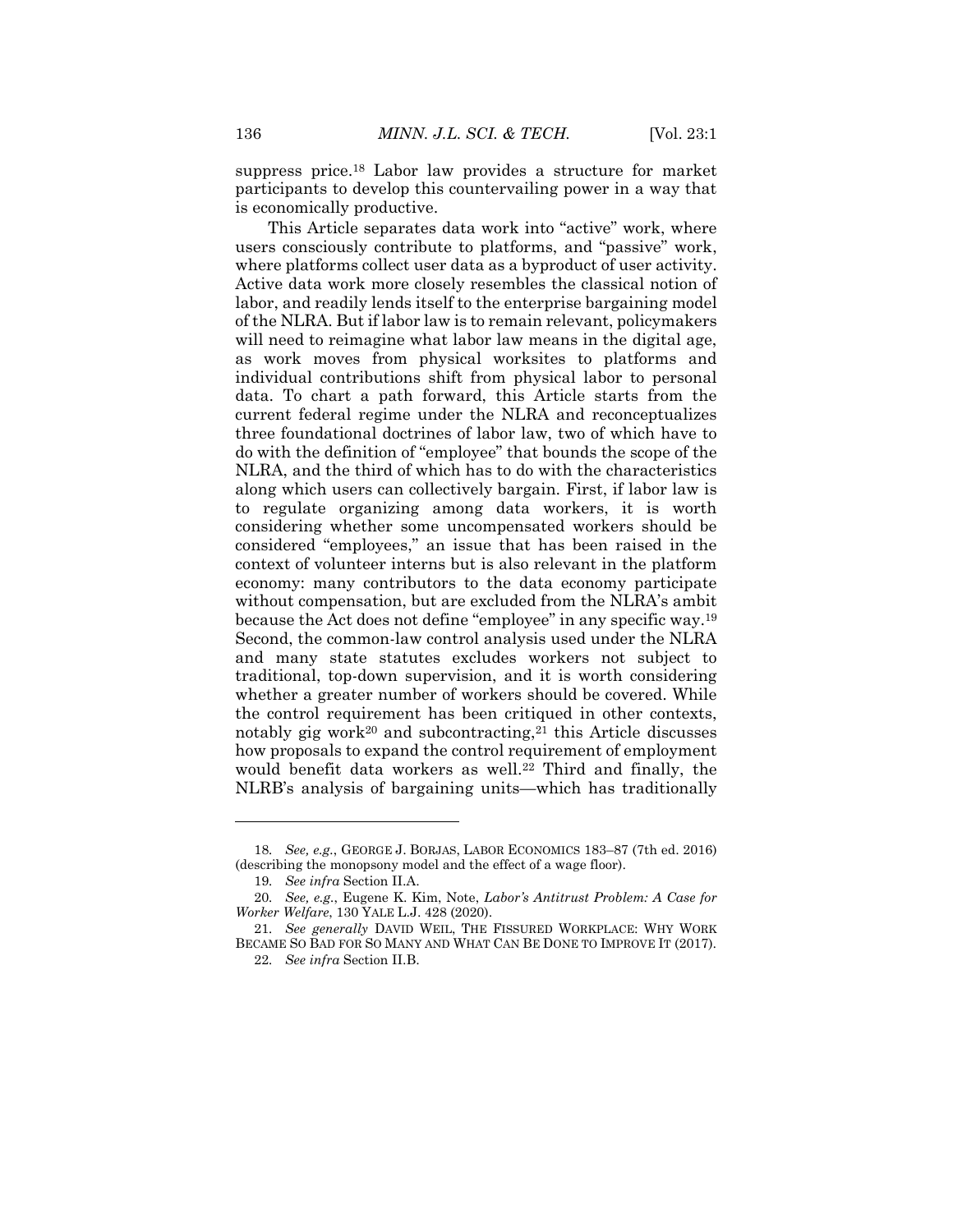grouped workers along physical worksite boundaries and employer control hierarchies—will need to embrace a wider variety of factors as work moves online and traditional control hierarchies fade. This Article suggests that personal identifying factors—like age or geography—may be relevant for bargaining insofar as user data is sold according to those characteristics.<sup>23</sup> While efforts to amend the NLRA have been largely unsuccessful, the Article concludes by discussing the implications of state legislation and sectoral bargaining in the data work context, as a means of both advancing labor law doctrine for active participants and protecting passive participants. 24

This Article proceeds as follows. Part II offers an operational definition of data work and outlines the argument for extending protections generally, and through labor law specifically. Part III uses the data-as-labor lens to outline a critique of the NLRA's current definition of employee, proposing changes to labor law doctrine that can extend coverage to active data workers. Part IV does the same for the NLRB's approach to bargaining units, proposing a new strategy for the agency's future bargaining adjudications and potential rulemaking, and discusses how sectoral bargaining can be used to advance the goals of both active and passive data workers. Part V concludes.

#### II. DATA AS LABOR

This Part provides an operational definition of data work and outlines the economic and dignitary reasons for permitting data workers to organize. It concludes by considering the various strategies that have been proposed for enabling and regulating such organizations, and makes the case that labor law provides the most sensible framework for ensuring that data workers have a voice in the platform economy.

#### A. WHAT IS DATA WORK?

This Article defines data work as the act of contributing information about oneself or the world to a recipient who derives an economic benefit. While broad, this definition excludes most traditional forms of work, which often involve the transformation of existing resources and capital into goods (e.g.,

<sup>23</sup>*. See infra* Section III.A.

<sup>24</sup>*. See infra* Section III.B.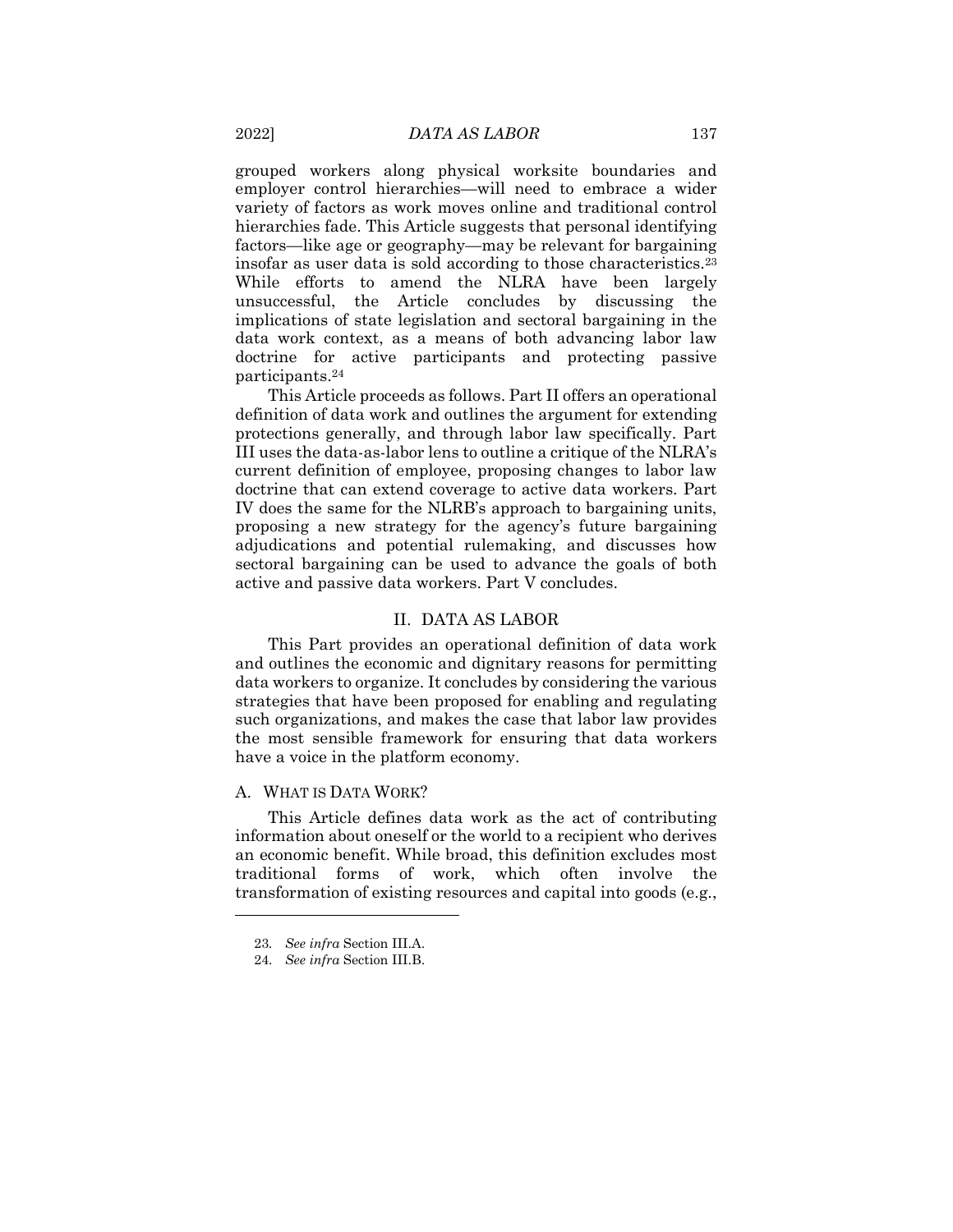manufacturing), or physical and mental exertion in the provision of requested services (e.g., medicine). But it includes a wide variety of tasks that individuals perform on digital platforms, from conscious and creative tasks like producing YouTube videos or authoring Wikipedia articles, to more passive tasks like interacting with Facebook posts or clicking on Google results.

The notion of data work is premised on the insight that the digital age has transformed behaviors that might once have been considered leisurely or idle into economically productive ones. In the platform economy, individuals opining on the merits of toys or playing games have become multi-millionaires,<sup>25</sup> and these contributors collectively drive the business models of the world's most influential platforms. Users completing CAPTCHAs to prove they are human help Google digitize books<sup>26</sup> and train image recognition systems that power driverless cars.<sup>27</sup> Data work as a concept calls attention to the social benefits of these forms of activity and the extent to which the individuals that perform them have a say in how their contributions are used.

Some forms of data work will be more active or conscious than others. On the active side are creative, long-term forms of data work like creating video content, which may more clearly resemble "labor" as traditionally understood: requiring physical and mental exertion, planning, or sacrifice. On the passive side are near-clerical or inadvertent contributions, like building search histories on Amazon or liking content on Facebook. These behaviors, while they generate economically productive data, consume minimal mental energy. Some forms of data work are paid, while others are unpaid: YouTube compensates some (but not all) of its content creators per ad click or view, and participants on platforms like Google Task Mate<sup>28</sup> and Amazon

<sup>25.</sup> Caitlin O'Kane, *Top 10 Highest-Paid YouTube Stars of 2018, According to Forbes*, CBS NEWS (Dec. 4, 2018, 12:13 PM), https://www.cbsnews.com/ne ws/top-10-highest-paid-youtube-stars-of-2018-forbes.

<sup>26.</sup> Guy Gugliotta, *Deciphering Old Texts, One Woozy, Curvy Word at a Time*, N.Y. TIMES (Mar. 28, 2011), https://www.nytimes.com/2011/03/29/scien ce/29recaptcha.html.

<sup>27.</sup> James O'Malley, *Captcha If You Can: How You've Been Training AI For Years Without Realising It*, TECHRADAR (Jan. 12, 2018), https://www.techrada r.com/news/captcha-if-you-can-how-youve-been-training-ai-for-years-withoutrealising-it.

<sup>28</sup>*. Task Mate*, GOOGLE PLAY, https://play.google.com/store/apps/details?i d=com.google.android.apps.nbu.tinytask&hl=en\_US&gl=IN (last visited Nov. 16, 2021) ("Earn money by completing tasks for businesses around the world on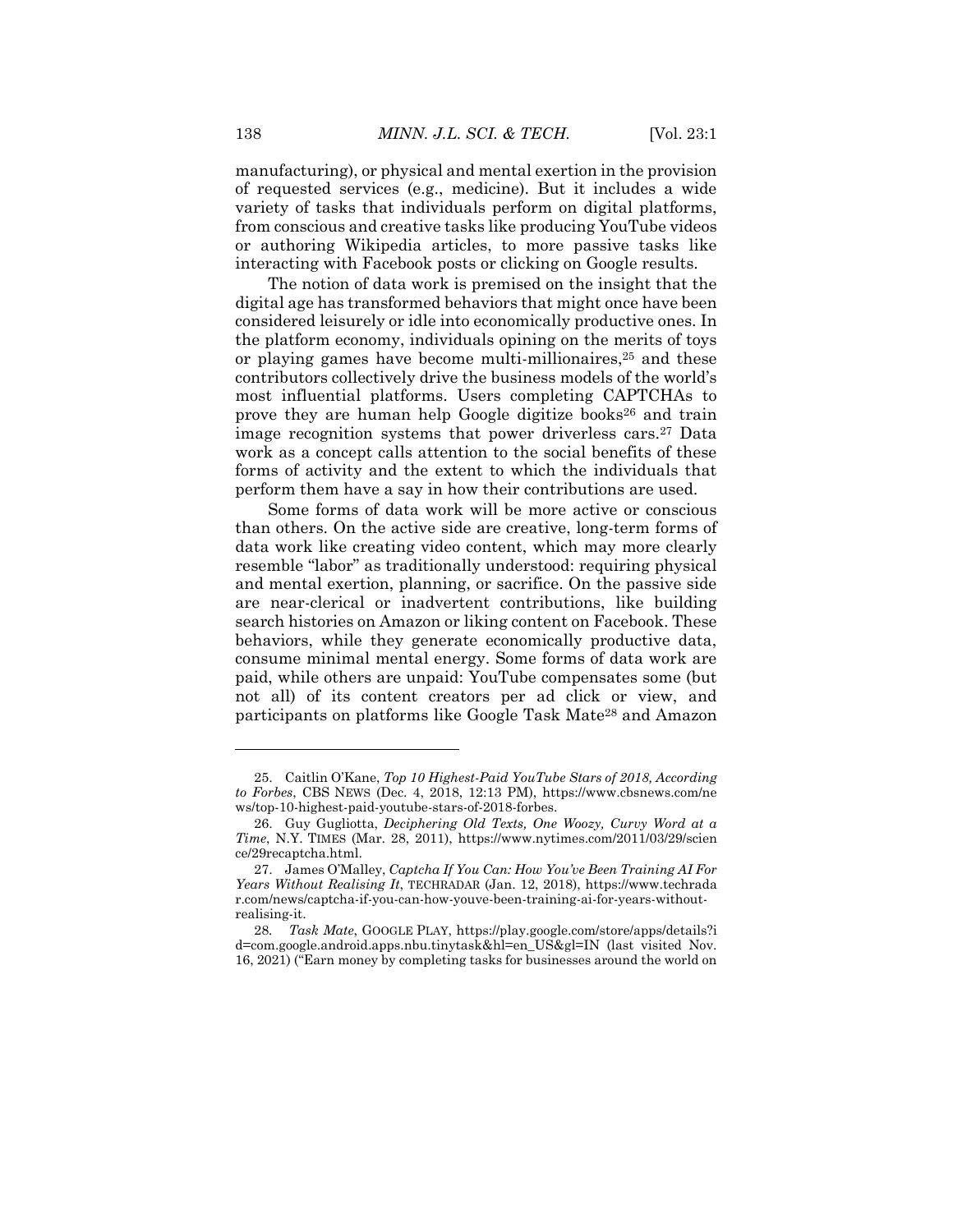mTurk<sup>29</sup> are paid for more passive tasks. On the other side, most Instagram content producers are unpaid (although the platform recently announced YouTube-like compensation for producers of video content),<sup>30</sup> and most forms of passive data work, like Facebook, Amazon, or Google use, are uncompensated.

| Compensated |                                          | Uncompensated                                        |  |
|-------------|------------------------------------------|------------------------------------------------------|--|
| Active      | YouTube<br>content  <br>Some<br>creators | Facebook content: Wikipedia<br>editors <sup>31</sup> |  |
| Passive     | Amazon mTurk                             | Google search queries                                |  |

**Figure 1**. Data work, compensation, and exertion.

In addition, data workers can be distinguished by the extent to which they perceive themselves to be part of a community. Many platform users have little to no interaction with others, like Google users. Yet others have consciously organized themselves into groups, like Facebook users. And in the middle are users who have social interactions but relatively unstructured ones, like YouTube subscribers or commenters. We might expect that Facebook users and YouTube users would be more likely to view themselves as a community than Google users.

Google's Task Mate app. Examples of tasks include taking a photo of a nearby restaurant, answering survey questions, or helping translate sentences from English to your local language.").

<sup>29</sup>*. Amazon Mechanical Turk*, MTURK, https://www.mturk.com/ (last visited Nov. 16, 2021) ("Amazon Mechanical Turk (MTurk) is a crowdsourcing marketplace that makes it easier for individuals and businesses to outsource their processes and jobs to a distributed workforce who can perform these tasks virtually. This could include anything from conducting simple data validation and research to more subjective tasks like survey participation, content moderation, and more.").

<sup>30.</sup> Arielle Pardes, *Instagram Will (Finally) Pay Influencers*, WIRED (May 27, 2020, 11:00 AM), https://www.wired.com/story/instagram-finally-pay-influe ncers-badges-igtv-ads.

<sup>31.</sup> Some Wikipedia editors are paid by outside organizations, raising concerns of bias. Joe Pinsker, *The Covert World of People Trying to Edit Wikipedia—For Pay*, ATLANTIC (Aug. 11, 2015), https://www.theatlantic.com/b usiness/archive/2015/08/wikipedia-editors-for-pay/393926 (describing a case where business employees of a medical device manufacturer attempted to edit the Wikipedia page of a surgical procedure that uses their device).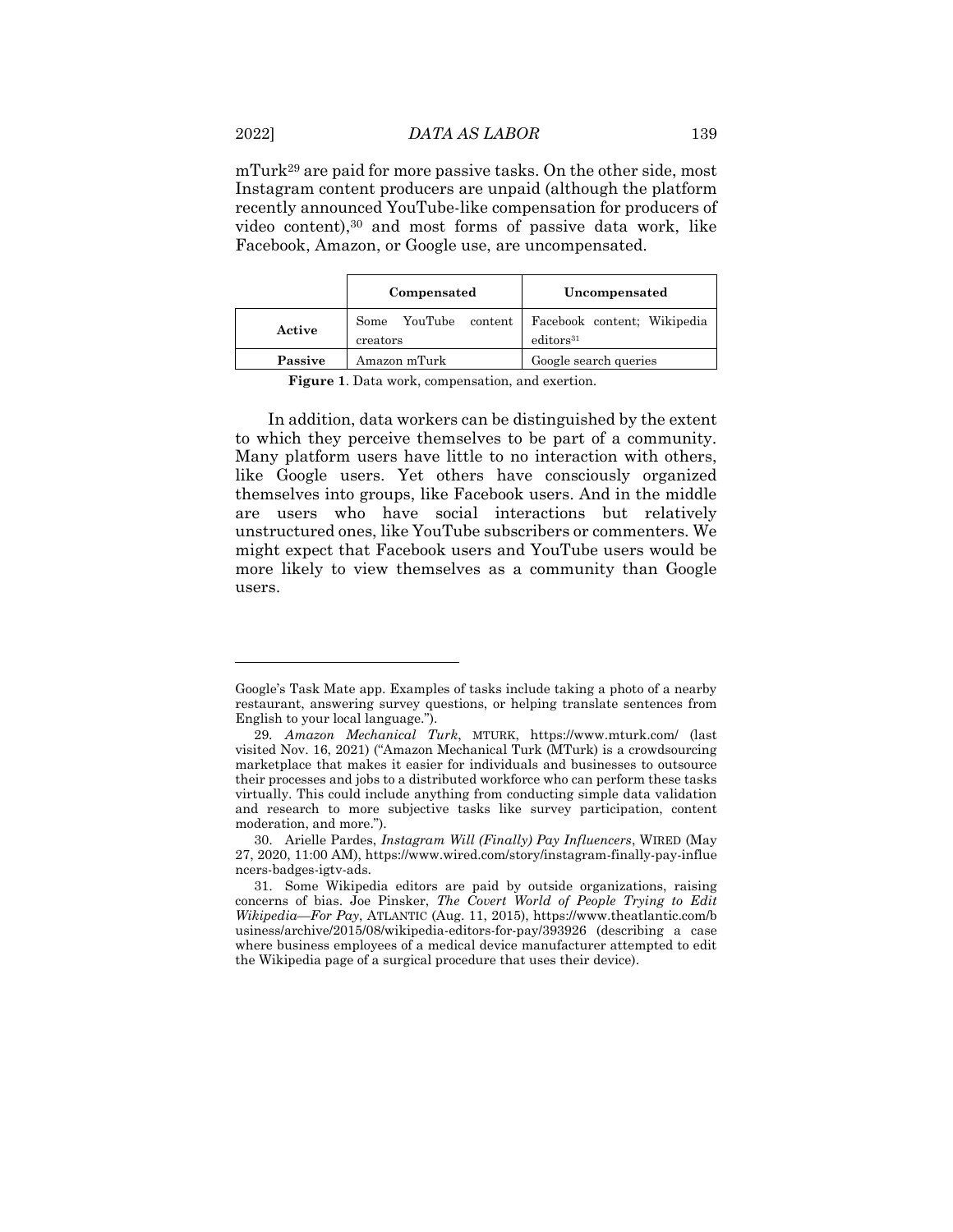Highly social (explicit group formation) Facebook, social networks Unstructured social interactions | YouTube, blogs Minimally social Google, mTurk **Figure 2**. Data work and group identification.

This taxonomy illustrates the heterogeneity of the data economy, for which a single regulatory regime would likely be inapt. But before discussing the regulatory structure under which data workers might bargain with platforms, this Article turns to the question of why such bargaining could be socially productive.

#### B. WHY PROTECT DATA WORKERS?

Allowing data workers to organize can be defended not just as a matter of economic equity, but one of efficiency as well. This Section outlines both explanations.

### 1. Equity and Dignity

Policymakers have wrestled with the question of how to address job displacement that results from automation. One prominent proposal is the enactment of a universal basic income (UBI), which guarantees a certain amount of money to lowincome or unemployed workers.<sup>32</sup> Income guarantees such as these are designed to prevent the exacerbation of income inequality given that technology tends to increase the returns to capital and skilled labor, while it reduces returns to lowerskilled labor.

The data as labor framework offers another perspective to the problem and challenges the notion that low-skilled labor will be rendered helpless by technological changes.<sup>33</sup> Rather, labordisplacing technologies like AI depend on vast data sets that these same individuals produce, whether by teaching a CAPTCHA how to identify stoplights or teaching algorithms about individual consumption habits. Rather than reduce the return to low-skilled labor, technology depends crucially upon

<sup>32</sup>*. E.g.*, Andrew Yang, *Universal Basic Income is the Solution to a Worsening Problem*, THE HILL (Jan. 11, 2019, 7:00 AM), https://thehill.com/opi nion/finance/424766-universal-basic-income-is-the-solution-to-a-worseningproblem.

<sup>33.</sup> For a seminal discussion of this idea, see Ibarra et al., *supra* note 8, at 39.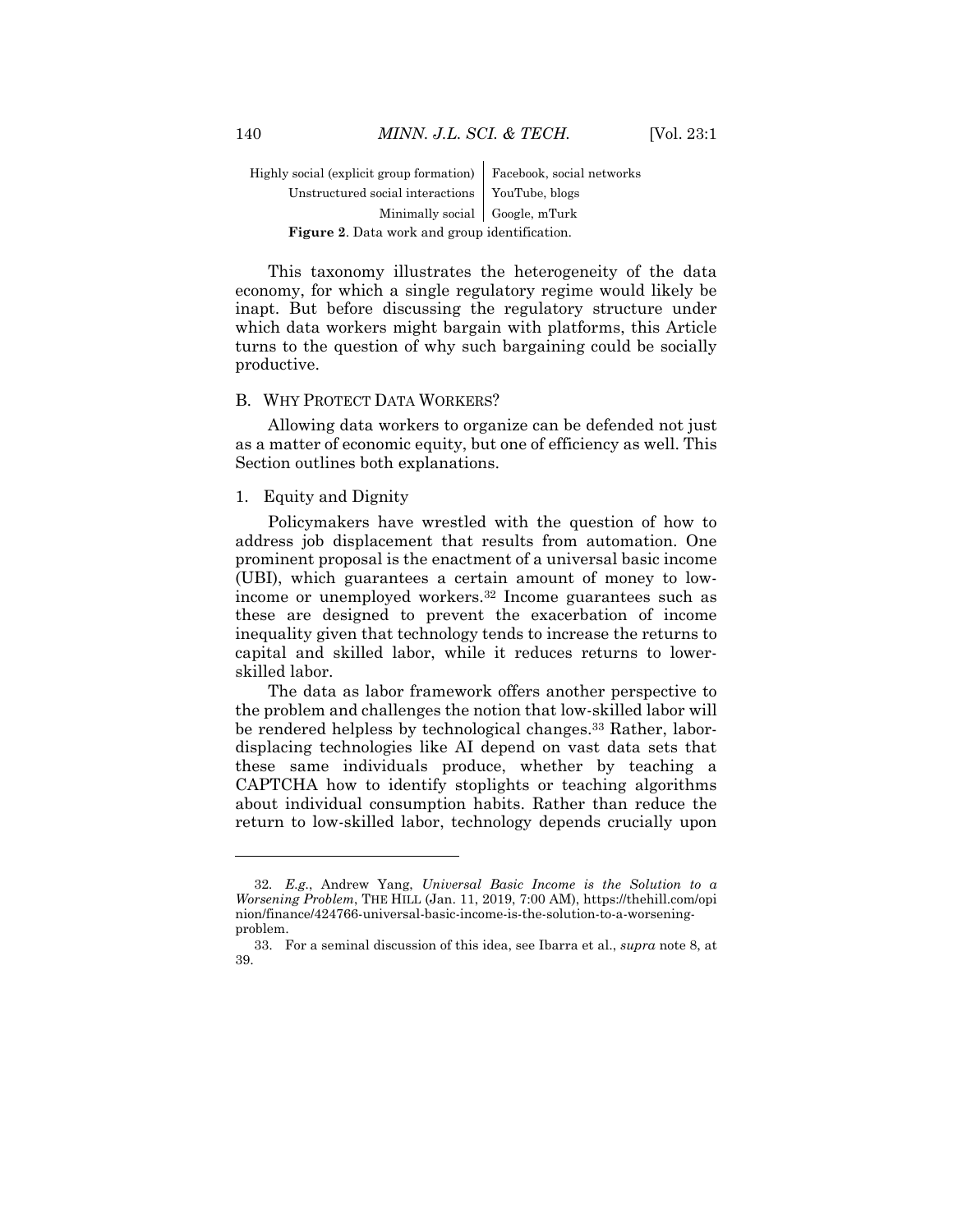it—indeed, computing the "return to data" is an active area of economic research.<sup>34</sup> However, as stands, producers of datadependent technologies have little incentive to compensate or collaborate with data producers, given the geographic dispersion of those producers and the absence of bargaining channels. It is crucial to note that many of these technologies are made publicly accessible for free—for instance, Google's search engine. But others are not, and as artificial intelligence continues to advance and its capabilities grow more sophisticated, the returns to data may very well increase rather than decrease,<sup>35</sup> exacerbating inequality unless data workers retain a seat at the table.

While much data work can appear like leisure, the technological advances of the last few decades indicate that data work is socially productive. Enabling platform users to make requests of platforms would recognize the value of their contributions in a way a UBI would not.

#### 2. Efficiency

 $\overline{a}$ 

In addition to helping attain a more even distribution of economic resources, organizing data workers may expand the pool of resources available if the market for data is a monopsony or oligopsony. Under a classic model of labor monopsony, firms reduce the quantity of labor demanded to suppress wages and boost profit.<sup>36</sup> This causes employment to be inefficiently low. One way of correcting the inefficiency that arises from monopsony is to allow workers to bargain for wages, such that the monopsonist is no longer a price setter. By bringing wages closer to competitive equilibrium levels, employment and output increases. In the context of the platform economy, monopsonists

<sup>34.</sup> Ibarra et al*., supra* note 8, at 42.

<sup>35</sup>*. See, e.g.*, POSNER & WEYL, *supra* note 8, at 224–30. Estimating the marginal product of data is a subject of ongoing research, although one unpublished study of the data generated by Uber drivers suggests drivers would receive significant payment if they formed a data union. One seminal, though indirect, study of the value of user contributions to platforms demonstrated that Google click-through rates dropped from 26 to 14 percent when Wikipedia results were removed, indicating that Google's ad revenues benefit crucially from the voluntary contributions of Wikipedia editors. These benefits greatly exceed those that might obtain from improvements to search algorithms. Connor McMahon et al., *The Substantial Interdependence of Wikipedia and Google: A Case Study on the Relationship Between Peer Production Communities and Information Technologies*, 2017 ICWSM 142, https://ojs.aaai .org/index.php/ICWSM/article/download/14883/14733.

<sup>36.</sup> Borjas, *supra* note 18, at 183–87.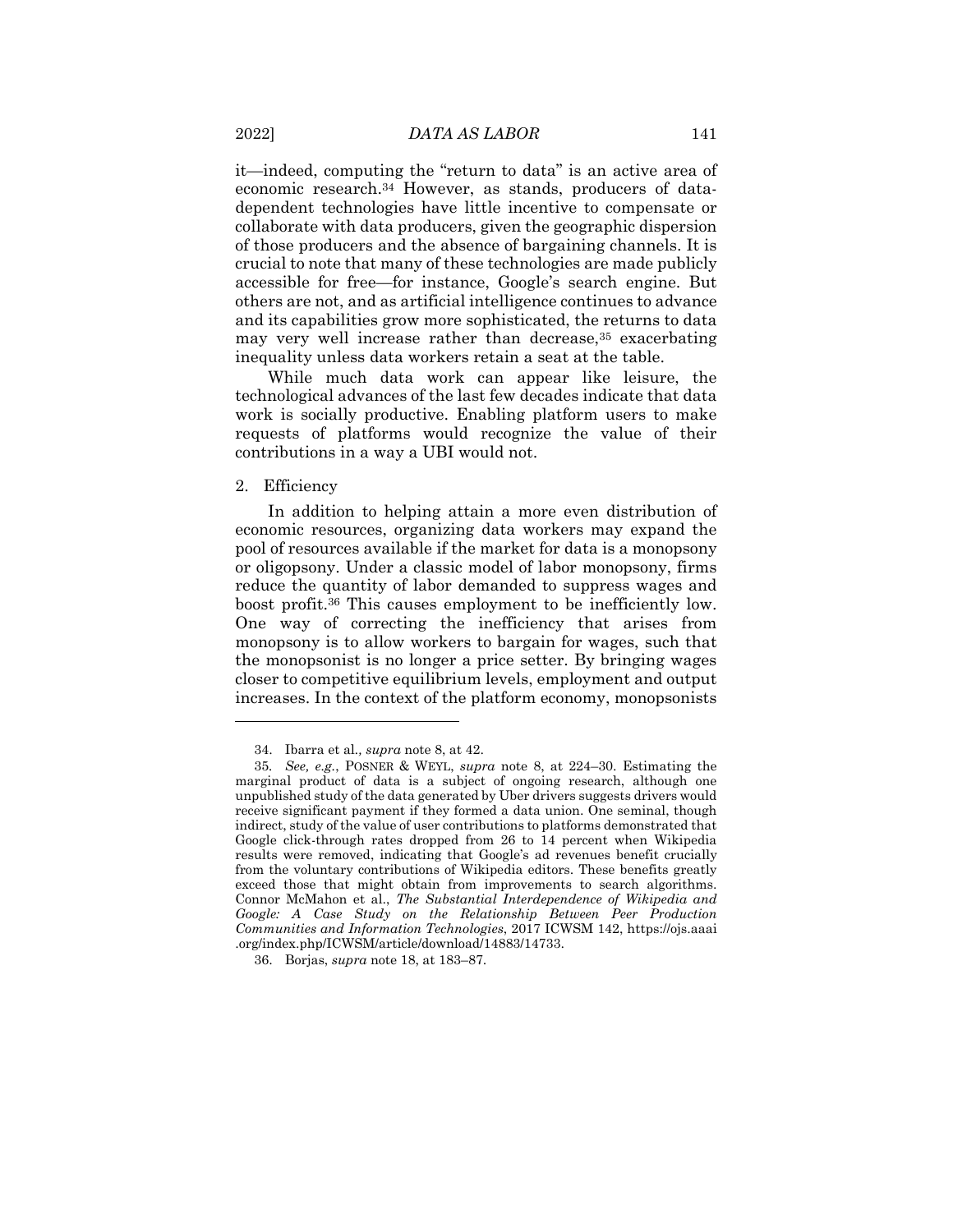could suppress the effective "price" they pay for data, whether that price takes the form of cash payments, free services, or userfavorable terms, lowering the amount of data produced and contributed at equilibrium. Data worker organizations could bargain for higher payments, better services, or more favorable terms, increasing data production. Whether or not platforms are monopsonists is an empirical question that will depend crucially on market definition, and the extent to which users can substitute between platforms. But in data markets where users have few viable substitutes, some degree of user organization can help ensure that users are properly rewarded for their contributions, increasing both the quality and quantity of data produced. This is especially true in markets for active data, where data production is conscious and more likely to respond to incentives.<sup>37</sup> Some services already attempt to compensate individuals for the data they produce: Amazon MTurk is a wellknown example of a paid crowdwork platform, and other firms pay individuals to test their algorithms.<sup>38</sup>

#### C. WHY LABOR LAW?

 $\overline{a}$ 

The question of whether collectors of data—what Jaron Lanier calls "siren servers"39—represent a monopsony or oligopsony is an empirical question that depends crucially on market definition and is beyond the scope of this paper. But as popular attention to the influence of platforms has grown, so has the call for greater antitrust enforcement.<sup>40</sup> Antitrust law aims to keep markets competitive, ensuring that all commodities—

<sup>37</sup>*. But see* Elizabeth Anderson, *Beyond Homo Economicus: New Developments in Theories of Social Norms*, 29 PHIL. & PUB. AFF. 170, 197 (2000) (discussing how material incentives may "crowd out" intrinsic motivation to do certain tasks).

<sup>38</sup>*. See, e.g.*, Annalee Newitz, *The Secret Lives of Google Raters*, ARS TECHNICA (Apr. 27, 2017, 9:40 AM), https://arstechnica.com/features/2017/04/th e-secret-lives-of-google-raters.

<sup>39.</sup> JARON LANIER, WHO OWNS THE FUTURE? 53–58 (2014).

<sup>40</sup>*. See, e.g.*, John D. McKinnon, *Republican and Democrat Lawmakers Step Up Efforts to Adopt Tougher Tech Laws*, WALL ST. J. (Oct. 19, 2021), https://www.wsj.com/articles/u-s-lawmakers-step-up-pressure-to-adopt-toughe r-tech-laws-11634635802 ("Legislation to curb the influence of big technology companies, including putting new restrictions on online content, is starting to gain traction in Congress as lawmakers narrow their targets and seek to build on public attention.").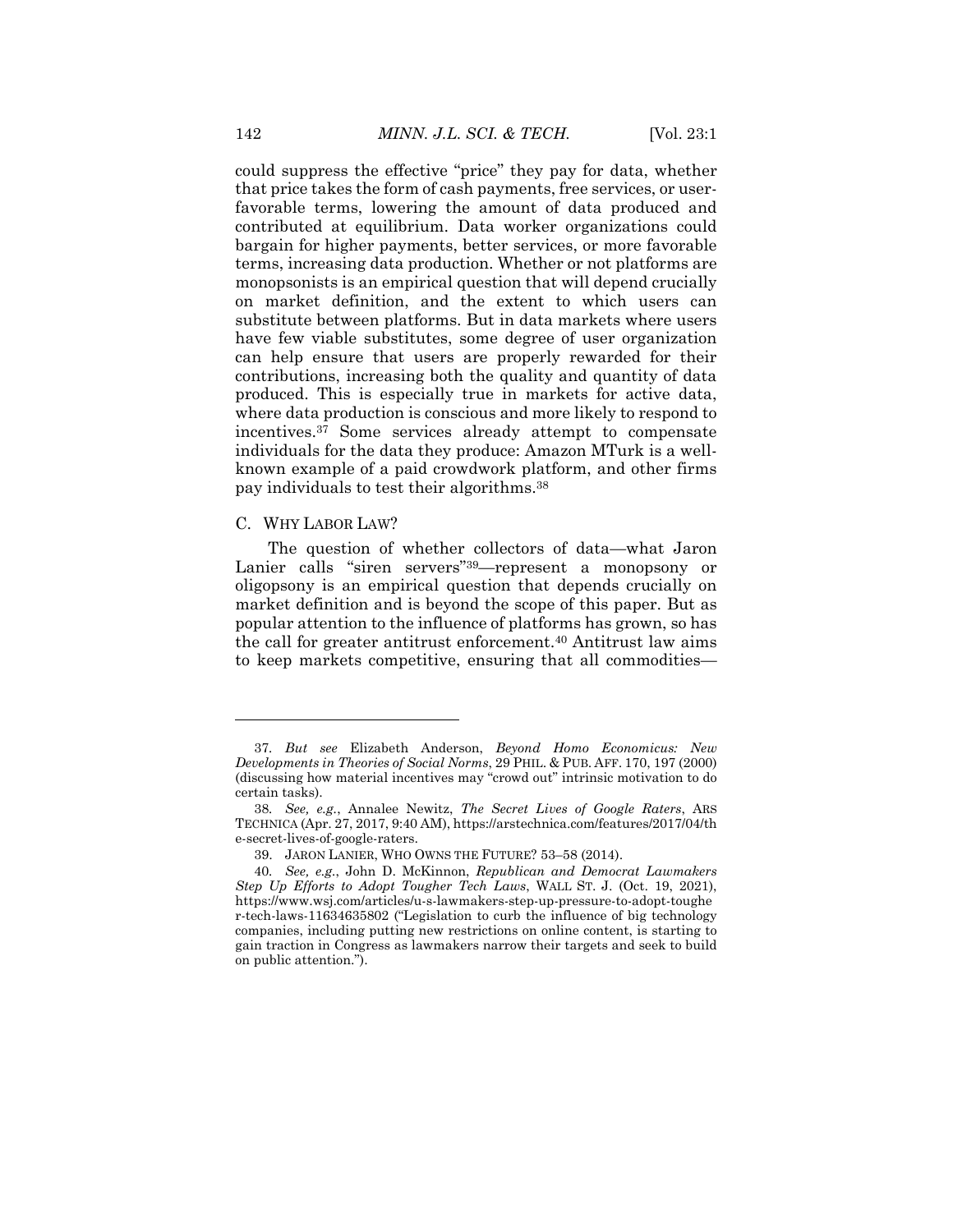including data—are efficiently priced.<sup>41</sup> Because the platform economy presents new challenges for the application of antitrust laws, scholars and policymakers have worked extensively to develop new economic frameworks and legal remedies to address the unique issues involved.<sup>42</sup>

Rather than focus solely on deconcentrating market power, this Article makes the case for amplifying the voice of platform users. In doing so, it draws on the theory of "countervailing power"<sup>43</sup> that resembles the theory of balance of power from international relations. While the economic ideal is for all markets to be competitive—both labor demand and labor supply—it is possible for efficient outcomes to be reached under monopsony conditions if there is also market power on the labor supply side.<sup>44</sup> Recall that under monopsony, employers reduce employment to depress wages and increase prices. To be more complete, we can consider not just wages but also non-monetary forms of compensation, benefits, work conditions, etc.: these aspects of employment will also be suppressed under monopsony. If workers also have market power, they will be able to bargain for higher quality-adjusted wages that are close to the workers' marginal productivity. Although higher input costs would appear inefficient, a monopsonist's *effective* marginal costs decrease in the presence of supply-side market power: this is because monopsonists face two costs when hiring, the first being marginal wages, and the second being lost profits due to increased wages across the board. Worker organizations remove the latter effect by bargaining for wages, reducing effective marginal costs, and incentivizing greater employment and production.

As a second-best strategy, countervailing power is easiest to justify when market power appears inevitable on one side of the market, and there are two reasons to believe this may be the case

<sup>41</sup>*. See The Antitrust Laws*, FED. TRADE COMM'N, https://www.ftc.gov/tipsadvice/competition-guidance/guide-antitrust-laws/antitrust-laws (last visited Nov. 16, 2021) ("Congress passed the first antitrust law, the Sherman Act, in 1890 as a comprehensive charter of economic liberty aimed at preserving free and unfettered competition as the rule of trade." (internal quotation omitted)).

<sup>42</sup>*. See, e.g.*, Herbert Hovenkamp, *Antitrust and Platform Monopoly*, 130 YALE L.J. 1952 (2021); Lina M. Khan, *The Separation of Platforms and Commerce*, 119 COLUM. L. REV. 973 (2019).

<sup>43.</sup> GALBRAITH, *supra* note 14.

<sup>44</sup>*. See* Stelzner & Paul, *supra* note 17, at 15 (empirical evidence); BORJAS, *supra* note 18, at 183–87 (discussing effects of wage floors in monopsony).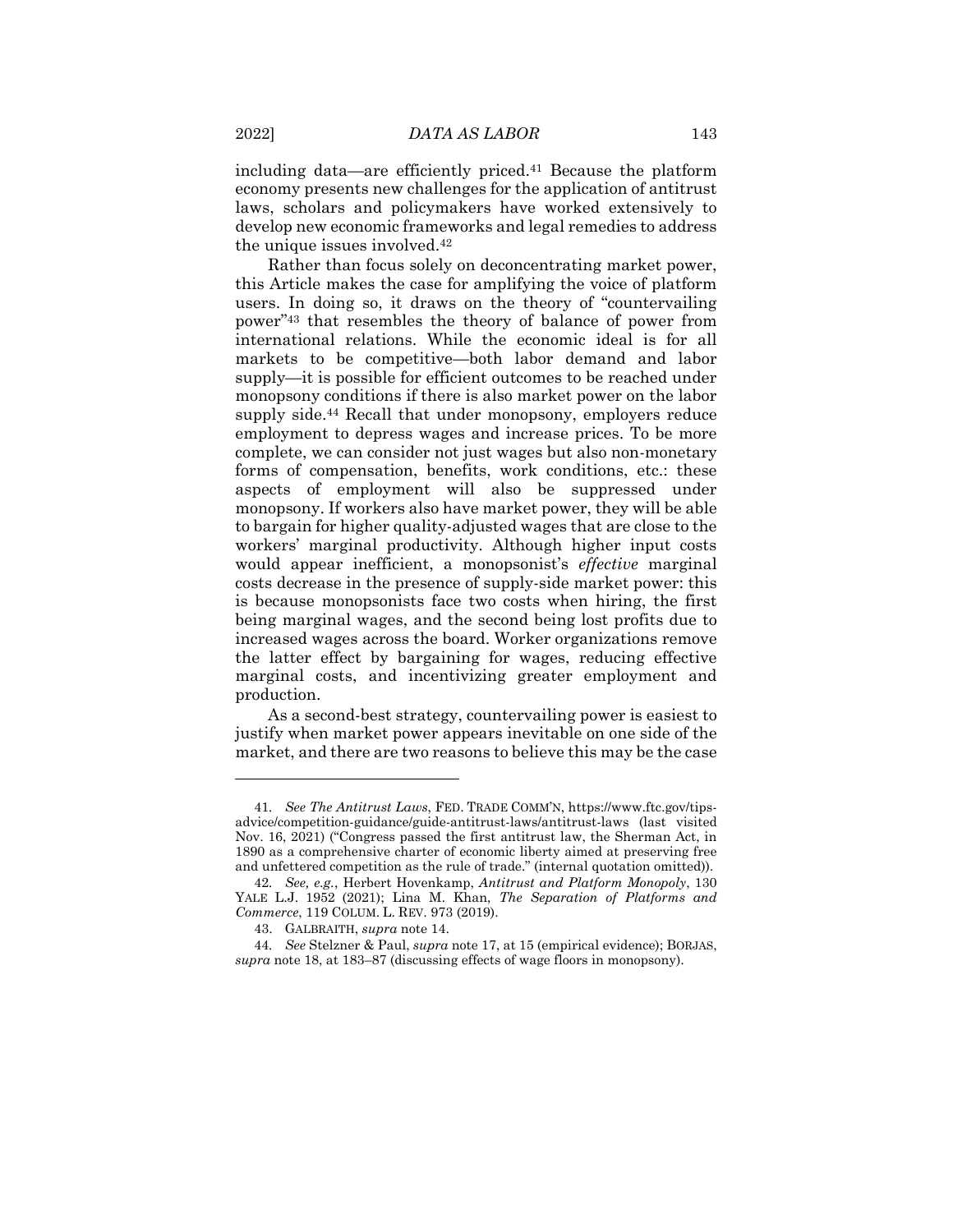within the market for digital labor. First, empirical studies have discovered significant labor market frictions in the market for platform work: one study of Amazon's MTurk found that work requesters (employers) had significant market power, arising in part from workers' inability to differentiate between different tasks, requesters' inability to differentiate between workers, and other information asymmetries.<sup>45</sup> Even while online platforms have the power to drastically reduce the search and moving costs we might traditionally associate with physical labor markets, certain labor market frictions—including the fundamental task of matching workers with hirers—seem to persist.

Second, network effects in the platform economy mean that there will be significant economic forces in favor of consolidation. The utility to consumers of four undifferentiated social networks, each with one-fourth the membership of Facebook, is less than the utility of one Facebook, given that individuals value the platform more if it has more users. Therefore, reducing the platform economy to an atomistically competitive one may sacrifice economic gains. Labor law—and worker organizing can be a way to confront the demand-side market power that will exist either due to network effects or labor market frictions, and fairly distribute the benefits that arise from the platform economy.

As an alternative approach, scholars such as Jack Balkin suggest that platforms can be regulated and deemed to have fiduciary duties to their users, as doctors and lawyers have to their clients.<sup>46</sup> But this "information fiduciary" approach has been criticized because for-profit platforms will have conflicting duties to their shareholders.<sup>47</sup> A similar issue pertains to efforts by platforms to self-regulate.<sup>48</sup> As other scholars have noted, a more lasting solution would be to alter market structure in a way that restores or approximates competitive markets, and allows

<sup>45</sup>*. See* Dube et al., *supra* note 15, at 44–45.

<sup>46.</sup> Balkin, *supra* note 9, at 1186 (introducing the "information fiduciary").

<sup>47.</sup> Sylvie Delacroix & Neil D. Lawrence, *Bottom-up Data Trusts: Disturbing the 'One Size Fits All' Approach to Data Governance*, 9 INT'L DATA PRIV. L. 236, 241–42 (2019); Lina M. Khan & David E. Pozen, *A Skeptical View of Information Fiduciaries*, 133 HARV. L. REV. 497, 504 (2019).

<sup>48</sup>*. See, e.g.*, Lily Hay Newman, *Google Will Delete Your Data by Default— In 18 Months*, WIRED (June 24, 2020, 12:36 PM), https://www.wired.com/sto ry/google-auto-delete-data. Other search engines, notably Bing, explicitly reward users for using the search engine. *Microsoft Rewards*, MICROSOFT, https://www.microsoft.com/en-us/rewards (last visited Oct. 24, 2021).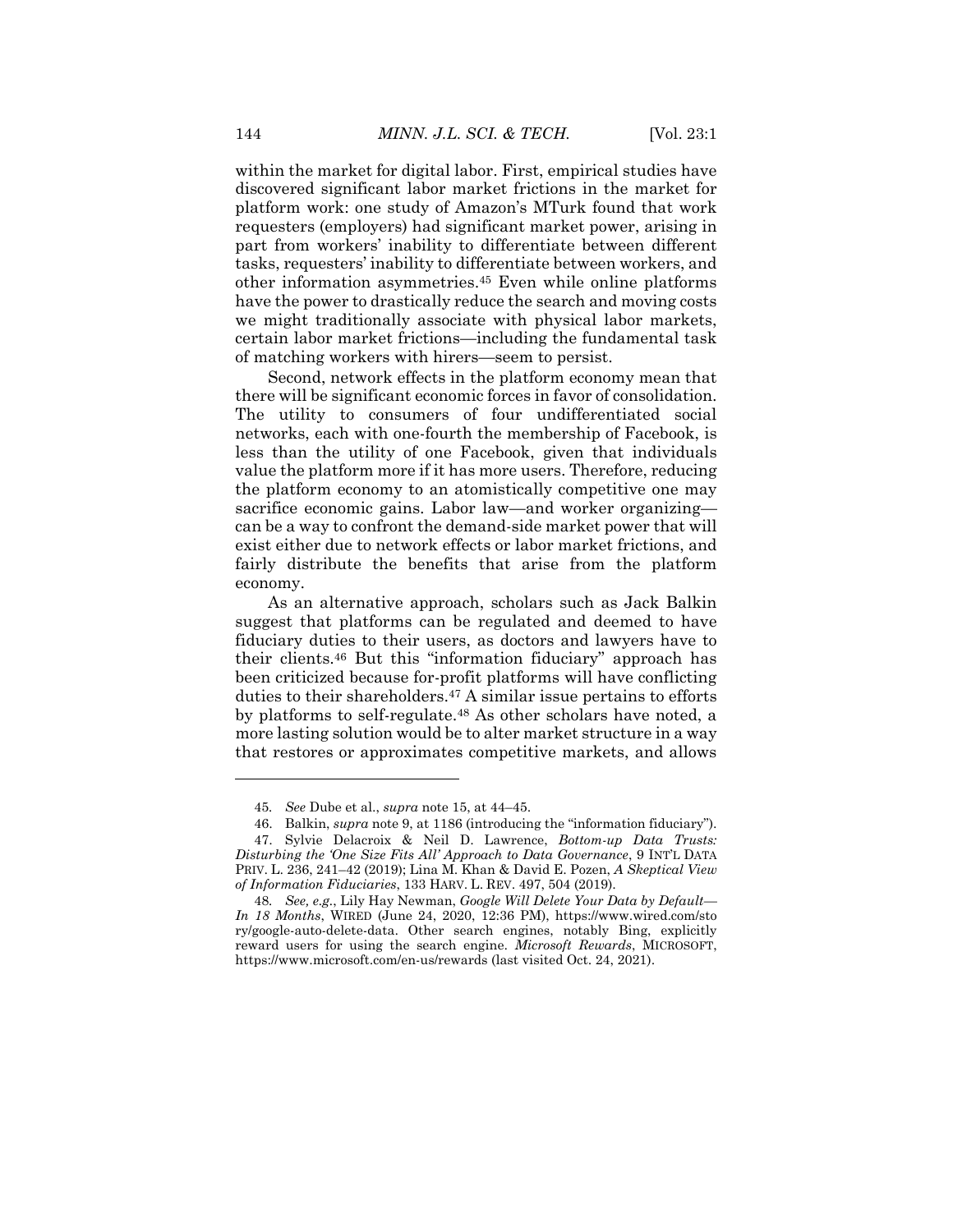parties to reach a competitive equilibrium by pursuing their selfinterest.<sup>49</sup>

Another approach would be to expand the protections of employment law, or the basic entitlements that society grants to workers. For example, the Russell Sage Foundation has privately implemented a minimum wage for crowdsourced work.<sup>50</sup> But because some workers place a high premium on flexible work, the one-size-fits-all solution of employment law may reduce opportunities for workers to benefit from existing flexibility. Collective bargaining gives workers the right, not the obligation, to organize; if they exercise that right, workers and management can achieve compromises tailored to each workplace.

The strongest case for reforming labor law comes from the fact that data workers unions have already begun to form. In 2019, YouTube announced that it would not negotiate with the YouTubers Union, an early-stage organizing effort that focused its efforts on YouTube's video monetization policies.<sup>51</sup> The union received greater attention once it gained the support of IG Metall, the largest industrial union in Europe, and earned a meeting with Google Germany to "discuss some fundamental questions about the future of work," but tangible progress is still forthcoming.<sup>52</sup> While data workers unions are gaining traction, there is no regulatory structure to foster dialogues with platforms or place legal boundaries on organizing activity.

Labor law is not the only way to build countervailing power.<sup>53</sup> One alternative, which is an active topic of discussion

52*. Id.*

<sup>49.</sup> Delacroix & Lawrence, *supra* note 47, at 240; Khan & Pozen, *supra* note 47, at 528. There have also been efforts to deliver ads to viewers without tracking them or selling their data. *Ethical Ads*, READ THE DOCS, https://docs.readthedocs.io/en/stable/advertising/ethical-advertising.html (last updated Sept. 3, 2020).

<sup>50</sup>*. Research Grants: Budget Requirements*, RUSSELL SAGE FOUND., https://www.russellsage.org/how-to-apply/apply-project-grants/budget ("With increasing frequency, academic researchers use crowdsourcing workers (e.g., MTurk) to complete study-related tasks. RSF requires that compensation for crowdsourcing workers be appropriate for the time and effort that they devote to their study-related task. The payment amount must be based on the minimum wage in the state where the fiscal agent for the grant is located or at least \$10.00 per hour, whichever is higher.") (last visited Oct. 24, 2021).

<sup>51</sup>*. See* Stephen, *supra* note 1.

<sup>53</sup>*. See, e.g.*, Andrias & Sachs, *supra* note 14, at 560 (discussing how legal regimes may be constructed to best facilitate countervailing power).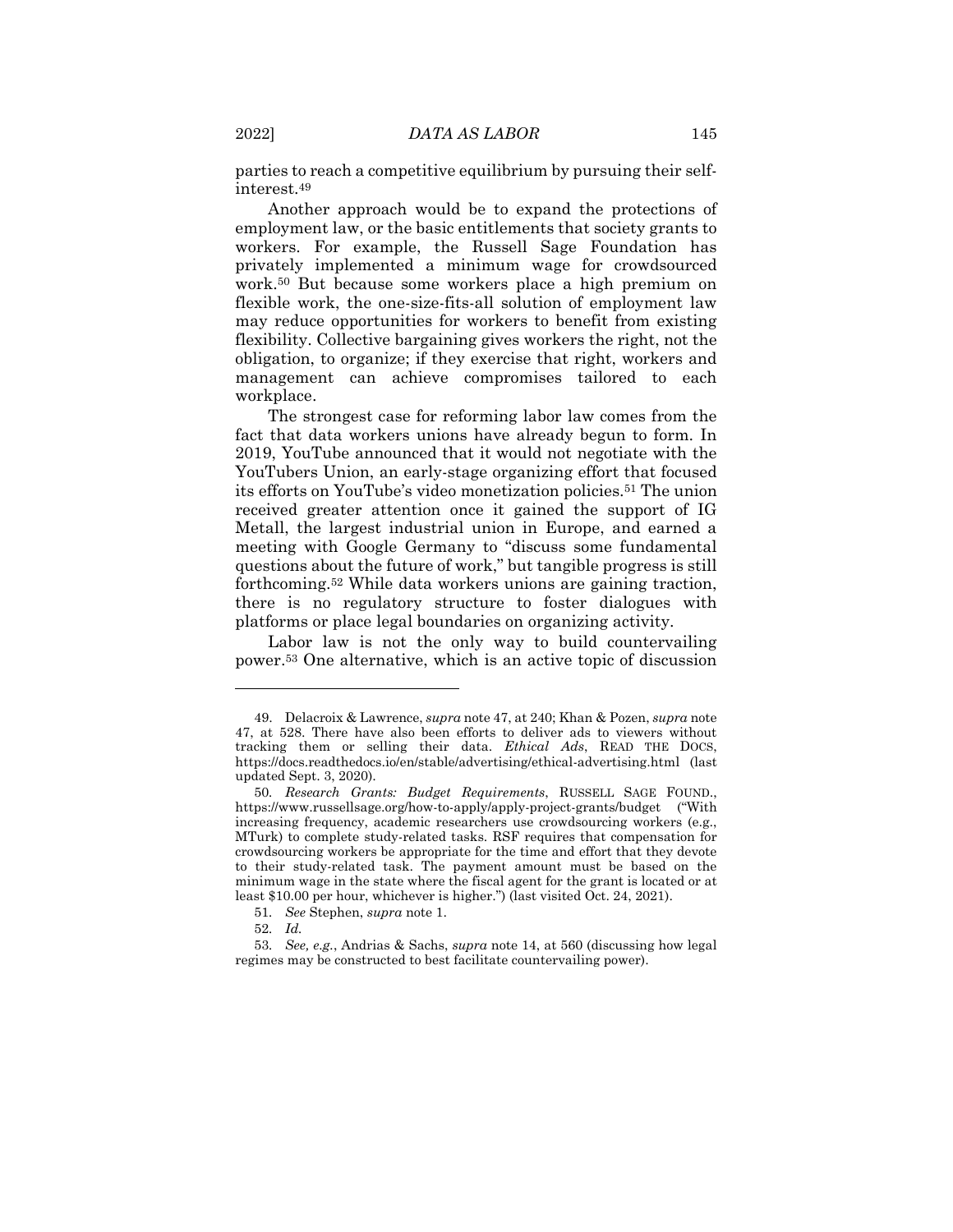in the EU, would be a market-based, property-law solution that creates data cooperatives or coalitions to trade member data to platforms, similar to royalty-sharing organizations like Broadcast Music, Inc. (BMI)<sup>54</sup> and the American Society of Composers, Authors and Publishers (ASCAP).55, 56 If governments are able to grant individuals strong property rights in their data, individuals can license their data to cooperatives, which would sell the data as a bundle to platforms. This solution has its greatest appeal for passive data production, which often goes unnoticed by the contributor and is generally homogeneous, making it easy to aggregate and sell. For active data production, however, aggregating and valuing user contributions will be harder given their heterogeneity. Labor law provides a framework for grouping contributors and for selecting representatives to bargain over a wide range of factors in the platform relationship, whether or not the final outcome is compensation for services performed.

This Article decomposes the task of retrofitting labor law by identifying two key questions that define the scope of labor law: (1) who is protected, and (2) along what lines can workers organize. It then suggests that if labor law is to embrace data work, its answers to both of these questions must change. Part III addresses the first question by examining and proposing an alternative to labor law's current definition of "employee," with a focus on unpaid workers and workers outside of traditional control structures. Part IV addresses the second question by demonstrating how traditional bargaining unit factors are inappropriate for the platform economy, proposing new factors to supplement them, and proposing sector-wide bargaining as a solution for passive data workers.

<sup>54</sup>*. See About*, BMI, https://www.bmi.com/about (last visited Nov. 16, 2021) ("BMI was founded in 1939 by forward-thinkers who wanted to represent songwriters in emerging genres, like jazz, blues and country, and protect the public performances of their music. Operating on a non-profit-making basis, BMI is now the largest music rights organization in the U.S. and is still nurturing new talent and new music.").

<sup>55</sup>*. See About Us*, ASCAP, https://www.ascap.com/about-us (last visited Nov. 16, 2021) ("We license over 16 million ASCAP songs and scores to the businesses that play them publicly, then send the money to our members as royalties.").

<sup>56.</sup> Others have proposed "data trusts" that would also collectively exercise individual data rights. Delacroix & Lawrence, *supra* note 47, at 240–41; *see also*  Katharina Pistor, *Rule by Data: The End of Markets?* 83 L. & CONTEMP. PROBS. 101, 120–22 (2020) (proposing a collective governance structure for databases).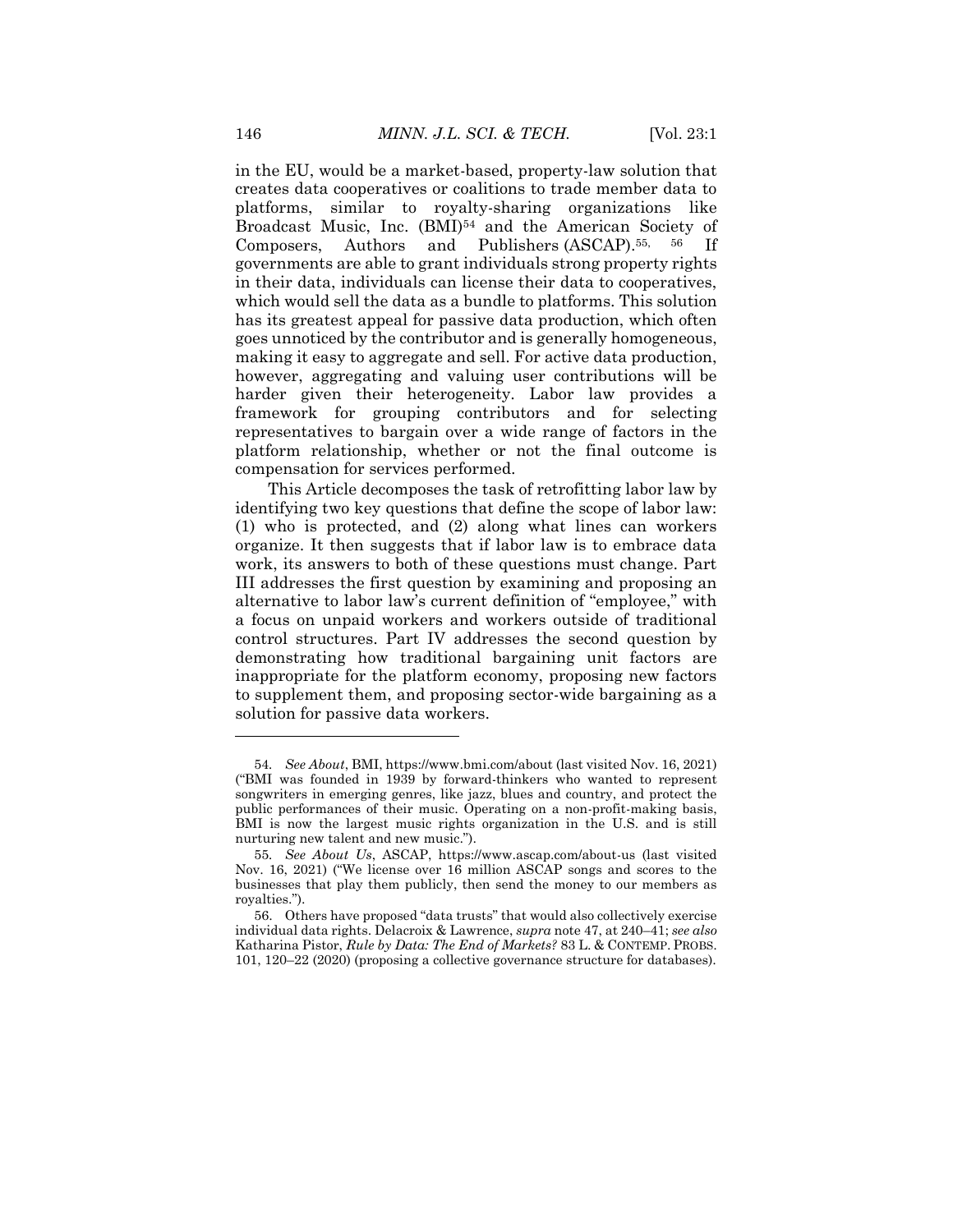#### III. RETHINKING EMPLOYMENT: BEYOND COMPENSATION AND CONTROL

This Part proposes two critiques of the definition of "employee" that currently dictates the scope of the NLRA's protections, and proposes amended standards that would cover active data workers, i.e., data workers who purposefully contribute to platforms that derive an economic benefit from their contributions. This proposal leaves the protection of passive data work, which is far broader, to the possibility of sectoral bargaining, described *infra* in Section III.B.

The current definition of "employee" under the NLRA requires that an employee be both compensated and controlled by the employer.<sup>57</sup> The first two Sections in this Part address each prong in turn and make the case that accommodating active data work will require protecting workers who are uncompensated or not subject to traditional supervision. The final Section explores the role state action can play in implementing reforms.

#### A. PROTECTING UNPAID LABOR

This Section focuses on the first prong of how courts have defined "employee" in the NLRA context: namely, the requirement that an employee be hired, or receive compensation for their services. While some data workers are paid by their platforms, most data workers, even among the subset that this Article classifies as "active," are uncompensated, although the platforms benefit from their contributions. These contributors would have no collective bargaining remedy under the NLRA's definition of "employee." Subsection 1 outlines the current law and its origins, Subsection 2 presents an economic rationale for why more unpaid workers, like unpaid data workers, should be allowed to collectively bargain, and Subsection 3 proposes an alternative test for the compensation prong and discusses its ramifications.

While this Article is mostly motivated by the rise of data work, the question of whether to protect unpaid workers long

<sup>57</sup>*. See* Seattle Opera v. NLRB, 292 F.3d 757, 762 (D.C. Cir. 2002); Amnesty International, 2019 NLRB LEXIS 632, at \*8–9 (2019); WBAI Pacifica Foundation, 328 N.L.R.B. 1273, 1275 (1999).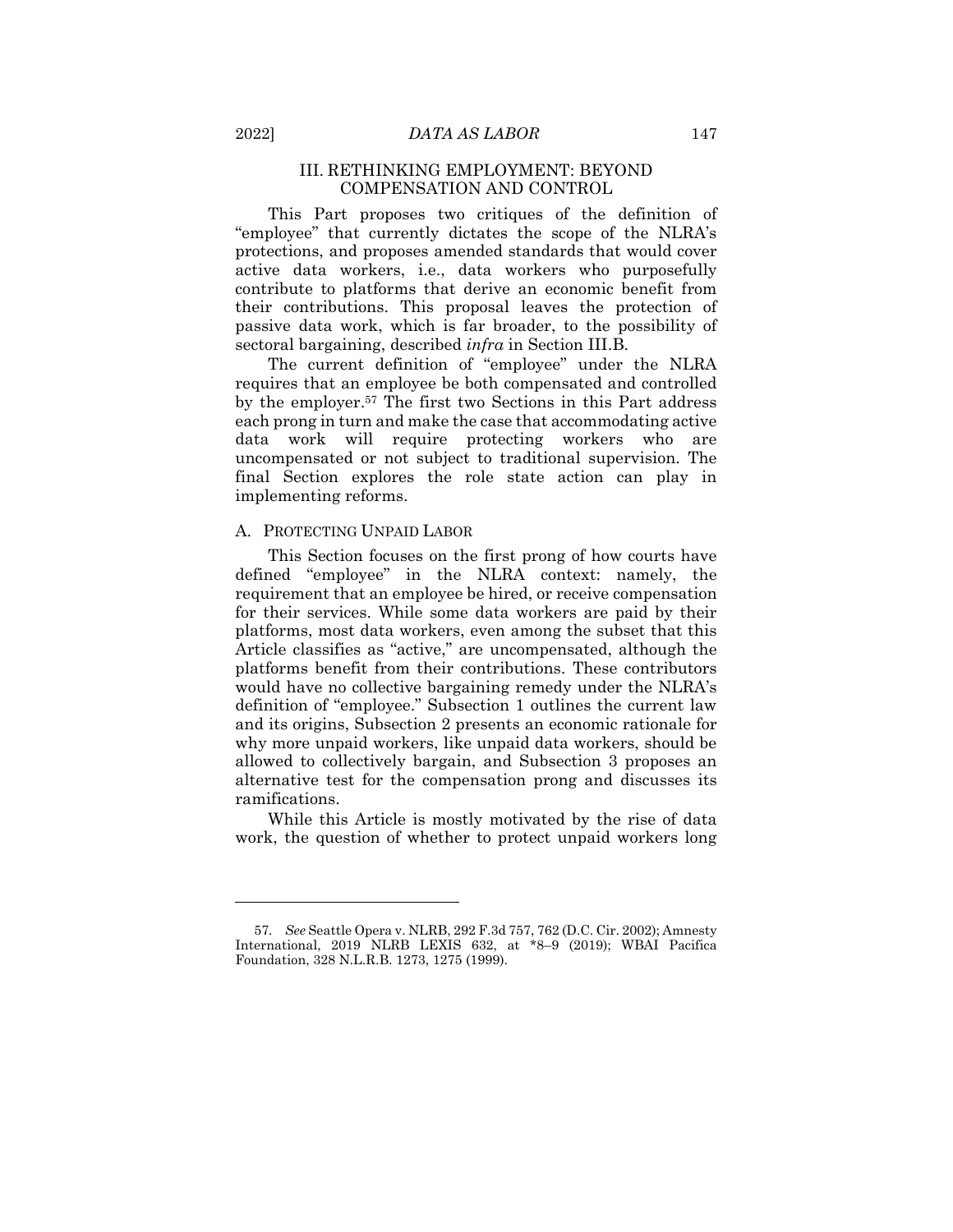predates the platform economy.<sup>58</sup> Most of the case law to date has focused on the non-profit sector, and sensibly so: the Fair Labor Standards Act (FLSA) prohibits for-profit firms from hiring unpaid volunteers.<sup>59</sup> Unsurprisingly, much of the scholarship and case law tends to favor non-profit firms, and is wary of protecting volunteers lest the legal burden discourage altruism.<sup>60</sup> However, the emergence of data work—which is performed for for-profit firms—provides a new perspective for understanding uncompensated work.

#### 1. The Origins of the Current Approach

Under current law, the first step of a court's inquiry into whether a worker is an employee is whether or not the worker is compensated. For the majority of active data workers who receive no compensation for their contributions, the inquiry will end here. Courts and the NLRB have held that the NLRA only protects workers who are compensated and receive more than nominal compensation. Within the labor law context, the leading case on the topic is *Seattle Opera v. NLRB*, a case decided by the D.C. Circuit concerning whether auxiliary choristers, who received only a flat \$214 per production, had the right to bargain collectively with the Seattle Opera.<sup>61</sup> The court held that a person is an "employee" if "(1) he works for a statutory employer in return for financial or other compensation . . . and (2) the statutory employer has the power or right to control and direct the person in the material details of how such work is to be performed."<sup>62</sup> The court then found that the \$214 payment was sufficient compensation, because it was given "in return for labor or services performed" and was not a "reimbursement for out of

<sup>58</sup>*. See, e.g.*, Mitchell H. Rubinstein, *Our Nation's Forgotten Workers: Unprotected Volunteers*, 9 U. PA. J. LAB. & EMP. L. 147–50 (2006); Leda E. Dunn, Note, *"Protection" of Volunteers Under Federal Employment Law: Discouraging Voluntarism?* 61 FORDHAM L. REV. 451–53 (1992).

<sup>59</sup>*. See* 29 U.S.C. §§ 203(e)(4)–(5) (2018) (excluding volunteers for the government or non-profit firms from FLSA's protections); 29 C.F.R. § 553.101 (2020) (defining volunteer).

<sup>60</sup>*. See, e.g.*, Dunn, *supra* note 58, at 453 ("This Note argues that the present disparity in coverage of volunteer workers under federal employment laws discourages voluntarism by excluding from the definition of employee volunteer workers who need protection, while extending coverage to volunteer workers who neither need nor desire such coverage.").

<sup>61.</sup> 292 F.3d at 759–60.

<sup>62</sup>*. Id.* at 762.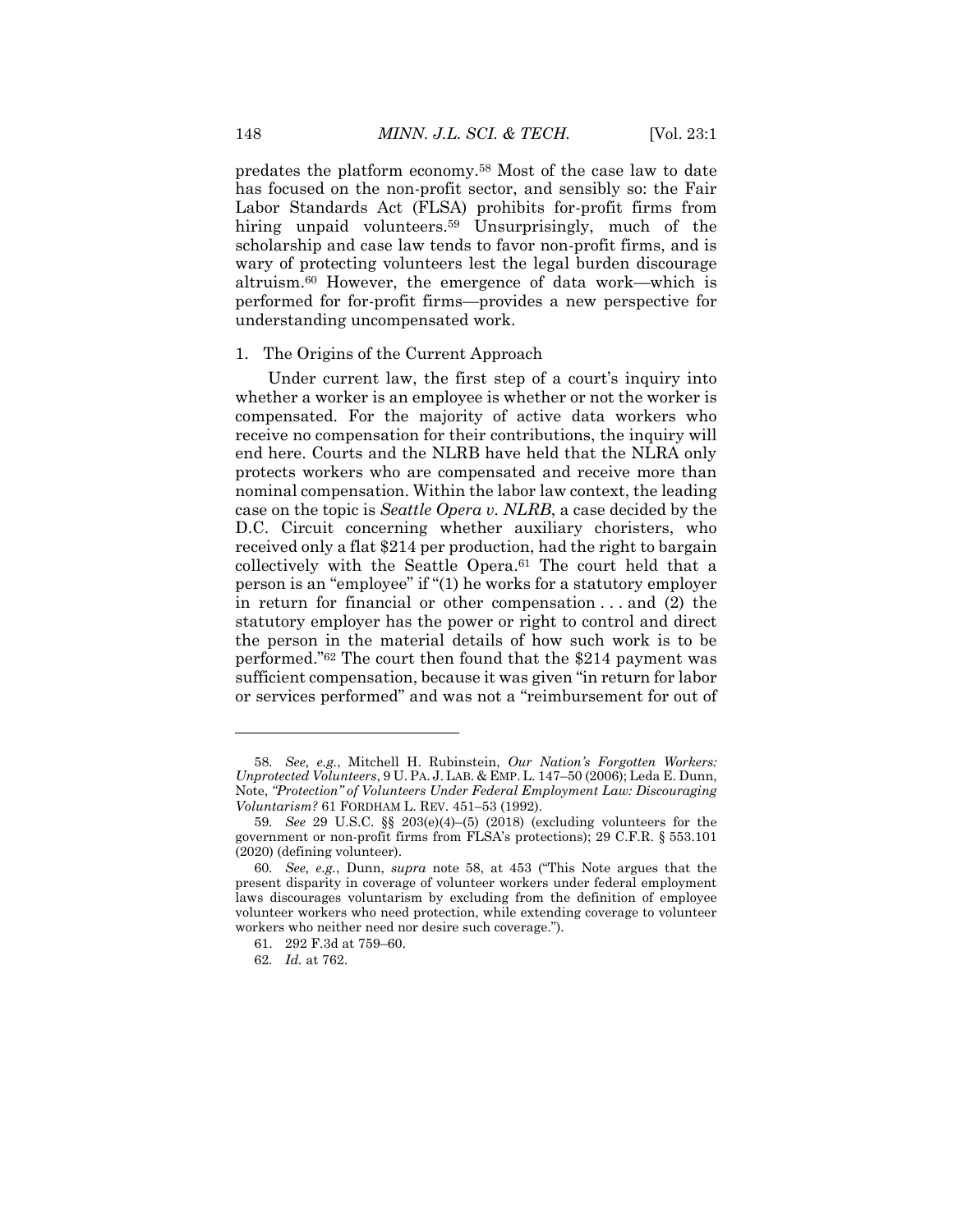pocket costs,"<sup>63</sup> and also found that the choristers were controlled by the Seattle Opera.<sup>64</sup> In line with the D.C. Circuit's reasoning, the NLRB has consistently held that individuals who are paid nothing for their work will not be considered employees under the NLRA.<sup>65</sup>

Most data workers are not paid any money at all, suggesting they would not be considered employees under *Seattle Opera*. However, one might argue that in exchange for their data, users get the benefit of using the platform.<sup>66</sup> In other words, even though many data workers receive no money, there is another issue of whether the nonpecuniary benefits they receive from the platform would be considered compensation or just nominal benefits.

Courts have struggled to determine what constitutes compensation, in cases where workers receive some benefits but not much compared to a prototypical employee. *Seattle Opera* itself is one example: while all three judges appeared to agree that reimbursement for out-of-pocket expenses would not count as compensation, Judge Randolph, in dissent, characterized the \$214 as reimbursement, performing some back-of-the-envelope math to suggest it might not even cover travel and parking costs.<sup>67</sup> In *WBAI Pacifica*, the NLRB seemed open to the possibility that reimbursement for travel and child care could constitute compensation, but disregarded the point due to insufficient evidence that volunteers actually claimed such reimbursement.<sup>68</sup> We can look to cases concerning employment status at nonprofits under Title VII, which courts have also interpreted to cover only compensated workers, but in these cases as well, defining compensation requires some careful linedrawing:

<sup>63</sup>*. Id.* at 762–63.

<sup>64</sup>*. Id.* at 765.

<sup>65</sup>*. See, e.g.*, Amnesty International, 2019 NLRB LEXIS 632 (2019); WBAI Pacifica Foundation, 328 N.L.R.B. 1273, 1273 (1999).

<sup>66</sup>*. See, e.g.*, Scott Goodson, *If You're Not Paying For It, You Become the Product*, FORBES (Mar. 5, 2012, 12:34 PM), https://www.forbes.com/sites/marke tshare/2012/03/05/if-youre-not-paying-for-it-you-become-the-product/?sh=3e40 90e75d6e.

<sup>67.</sup> 292 F.3d at 774–75 (Randolph, J., dissenting).

<sup>68</sup>*. WBAI Pacifica*, 328 N.L.R.B. at 1275.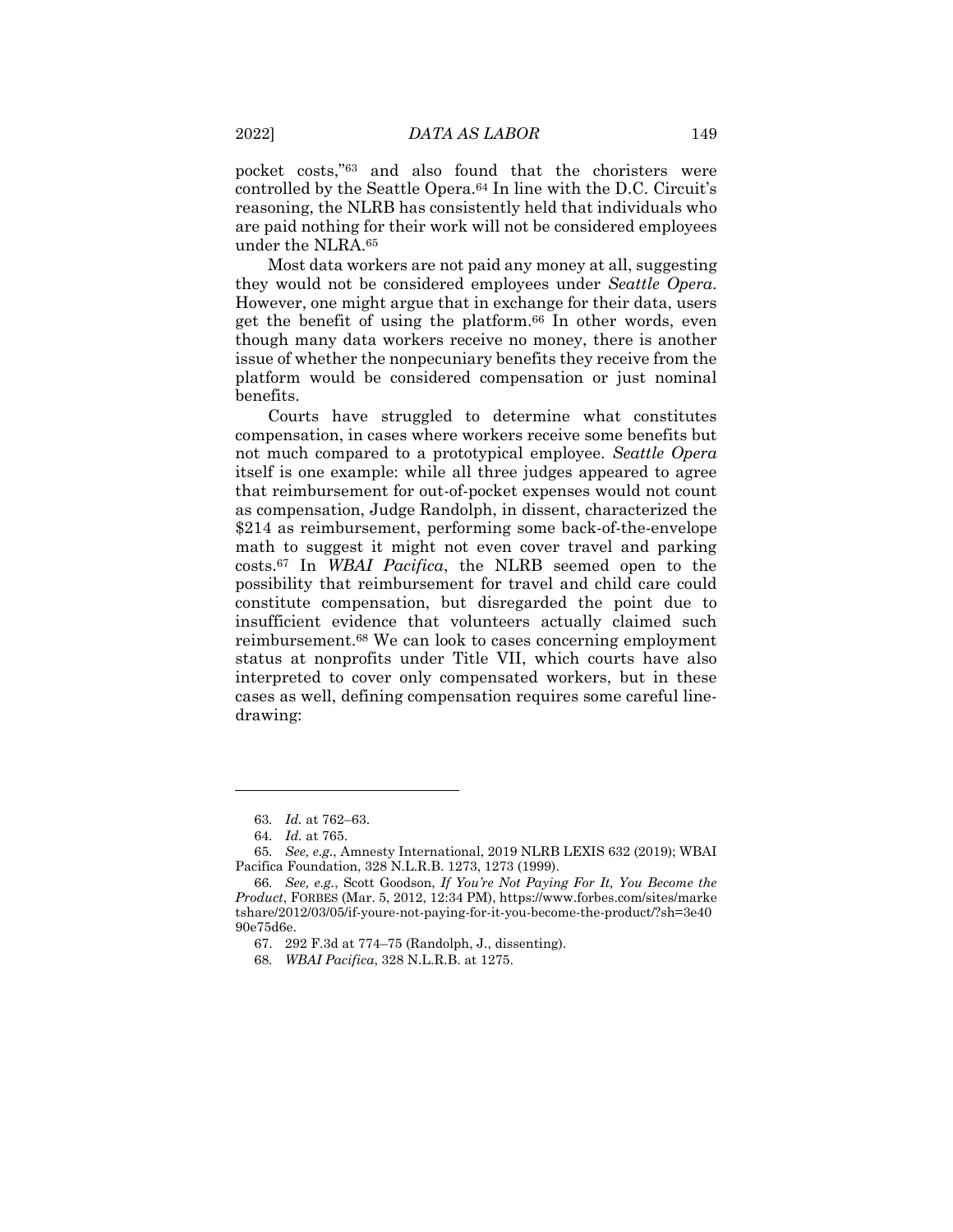(A) A visiting lecturer provided with library privileges at a medical school and no other compensation was deemed not compensated.<sup>69</sup>

(B) A search-and-rescue pilot who was eligible for death benefits, free military flights, free flight simulator time, tax deductions, air time, and training was deemed not compensated.<sup>70</sup>

(C) A volunteer firefighter who received a retirement pension, life insurance, death benefits, disability insurance, and some medical benefits was deemed compensated.<sup>71</sup>

These cases taken together seem to suggest that courts currently consider compensation to include salary or "numerous job-related benefits,"<sup>72</sup> and to exclude isolated benefits or reimbursement for expenses. Therefore, data workers whose only reward is access to a platform's services—for example, Facebook contributors—would probably not be considered employees in the status quo, which easily aligns with current intuitions about labor.

The question of whether employment requires compensation under the NLRA is in large part an issue of statutory interpretation, although the NLRA itself offers little guidance. "Employee" is defined, circularly, to "include any employee,"<sup>73</sup> leaving many judges to consult dictionaries for the ordinary meaning of the term. In *NLRB v. Town & Country Electric*, the Supreme Court cited the American Heritage Dictionary, writing that "[t]he ordinary dictionary definition of 'employee' includes any 'person who works for another in return for financial or other compensation.'"<sup>74</sup> The case was not decided on the compensation prong, but rather endorsed the agency's ability to interpret "employee" broadly.<sup>75</sup> However, *Town & Country Electric*'s ordinary meaning approach was cited in *Seattle Opera* to conclude that workers must be compensated to

<sup>69.</sup> Tadros v. Coleman, 717 F. Supp. 996, 998, 1005 (S.D.N.Y. 1989).

<sup>70.</sup> Neff v. Civil Air Patrol, 916 F. Supp. 710, 714–15 (S.D. Ohio 1996).

<sup>71.</sup> Pietras v. Bd. of Fire Comm'rs, 180 F.3d 468, 471, 473 (2d Cir. 1999).

<sup>72</sup>*. Id*. at 473.

<sup>73.</sup> 29 U.S.C. § 152(3) (2018).

<sup>74.</sup> 516 U.S. 85, 90 (1995).

<sup>75</sup>*. Id.*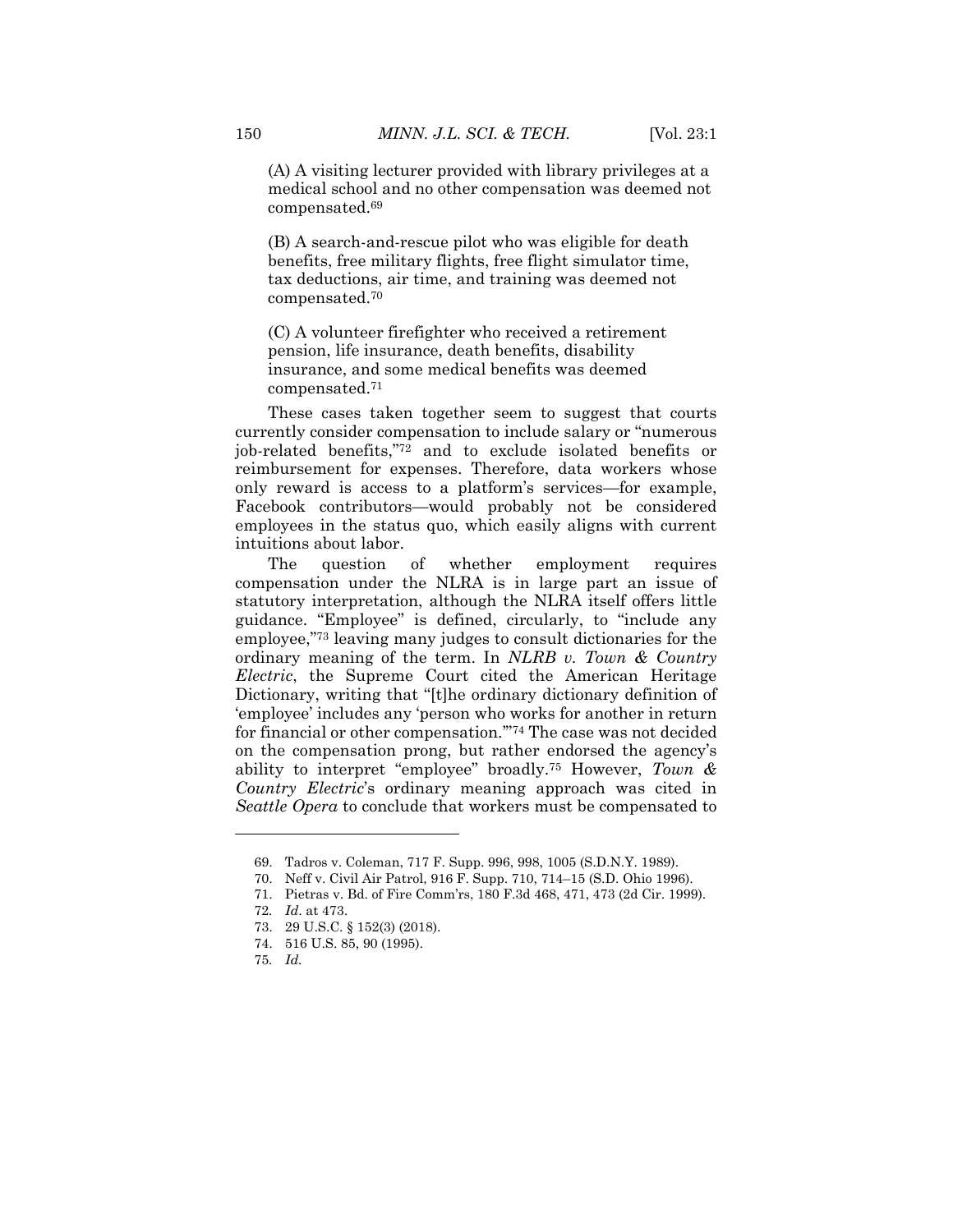be considered employees.<sup>76</sup> Similarly, the Eighth Circuit cited Webster's Dictionary in reaching the same conclusion under Title VII.<sup>77</sup>

The compensation requirement also seems influenced by the "economic realities" test used to define employee status under FLSA. Under the economic realities test, courts look not to traditional signals of employer control, as under the commonlaw agency test traditionally used to define "employee" under the NLRA,<sup>78</sup> but rather to how much the employee depends economically on his or her employer.<sup>79</sup> This test would suggest that most volunteers would not be employees, because they are economically independent. Yet in *Tony & Susan Alamo Foundation v. Secretary of Labor*, the Supreme Court applied the economic realities test to find that volunteer workers were employees covered by FLSA.<sup>80</sup> The case concerned a religious foundation that earned income from a number of commercial businesses staffed by "volunteers," many of whom were "drug addicts, derelicts, or criminals."<sup>81</sup> The volunteers "received no cash salaries, but the Foundation provide[d] them with food, clothing, shelter, and other benefits."<sup>82</sup> The Court found these benefits were sufficient to foster economic dependency and constitute compensation,<sup>83</sup> but stressed the unusual circumstances and noted that "[o]rdinary volunteerism is not threatened by this interpretation of [FLSA]."<sup>84</sup> As examples of "ordinary volunteerism," it listed "volunteers who drive the elderly to church, serve church suppers, or help remodel a church home for the needy," <sup>85</sup> seeming to refer to noncommercial activities involving economically independent workers. This case appears to be the only time the Supreme Court has ruled on the employee status of volunteers, so it is

<sup>76.</sup> Seattle Opera v. NLRB, 292 F.3d 757, 761–62 (2002).

<sup>77.</sup> Graves v. Women's Pro. Rodeo Ass'n, 907 F.2d 71, 73 (8th Cir. 1990).

<sup>78</sup>*. See, e.g.*, FedEx Home Delivery v. NLRB, 563 F.3d 492, 495 (D.C. Cir. 2009).

<sup>79</sup>*. See, e.g.*, Tony & Susan Alamo Found. v. Sec'y of Lab., 417 U.S. 290, 301 (1985); Goldberg v. Whitaker House Cooperative, Inc., 366 U.S. 28, 33–34 (1961).

<sup>80</sup>*. Tony & Susan Alamo Found.*, 417 U.S. 290.

<sup>81</sup>*. Id.* at 292.

<sup>82</sup>*. Id.* at 290.

<sup>83</sup>*. Id*. at 301.

<sup>84</sup>*. Id.* at 302–03.

<sup>85</sup>*. Id.*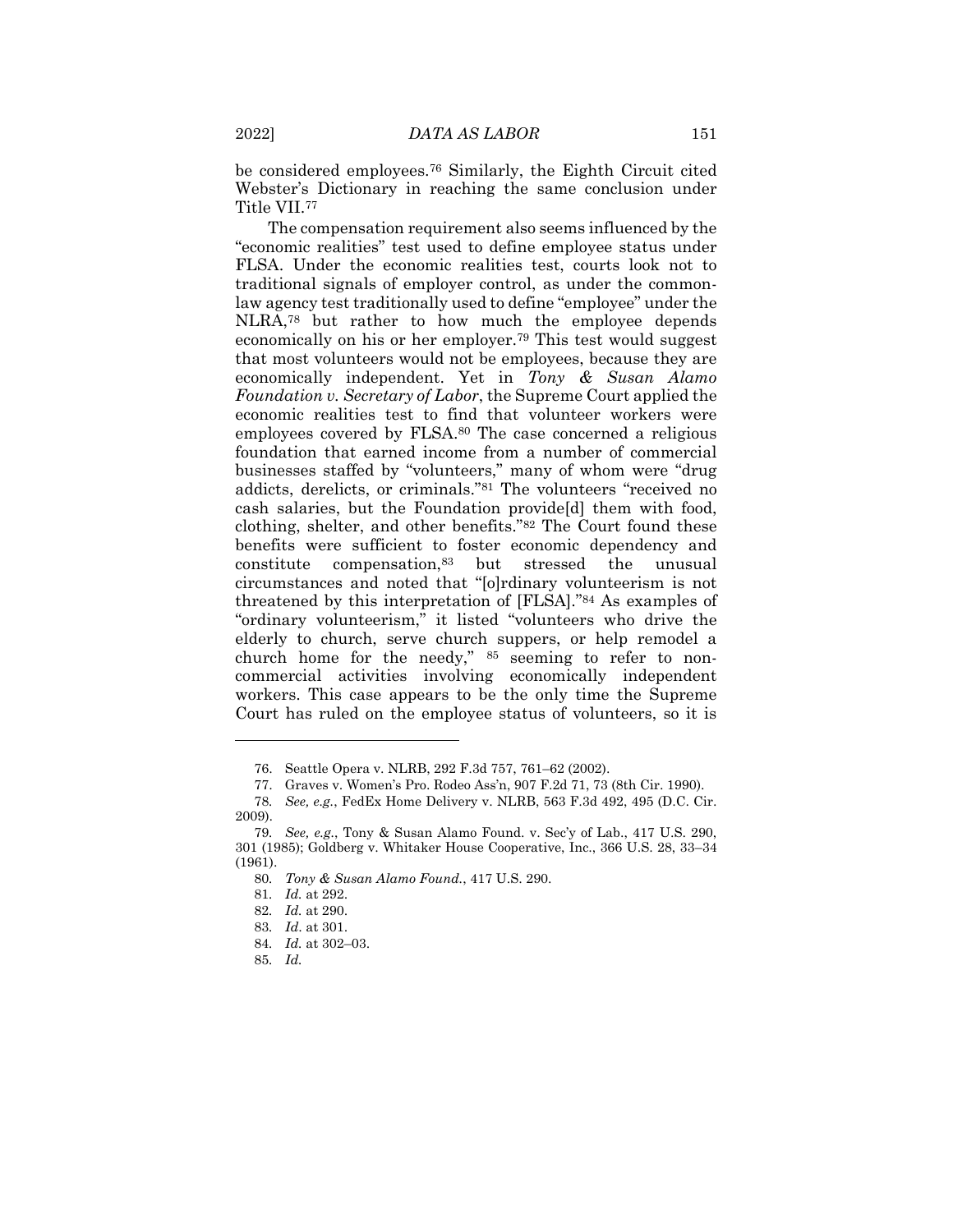unsurprising that its approach has been cited even beyond the FLSA context. The economic realities approach has been cited in the Title VII context to require that employees be compensated,<sup>86</sup> and has been referenced in NLRB decisions on employee status.<sup>87</sup>

In addition to these statutory and precedential arguments, courts and the NLRB also seem persuaded by the argument that volunteers do not need legal protection because the work is intrinsically fulfilling. In his *Seattle Opera* dissent, Judge Randolph cited *Walling v. Portland Terminal*, in which the Supreme Court "refused to sweep within the law 'each person who, without promise or expectation of compensation, but solely for his *personal purpose or pleasure* worked in activities carried on by other persons either for pleasure or profit.'"<sup>88</sup> Similarly, in *WBAI Pacifica*, the NLRB noted that the workers at hand "do not work for 'hire' in the ordinary sense of the word," but "work out of an interest in seeing the station continue to exist and thrive, out of concern for the content of the programs they produce, and for the personal enrichment of doing a service to the community and receiving recognition from the community."<sup>89</sup>

In essence, courts and agencies believe that worker wages in these cases are zero because labor supply is high—the work is beneficial or intrinsically fulfilling, meaning that the marketclearing wage is non-positive. This logic has led some observers to criticize legal protections for volunteers, on the ground that the legal burden would discourage volunteerism.<sup>90</sup>

#### 2. The Limitations of the Current Approach

Prices are determined jointly by supply and demand. In the labor market, prices are wages, which are determined both by individuals' supply of labor and firms' demand for that labor. Therefore, if wages are low, there are two potential explanations: lots of individuals want to work, or few firms want to hire.

<sup>86.</sup> Tadros v. Coleman, 717 F. Supp. 996, 1004 (S.D.N.Y. 1989).

<sup>87</sup>*. See* WBAI Pacifica, 328 N.L.R.B. 1273, 1276 (1999) ("Unpaid staff do not depend upon the Employer, even in part for their livelihood or for the improvement of their economic standards.").

<sup>88.</sup> Seattle Opera v. NLRB, 292 F.3d 757, 774 (emphasis added) (citing Walling v. Portland Terminal, 330 U.S. 148, 152 (1947)).

<sup>89.</sup> 328 N.L.R.B. at 1275.

<sup>90</sup>*. See, e.g.*, Dunn, *supra* note 58, at 453.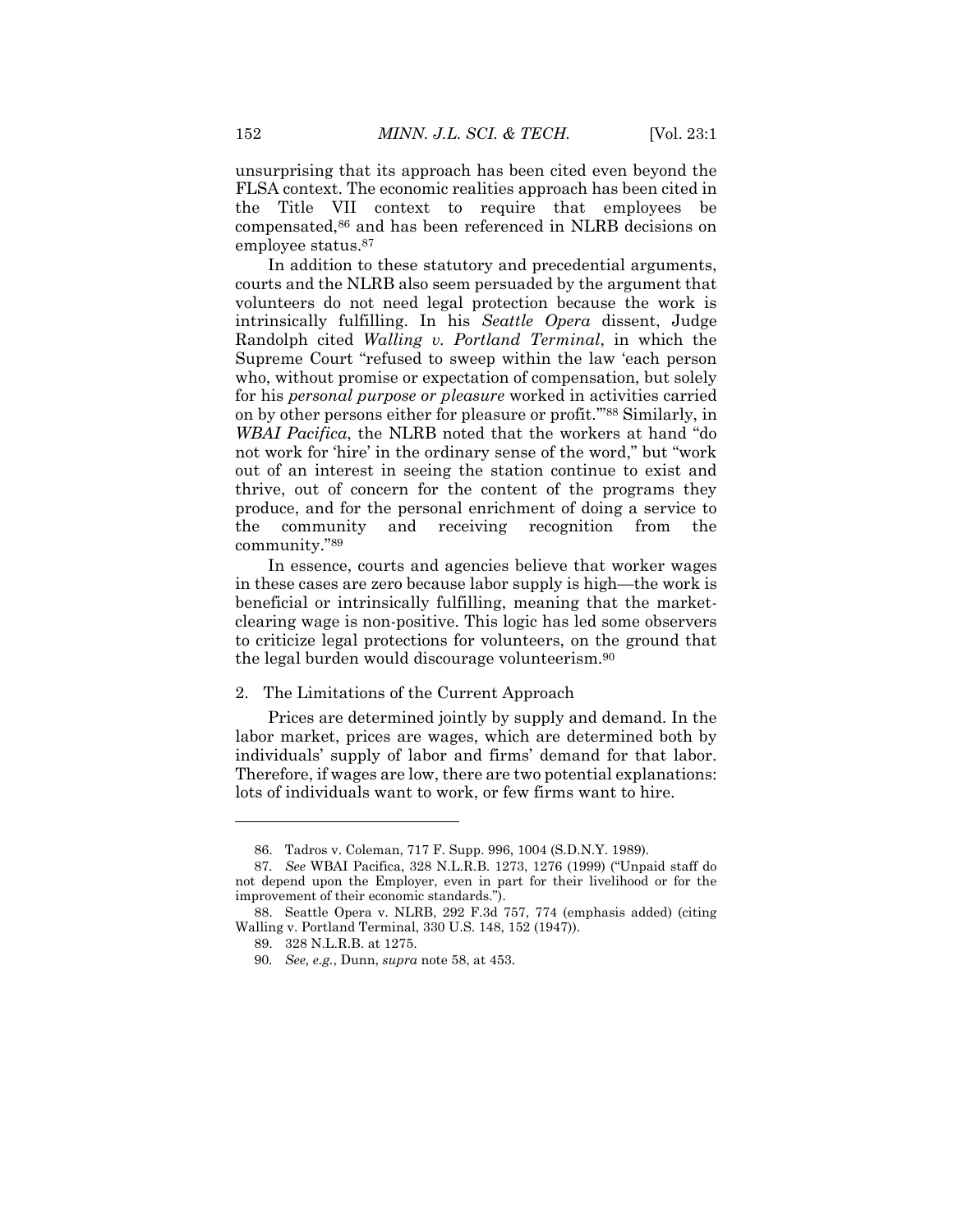The current law on volunteer labor emphasizes its high supply, but seldom explores the possibility that demand is low, or more importantly, the reasons that demand may be low. This Article makes the case that platforms with monopsony power have an incentive to suppress their demand for user contributions to decrease its price and increase profit. To be sure, the supply-side explanation is compelling in the nonprofit context, which is where the question of volunteer labor has almost exclusively arisen. Individuals like the "volunteers who drive the elderly to church, serve church suppers, or help remodel a church home for the needy"<sup>91</sup> hypothesized in *Tony & Susan Alamo Foundation* would seem primarily motivated by a desire to serve their community or act out the principles of their faith, rather than a need for economic compensation. In these cases, it is logical that wages would be zero: volunteers are enthusiastic to work because they find the work intrinsically fulfilling, increasing labor supply and reducing wages. Therefore, the argument goes, it makes no sense to suppress labor demand by imposing regulatory burdens on hirers: the more volunteer laborers, the better, both for the volunteers and for society.

In the non-profit altruism context, low labor demand may also justify low (or zero) wages. Part of the reason a charity may not compensate its volunteers is that it reaps little to no economic benefit from their work, which primarily benefits the community at large. In other words, from the charity's perspective, the marginal product of a given worker is close to zero, and it is no surprise that the charity would be unwilling or unable to compensate that worker.

However, policymakers must look to the *reasons* for low demand when considering appropriate responses. In the case of the archetypal charity (consider a food bank), demand is low because marginal products are low. If policymakers were concerned about the work conditions of volunteers, imposing additional burdens on charities would be pointless. One proper response would be to allow charities to internalize their positive externalities, and possibly compensate charities for the good

<sup>91.</sup> Tony & Susan Alamo Found. v. Sec'y of Lab., 417 U.S. 290, 302–03 (1985).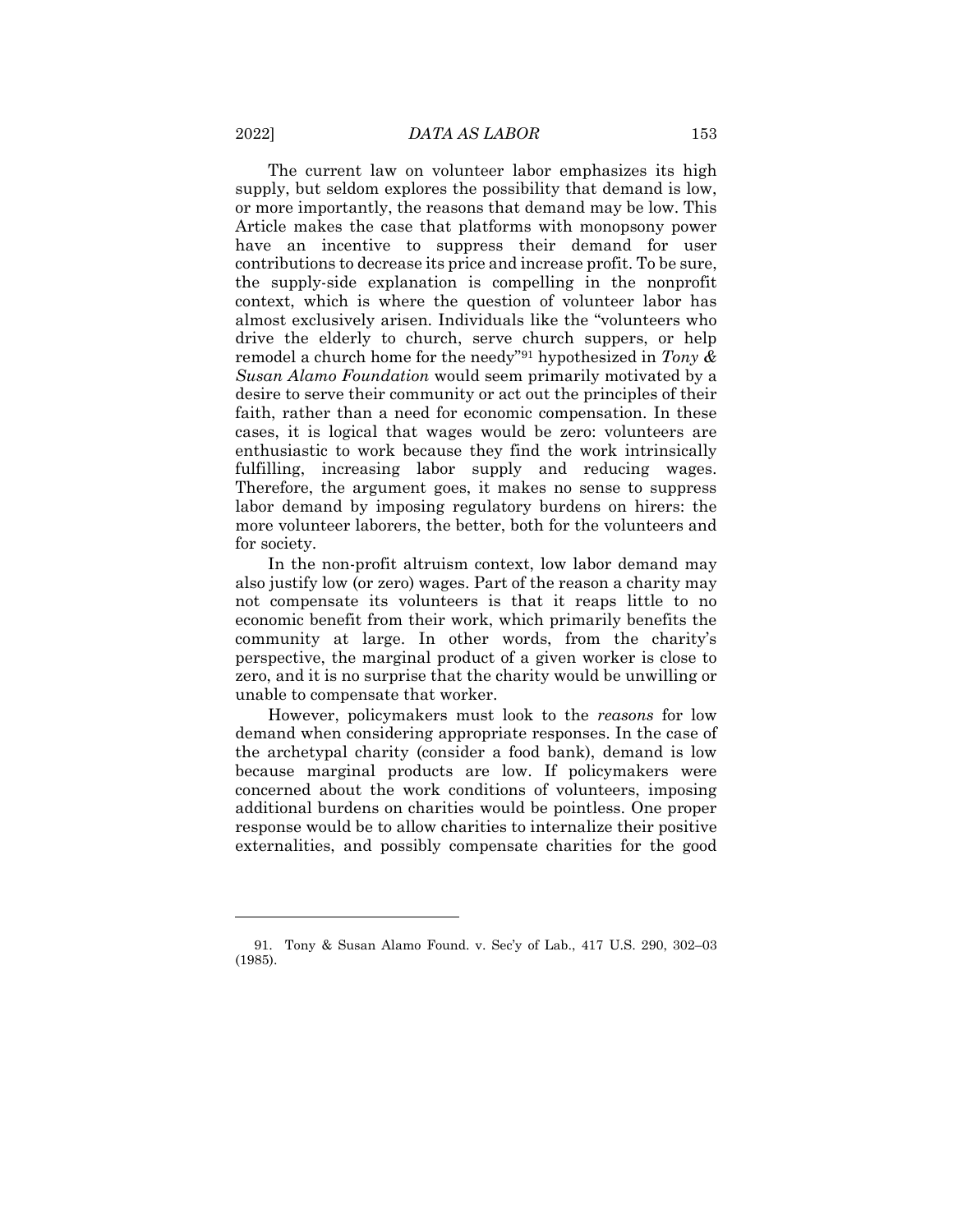they confer on the community. To some extent, this is already accomplished by tax deductions for charitable donations.<sup>92</sup>

In other cases, demand will be low due to bargaining power on the side of the hirer, and in these cases imposing burdens on the hirer is essential to restoring market balance. Consider, for instance, the unpaid internships that students take with nonprofit organizations. While many of these students will be drawn to the mission of the organization, and it is possible that some of them would decline compensation even if offered, for many students these unpaid internships are the only way to gain experience and burnish their credentials. In one seminal case, a student was required by her college to work for 200 hours as an unpaid intern, but was then legally barred from pursuing a sexual harassment claim under Title VII against her supervisor because she was uncompensated and not an "employee."<sup>93</sup> The court later found that she was also barred from filing her claim under Title IX because her internship was not an "education program or activity."<sup>94</sup> The court's decision under Title VII was consistent with other decisions interpreting the statute.<sup>95</sup> But it is unclear why Title VII's protections end where they do: volunteers like unpaid interns can be subject to poor work conditions like any other worker, and the fact that they are volunteers may reflect a lack of bargaining power that hirers can exploit.

Current market prices for data may reflect a similar market structure. To be sure, many data workers are paid outright. Even contributors who do not receive money for their contributions can be considered compensated in some sense: in exchange for their contributions to platforms, they receive access to those very platforms, and for many the act of contributing may be intrinsically fulfilling. The fact that individuals willingly contribute to platforms, however, does not imply that the current market equilibrium is optimal. If collectors of data have market power, they will be able to reduce the effective cost of data, which we can interpret as including not just monetary compensation to

<sup>92</sup>*. See* 26 U.S.C. § 170 (2018) ("There shall be allowed as a deduction any charitable contribution . . . payment of which is made within the taxable year.").

<sup>93.</sup> O'Connor v. Davis, 126 F.3d 112, 113, 115–16 (2d Cir. 1997).

<sup>94</sup>*. Id.* at 119.

<sup>95</sup>*. Id.* at 115–16 (citing Tadros v. Coleman, 898 F.2d 10, 11 (2d Cir. 1990); Graves v. Women's Prof'l Rodeo Ass'n, 907 F.2d 71, 74 (8th Cir. 1990)).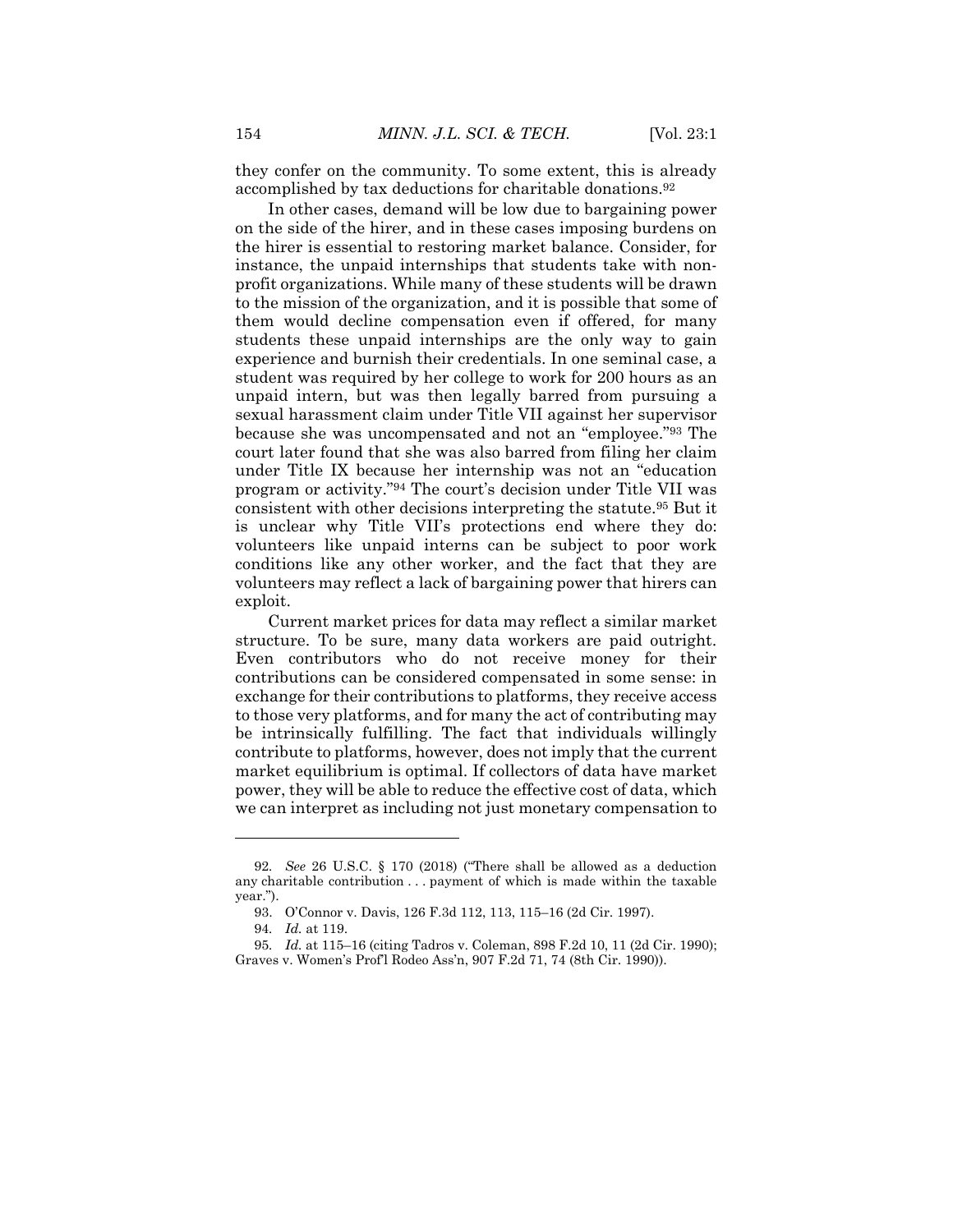users but also control over how the platform operates. An important distinction between the data as labor context and the charity example explored above is that most platforms are forprofit businesses, and as such cannot claim that labor demand is low due to zero marginal product.

American labor law and the collective bargaining framework exist to ensure that bargaining power is balanced, and that negotiations produce solutions tailored for each workplace. While much of the discussion above has centered around price and wage for simplicity's sake, there are many other dimensions of the platform user experience that can be subject to discussion, such as when users can be removed from the platform, or how the platform can use their data. Collective bargaining allows workers to reach compromises with managers in a way that reflects both worker priorities and practical realities. Crucially, labor law provides workers with the option, but not the obligation, to bargain. If most users find their contributions intrinsically fulfilling or morally validating, they do not have to bargain with the platform at all.

This Subsection has made the case that by excluding uncompensated workers, labor law excludes workers that may lack the bargaining power that the NLRA was meant to provide. The next Subsection proposes an alternative approach to "employee" that would encompass those workers.

## 3. A New Approach: Services Performed Rather Than Compensation Received

Rather than define employee status based on compensation a worker receives, legislators can define employee to cover any worker who consciously renders a service (i.e., an "active" contribution) from which the employer willingly derives an economic benefit.<sup>96</sup> In other words, rather than look to the compensation received, we can look to the services performed and accepted.

This approach is taken, with one modification, from *Tadros v. Coleman*, a case that considered whether a volunteer was protected as an "employee" under Title VII.<sup>97</sup> Ultimately, the

<sup>96.</sup> It is natural to ask whether all such workers should be guaranteed a wage under employment law, but this topic is beyond the scope of this Article.

<sup>97.</sup> Tadros v. Coleman, 717 F. Supp. 996, 1000 (S.D.N.Y. 1989), *aff'd*, 898 F.2d 10 (2d Cir. 1990).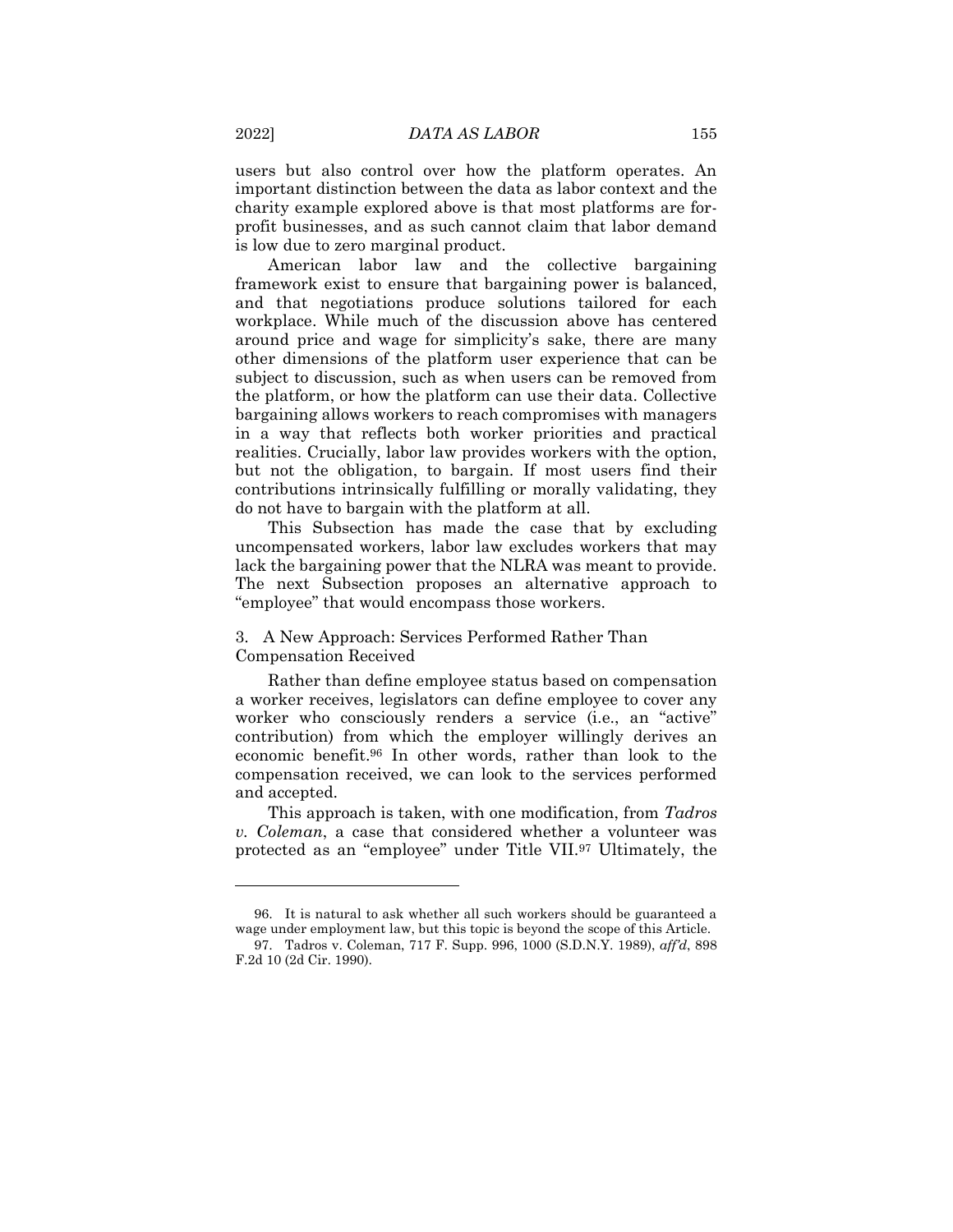court held that the plaintiff, Dr. Tadros, was not protected by Title VII because he was not paid.<sup>98</sup> Tadros was appointed as a "Visiting Lecturer in Ophthalmology" at Cornell Medical College, but appears to have held no concrete responsibilities and to have been subject to no supervision.<sup>99</sup> He received no compensation, although he was granted access to the medical library.<sup>100</sup> When his appointment was not renewed, he filed charges with the EEOC alleging a Title VII violation.<sup>101</sup> Before relying on the standard compensation analysis, the court cited FLSA's definition of "employ" as "suffer or permit to work"<sup>102</sup> to make an appeal to common sense:

Congress did not invite the federal courts to serve as forums for people who seek to air their resentments. It is axiomatic that a would-be plaintiff must have rendered the defendant some kind of service in order to sue under Title VII. That service, moreover, must have been one from which the putative employer willingly derived a benefit [citing FLSA]. Title VII does not extend to *officious intermeddlers*. 103

This analysis, while covering a greater number of workers than the traditional compensation analysis, offers an alternative way of delineating which individuals an employer may be responsible for. It looks to the benefit conferred upon the employer by the worker, and requires that the employer take a conscious step to accept that benefit, rather than look to the benefit conferred upon the worker. In doing so, it excludes "officious intermeddlers" whom the employer has not consciously recognized. The responsibility for employers attaches when they make the decision to benefit from a person's work.

Applying this test would extend the provisions of labor law to a significant number of data workers. The test requires both that the company willfully accept the user's conscious contribution, and derive a benefit from the contribution. A company might signal its willful acceptance by storing user data on central databases, and then deploying the data for its benefit by using it to target advertisements, for example.

The one addition this Article makes to the language from *Tadros* is to require that the benefit be economic, in large part

<sup>98</sup>*. Id.* at 1004–05.

<sup>99</sup>*. Id.* at 1003.

<sup>100</sup>*. Id.* at 998.

<sup>101</sup>*. Id.* at 1000.

<sup>102.</sup> 29 U.S.C. § 203(g) (2018).

<sup>103</sup>*. Tadros*, 717 F. Supp. at 1003 (emphasis added).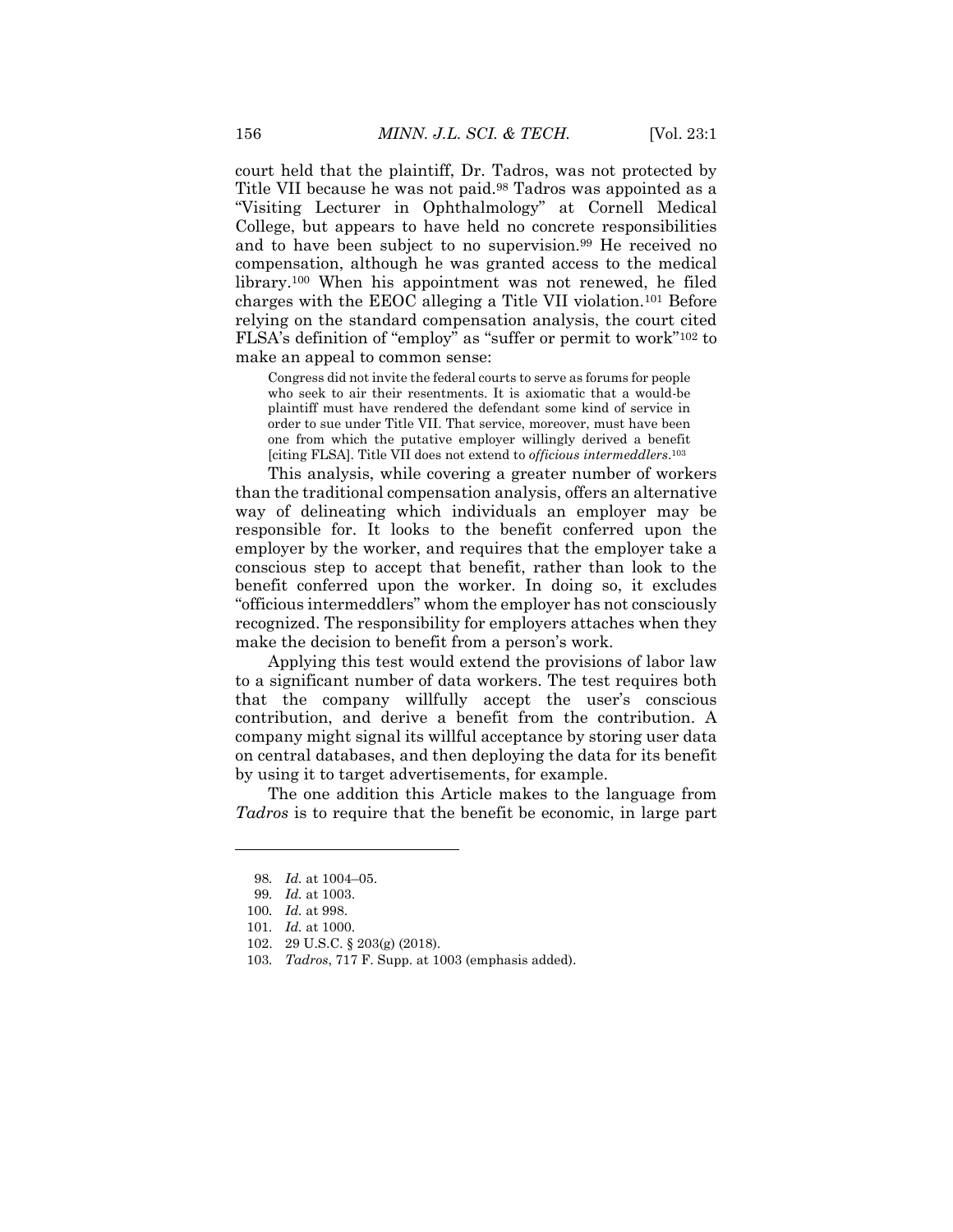to exclude charitable organizations that mostly act as conduits for volunteer labor. Consider again the two explanations for why labor demand may be low: either the employer does not stand to benefit economically from the individual's labor, as in the case of a charity, or the employer has market power and reduces wages to increase profits. In the former case, there is no economic rationale to impose costs on the charity: if anything, the charity and its volunteers should be rewarded by the state for the positive externalities of their conduct. In the latter case, worker organizing can counteract monopsony power and restore an efficient equilibrium. By requiring that the employer benefit economically from the labor it accepts, this test avoids burdening charities that depend on free labor to advance the social good.

For example, Wikipedia is a non-profit organization that depends on user contributions.<sup>104</sup> Just like for-profit platforms, it centrally stores user contributions, constituting conscious acceptance. But because Wikipedia does not earn profits and rather passes on any earnings, it does not willfully derive an economic benefit from those contributions, and its contributors would not be allowed to organize.

Even among for-profit platforms, the *Tadros* analysis would not create legal obligations every time the platform stored someone's data. First, the user must render a service to the platform. If the platform collected data that was passively generated by a user as she went about other tasks—for instance, browsing products on Amazon—no service would be rendered, and that behavior would not be protected under the NLRA. While that data is still valuable, passive data can be generated by anyone, anytime, often with no effort at all, and passive data workers would be difficult to organize and bargain with under a traditional model. This definition of rendering a service as requiring intentional action is consistent with interpretations of the phrase in other contexts, such as assumption of duty in tort law.<sup>105</sup>

Second, passive data is often stored for the user's benefit, and not the platform's: features like AutoComplete or link

<sup>104</sup>*. About*, WIKIMEDIA FOUNDATION, https://wikimediafoundation.org/abo ut(last visited Nov. 22, 2021); *Who Writes Wikipedia?*, WIKIPEDIA, https://en.wi kipedia.org/wiki/Wikipedia:Who\_writes\_Wikipedia%3F (last visited Nov. 22, 2021).

<sup>105</sup>*. See* Wark v. United States, 269 F.3d 1185, 1189 (10th Cir. 2001) (requiring affirmative act or promise to act, in addition to calculation).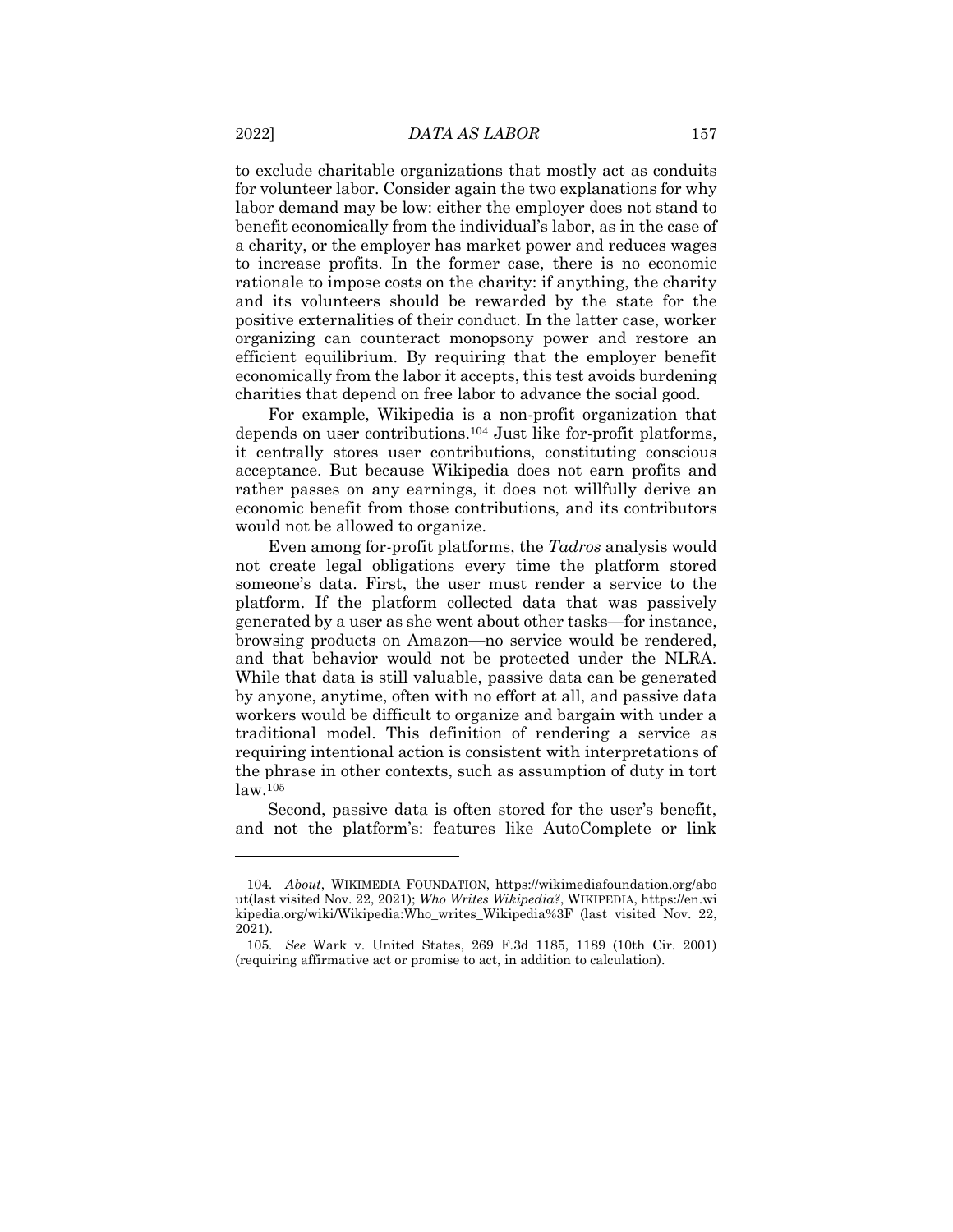suggestions use user data to enhance user productivity. Merely implementing these features does not cause the platform to willfully derive an economic benefit from user contributions, or require the platform to bargain with users.

This proposal constitutes the first half of this Article's proposed reform to the prevailing common-law definition of "employee." Rather than rely on the ordinary conception of employee as someone who works for wages, an employee may be defined as any worker who renders a service from which the employer willingly derives an economic benefit. The issue of employer control is the second half of the traditional employee definition, and the issue to which we now turn.

#### B. THE LIMITATIONS OF THE AGENCY MODEL

This Section reviews the control prong of the prevailing definition of "employee" in the labor law context, and argues that a new understanding of employee control, called the ABC test, would protect a greater number of workers in the platform economy. While the control requirement of the common-law definition of employee has received significant scrutiny due to the rise of the gig economy and hirers like Uber and Lyft,<sup>106</sup> this Section discusses how legislation implementing the ABC test would protect user contributions to platforms more generally. Most platform contributors are not controlled in the traditional sense, because they do not report to a supervisor or have fixed work schedules. Yet as in the gig economy, user contributions are critical to the profitability of platforms and are subject to forms of control that can affect users who depend on the platform for their livelihood. This Section begins by outlining the traditional approach and the ABC approach and then discusses how the latter might apply to data workers.

#### 1. Efforts to Look Beyond Control

 $\overline{a}$ 

Courts applying the NLRA traditionally define "employee" using the common-law agency test, a multifactor test<sup>107</sup> that has

<sup>106</sup>*. See, e.g.*, Marina Lao, *Workers in the "Gig" Economy: The Case for Extending the Antitrust Labor Exemption*, 51 U.C. DAVIS L. REV. 1543 (2018); Kim, *supra* note 20.

<sup>107.</sup> These factors include: "the skill required; the source of the instrumentalities and tools; the location of the work; the duration of the relationship between the parties; whether the hiring party has the right to assign additional projects to the hired party; the extent of the hired party's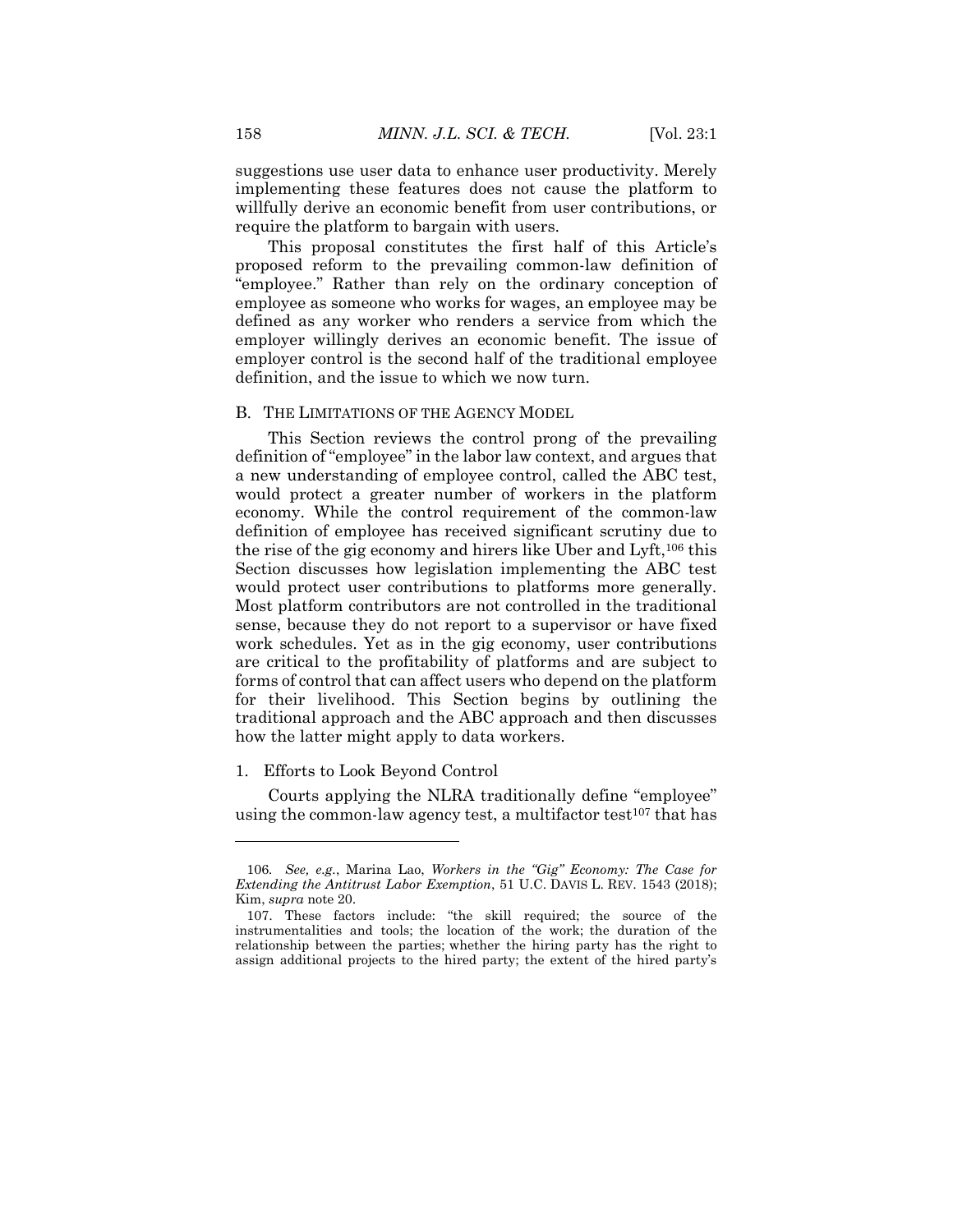been summarized as evaluating the level of control the hirer has over the work performed: workers subject to less control tend to be classified as independent contractors, not employees.<sup>108</sup> The limitations of the traditional agency approach were highlighted in *FedEx Home Delivery v. NLRB*, in which the D.C. Circuit held that FedEx delivery drivers were independent contractors not protected by the NLRA.<sup>109</sup> The court stated that the common-law control analysis had been narrowed over time to exclude factors like "evidence of unequal bargaining power" or "efforts to monitor, evaluate, and improve" a worker's performance,<sup>110</sup> and downplayed the argument that the drivers "perform a function that is a regular and essential part of FedEx Home's normal operations, the delivery of packages."<sup>111</sup> While the court was correct to notice that FedEx drivers are able to hire their own employees and sell their rights to deliver along certain routes, a later opinion by the Ninth Circuit, also concerning FedEx drivers, highlighted different aspects of their employment that suggested employee status but were excluded from the D.C. Circuit's common-law analysis.<sup>112</sup> The court noted that FedEx controls the appearance of the drivers and their vehicles, the times they could work, and how and when they could deliver packages,<sup>113</sup> and that the company holds a veto right over driver attempts to hire a helper or sell a route.<sup>114</sup>

Motivated by the limitations of the common-law agency test and concerned about the variety of forms that employee control

discretion over when and how long to work; the method of payment; the hired party's role in hiring and paying assistants; whether the work is part of the regular business of the hiring party; whether the hiring party is in business; the provision of employee benefits; and the tax treatment of the hired party." Cmty. for Creative Non-Violence v. Reid, 490 U.S. 730, 751–52 (1989) (footnotes omitted) (citing RESTATEMENT (SECOND) OF AGENCY § 220(2) (Am. Law Inst. 1958)) (collecting cases).

<sup>108</sup>*. See* FedEx Home Delivery v. NLRB, 563 F.3d 492, 496–97 (D.C. Cir. 2009) ("For a time, when applying this common law test, we spoke in terms of an employer's right to exercise control, making the extent of actual supervision of the means and manner of the worker's performance a key consideration in the totality of the circumstances assessment.").

<sup>109</sup>*. Id.* at 504.

<sup>110</sup>*. Id.* at 496–97 (quoting North Am. Van Lines, Inc. v. NLRB, 869 F.2d 596, 599 (D.C. Cir. 1989)).

<sup>111</sup>*. Id.* at 502.

<sup>112</sup>*. See* Alexander v. FedEx Ground Package Sys., Inc., 765 F.3d 981 (9th Cir. 2014).

<sup>113</sup>*. Id.* at 990.

<sup>114</sup>*. Id.* at 993–94.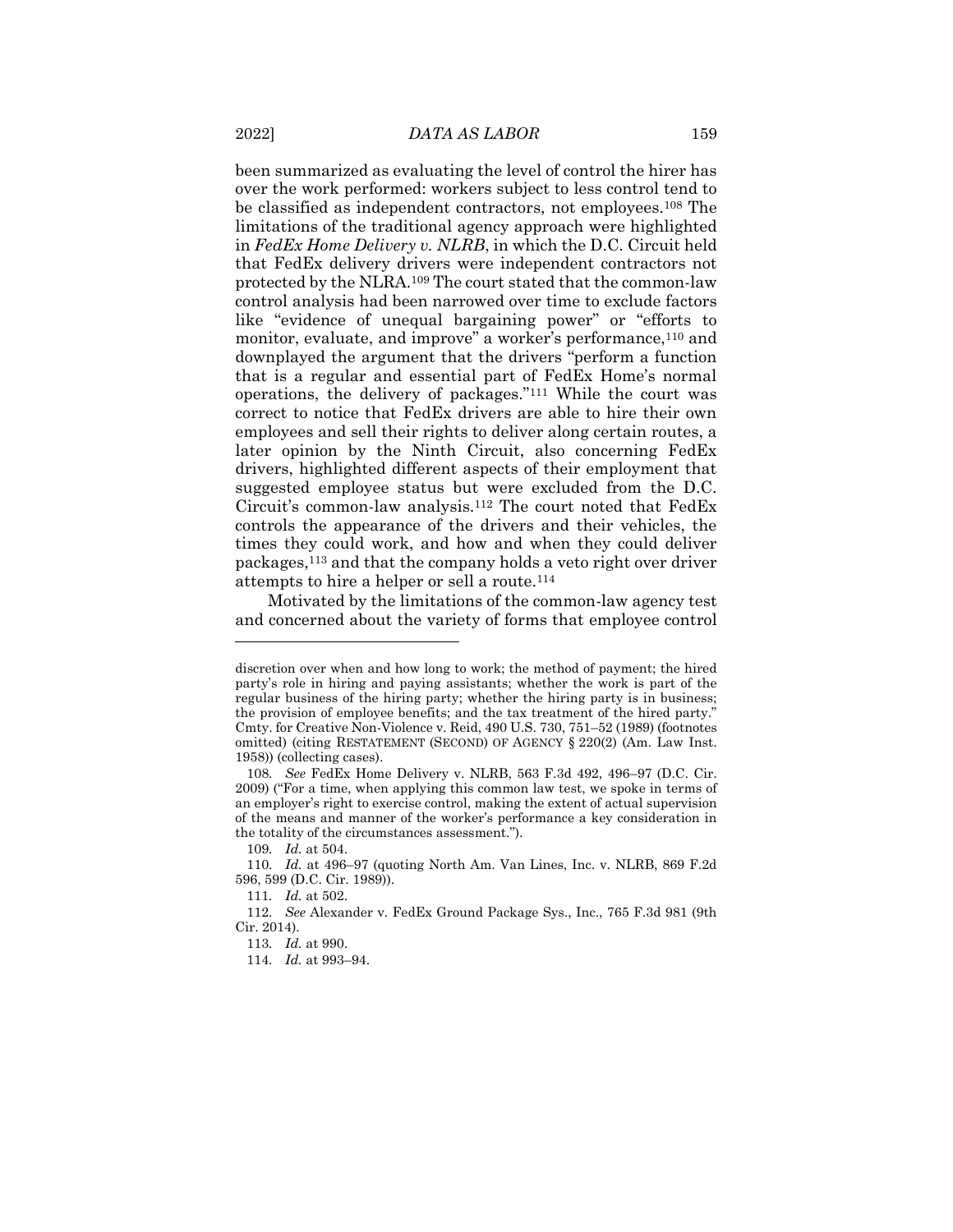can take, many states have implemented an alternative definition of "employee" known as the ABC test, which presumes that a worker is an employee unless each of three factors are met:

(A)the worker is free from the control and direction of the hirer in connection with the performance of the work, both under the contract for the performance of the work and in fact;

(B)the worker performs work that is outside the usual course of the hiring entity's business; and

(C)the worker is customarily engaged in an independently established trade, occupation, or business of the same nature as that involved in the work performed.<sup>115</sup>

This test places the burden on employers to prove that workers qualify as independent contractors, and recognizes that while a traditional control inquiry can yield ambiguous results, certain workers may contribute so crucially to the business of their hirer—that is, perform work that is within the "usual course of the hiring entity's business"—that they deserve protections akin to those of employees, regardless of the extent of control. Under this test, for-hire drivers have been deemed employees of their hirers, most controversially in the context of taxi platforms like Uber and Lyft.<sup>116</sup>

Much of the controversy over the ABC test arises from the fact that states like California have used the test to extend legal guarantees, like a minimum wage or unemployment insurance, to a greater number of workers.<sup>117</sup> For-hire platform representatives and some workers have argued that extending these employment benefits would impose great costs not just on

<sup>115</sup>*. See* 2019 Cal. Stat. § 2775; Dynamex Operations W., Inc. v. Superior Ct. of L.A. Cty., 416 P.3d 1, 34 (Cal. 2018) (applying the ABC test to determine whether workers should be classified as employees or independent contractors for purposes of California wage orders); *see also* DEL. CODE ANN. tit. 19, §§ 3501(a)(7), 3503(c) (2019) (enacting similar definitions of employment); MASS. GEN. LAWS ch. 149, § 148B (2019) (same).

<sup>116.</sup> People v. Uber Techs., Inc., No. CGC-20-584402, 2020 Cal. Super. LEXIS 152, at \*6–8 (Cal. App. Dep't Super. Ct. Aug. 10, 2020).

<sup>117</sup>*. See* Anna Deknatel & Lauren Hoff-Downing, *ABC on the Books and in the Courts: An Analysis of Recent Independent Contractor and Misclassification Statutes*, 18 U. PA. J.L. & SOC. CHANGE 53, 64–65 (2015).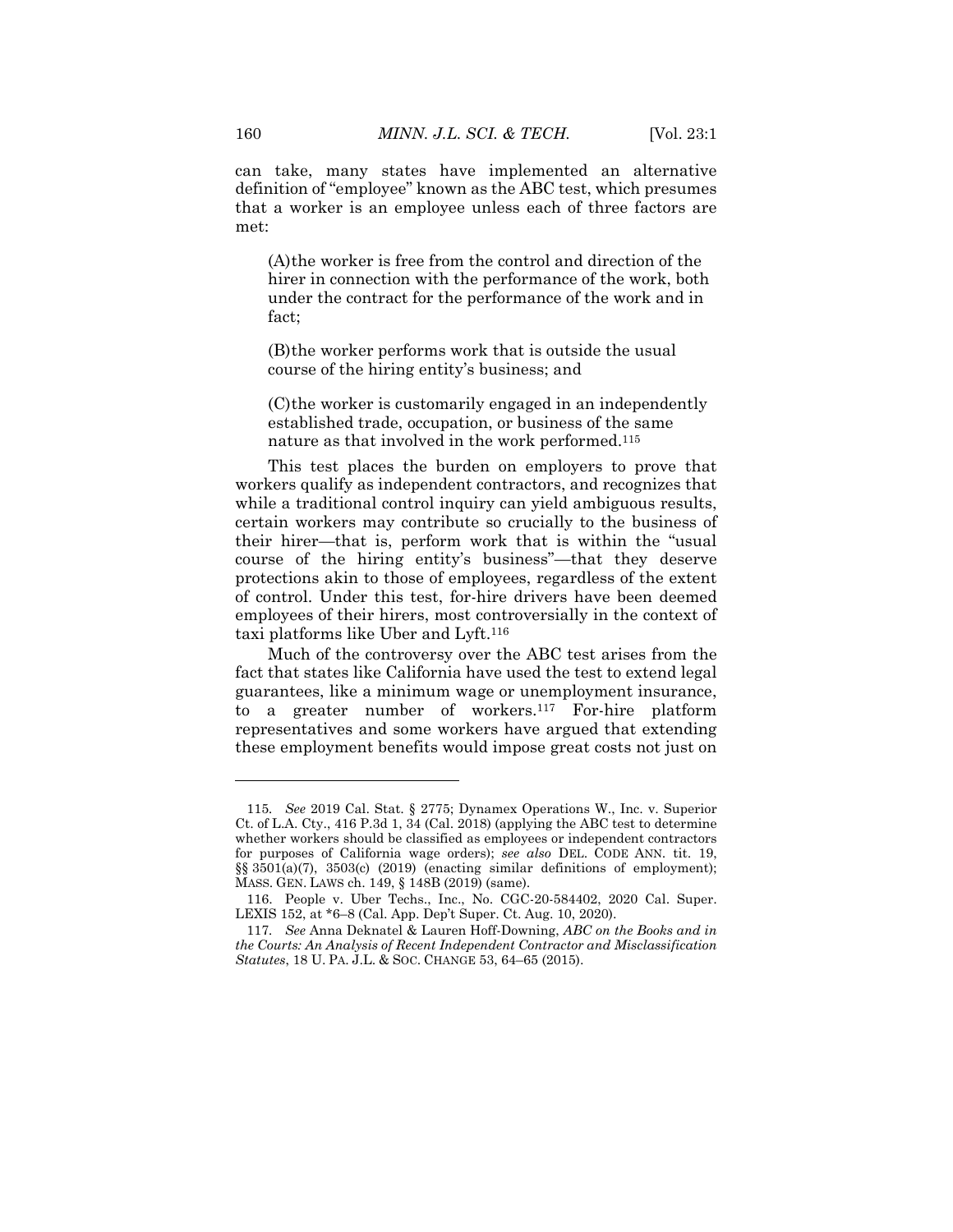the platforms but workers themselves, who often benefit from the flexibility of platform work.<sup>118</sup> However, collective bargaining is different, in that it guarantees no particular entitlement except for the right to organize and negotiate. Workers who value flexible work arrangements have no obligation to organize under labor law.

#### 2. Implications for Data Work

While there has been much discussion of how the ABC test would affect gig workers, this Subsection makes the case that prong (B) of the test—which covers workers who work in the usual course of the hiring entity's business—could encompass many data workers who are currently unable to organize because they are not controlled in the traditional sense.

Under the common-law approach, none of the workers described in the Figure 1 matrix are subject to sufficient employer control to be considered "employees." Consider first workers engaged in paid, creative work, like YouTube creators. These workers meet almost none of the control factors discussed in either the D.C. Circuit or Ninth Circuit opinions on FedEx drivers: they are free to produce content whenever they please and mostly in whatever format they please. Further, they have "entrepreneurial potential," a factor highlighted by the D.C. Circuit as a reason for classifying FedEx drivers as independent contractors119: many of them will seek sponsorships off the platform and sell merchandise to supplement their income from the platform.

The ABC test looks not just to control, but also, through its (B) prong, the extent to which a worker performs work "in the usual course of the hiring entity's business." When determining whether a worker performs work in the "usual course of the hiring entity's business," courts have looked to how interchangeable the worker is with a typical employee, and how important the worker is to the company's business model. The leading case on the topic is *Dynamex Operations West, Inc. v. Superior Court of Los Angeles County*, in which the California

<sup>118</sup>*. See, e.g.*, Dara Khosrowshahi, Opinion, *I Am the C.E.O. of Uber. Gig Workers Deserve Better.*, N.Y. TIMES (Aug. 10, 2020), https://www.nytimes.com /2020/08/10/opinion/uber-ceo-dara-khosrowshahi-gig-workers-deservebetter.html.

<sup>119.</sup> FedEx Home Delivery v. NLRB, 563 F.3d 492, 498 (D.C. Cir. 2009).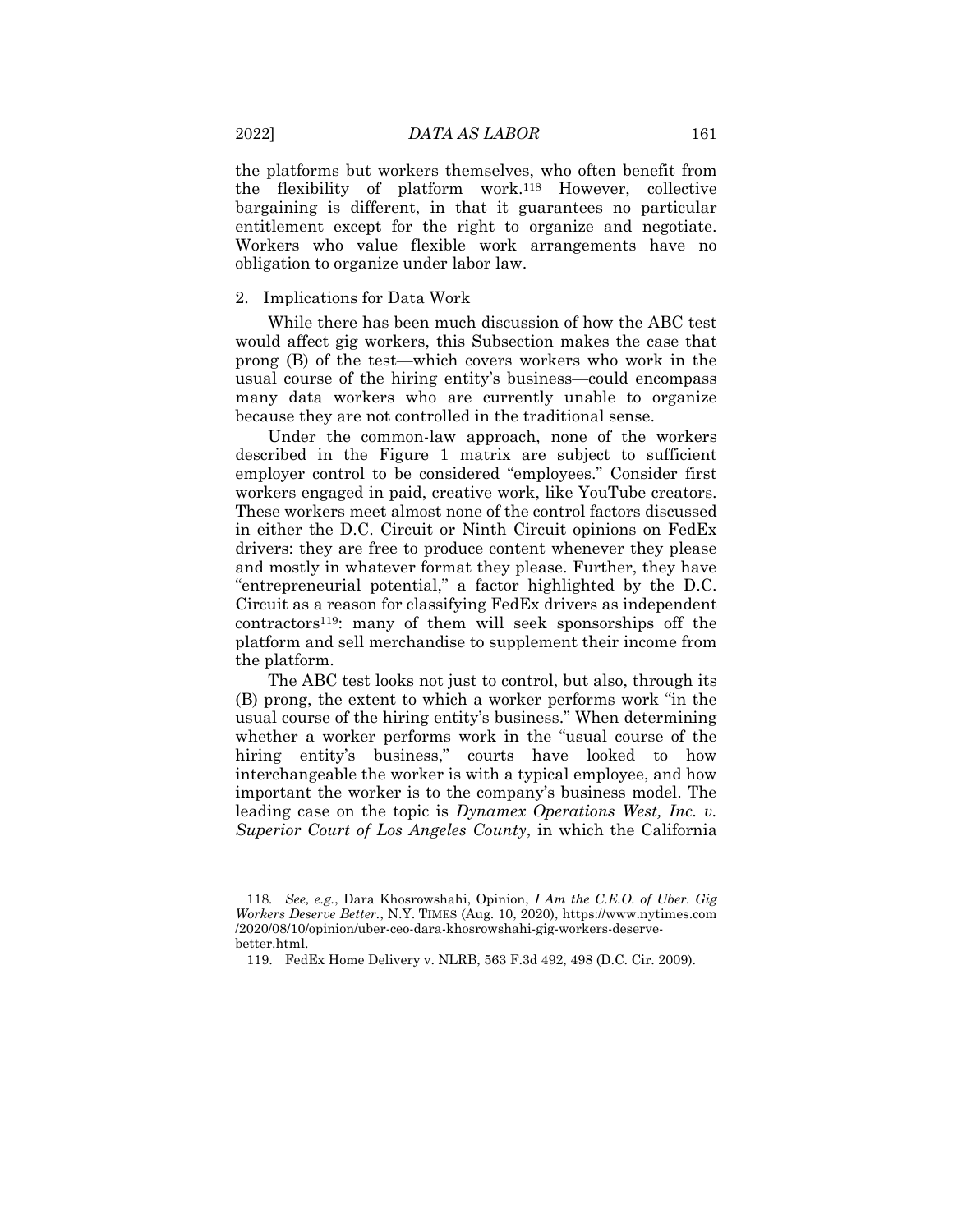Supreme Court applied the ABC test to delivery drivers.<sup>120</sup> In its analysis of the (B) prong, the court said that the ABC test protected "all individuals who are reasonably viewed as providing services to the business in a role comparable to that of an employee."<sup>121</sup> The court later elaborated that the test served to prevent regulatory arbitrage, in which employers hired individuals to do the work of an employee, but under a different title, thereby avoiding the California wage orders.<sup>122</sup> In a footnote, it cited a case that distinguished the hiring of specialists, who could probably not be substituted for a typical employee at the hiring firm.<sup>123</sup>

In that same footnote, the court distinguished between workers that were "merely incidental" to the company's business, and others that were an "integral part," indicating that the latter would be more likely to work "in the usual course of the employer's business."<sup>124</sup> It cited a Maine case where a timber management company was held to employ a timber harvester, in part because the company derived a "significant portion of its profit" from selling the harvested timber.<sup>125</sup> This approach looking, in essence, to the importance of the worker to the company's business model and profitability—was cited with approval in a later California case applying the ABC test to Uber drivers.<sup>126</sup> That court cited an earlier federal case noting that "Uber simply would not be a viable business without its drivers."<sup>127</sup>

If Congress amended the NLRA to use the ABC test, many active data workers could qualify as employees in spite of their limited control over their work, if they were deemed to perform work within the usual course of the employer's business. Looking through the lens of the (B) prong of the ABC test, the inquiry would be whether the workers substituted for employee labor

 $\overline{a}$ 

125*. McPherson*, 714 A.2d at 822.

<sup>120.</sup> 416 P.3d 1, 34 (Cal. 2018).

<sup>121</sup>*. Id.* at 37.

<sup>122</sup>*. Id.* at 37–38.

<sup>123</sup>*. Id.* at 38 n.29 (citing Great N. Constr., Inc. v. Dept. of Labor, 161 A.3d 1207, 1215 (Vt. 2016)).

<sup>124</sup>*. Id.* (citing McPherson Timberlands v. Unemp. Ins. Comm'n, 714 A.2d 818 (Me. 1998)).

<sup>126.</sup> People v. Uber Techs., Inc., No. CGC-20-584402, 2020 Cal. Super. LEXIS 152, at \*44 (Cal. App. Dep't Super. Ct. Aug. 10, 2020).

<sup>127</sup>*. Id.* at \*40 (quoting O'Connor v. Uber Techs., 82 F. Supp. 3d 1133, 1142 (N.D. Cal. 2015)).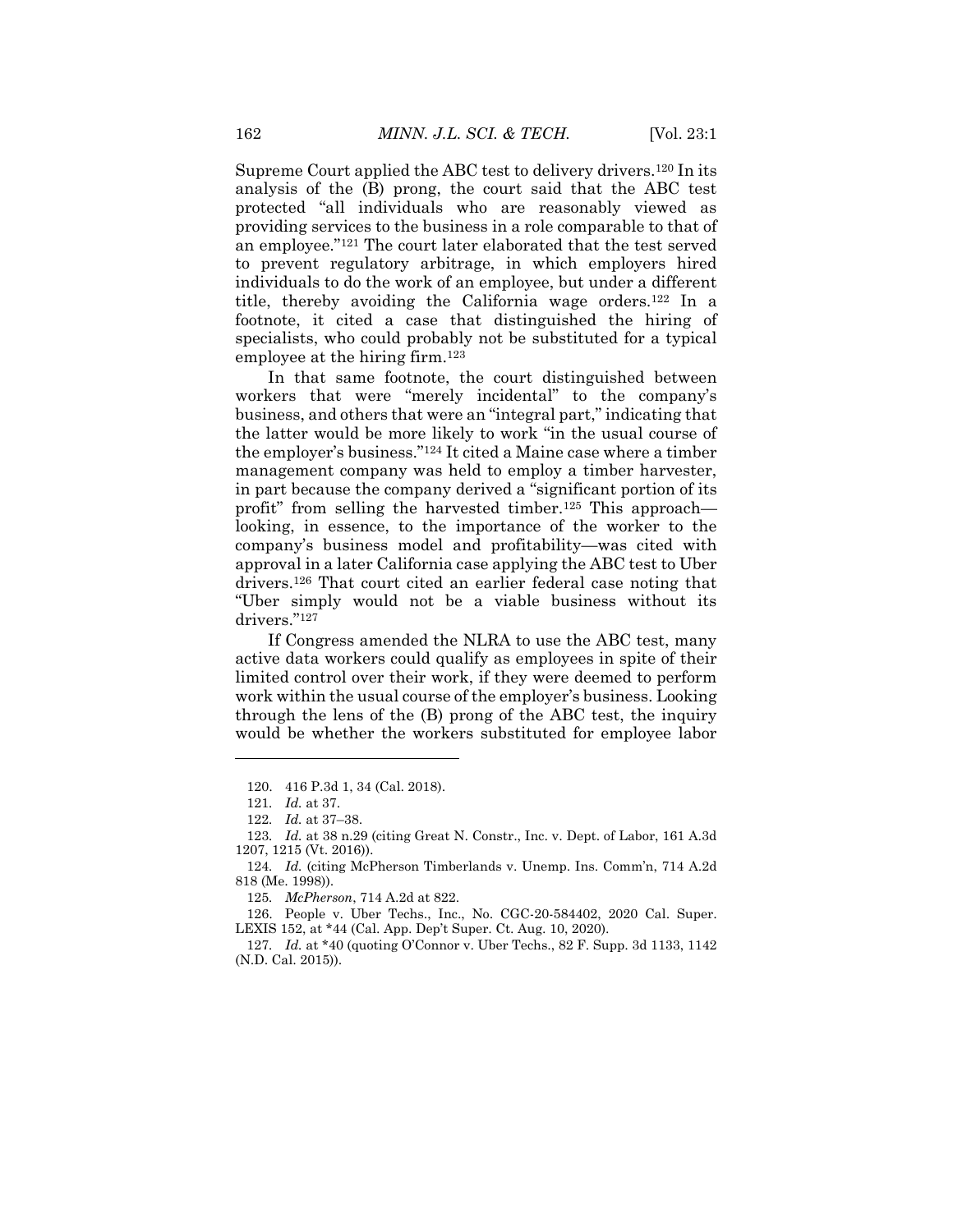and were integral to the company's business, for which active data workers will have plausible claims. In contrast, passive data work, where a platform collects user data without the user knowing or consciously contributing, would likely fall outside a platform's usual line of business. Google, for instance, provides users with search services. Those search services are primarily the product of search algorithms refined by Google, and it is those services that attract users and enable Google to collect advertising revenues, not the raw data of other users.

Extending the protections of the NLRA by implementing the ABC test would cover active data workers that do not appear "controlled" in the traditional sense, but who perform services that are akin to those performed by employees and crucial to the company's business model. It would continue to exclude specialists that are hired for their expertise, or for one-off jobs, like the specialized historic restorers hired by a general construction company referenced in *Dynamex*. <sup>128</sup> But by broadening the scope of who is allowed to collectively bargain under American labor law, the ABC test would reduce incentives for companies to move work to uncompensated or underregulated sectors of the labor market.

#### C. IMPLEMENTATION & STATE ACTION

While there have been moves to amend the NLRA directly and to broaden the protections of labor law on a federal level, these moves have had limited success, leading many to abandon federal labor law as a tool of worker empowerment.<sup>129</sup> Efforts to reform the NLRA continue, most notably through the proposed Protecting the Right to Organize (PRO) Act,<sup>130</sup> but these efforts are likely to face similar political challenges.

<sup>128</sup>*. See Dynamex Operations,* 416 P.3d at 38 n.29 (citing Great N. Constr., Inc. v. Dep't of Labor, 161 A.3d 1207, 1215 (Vt. 2016)) ("[A] general construction company[] had established that the specialized historic restoration work performed by the worker in question was outside the usual course of the company's business within the meaning of part B, where the work involved the use of specialized equipment and special expertise that the company did not possess and did not need for its usual general commercial and residential work.").

<sup>129.</sup> Kate Andrias, *The New Labor Law*, 126 YALE L.J. 2, 43–46 (2016).

<sup>130.</sup> Protecting the Right to Organize Act, H.R. 2474, 116th Cong. § 2 (2020); Eli Rosenberg, *House Passes Bill to Rewrite Labor Laws and Strengthen Unions*, WASH. POST (Feb. 6, 2020, 9:21 PM), https://www.washingtonpost.com/business /2020/02/06/house-passes-bill-rewrite-labor-laws-strengthen-unions.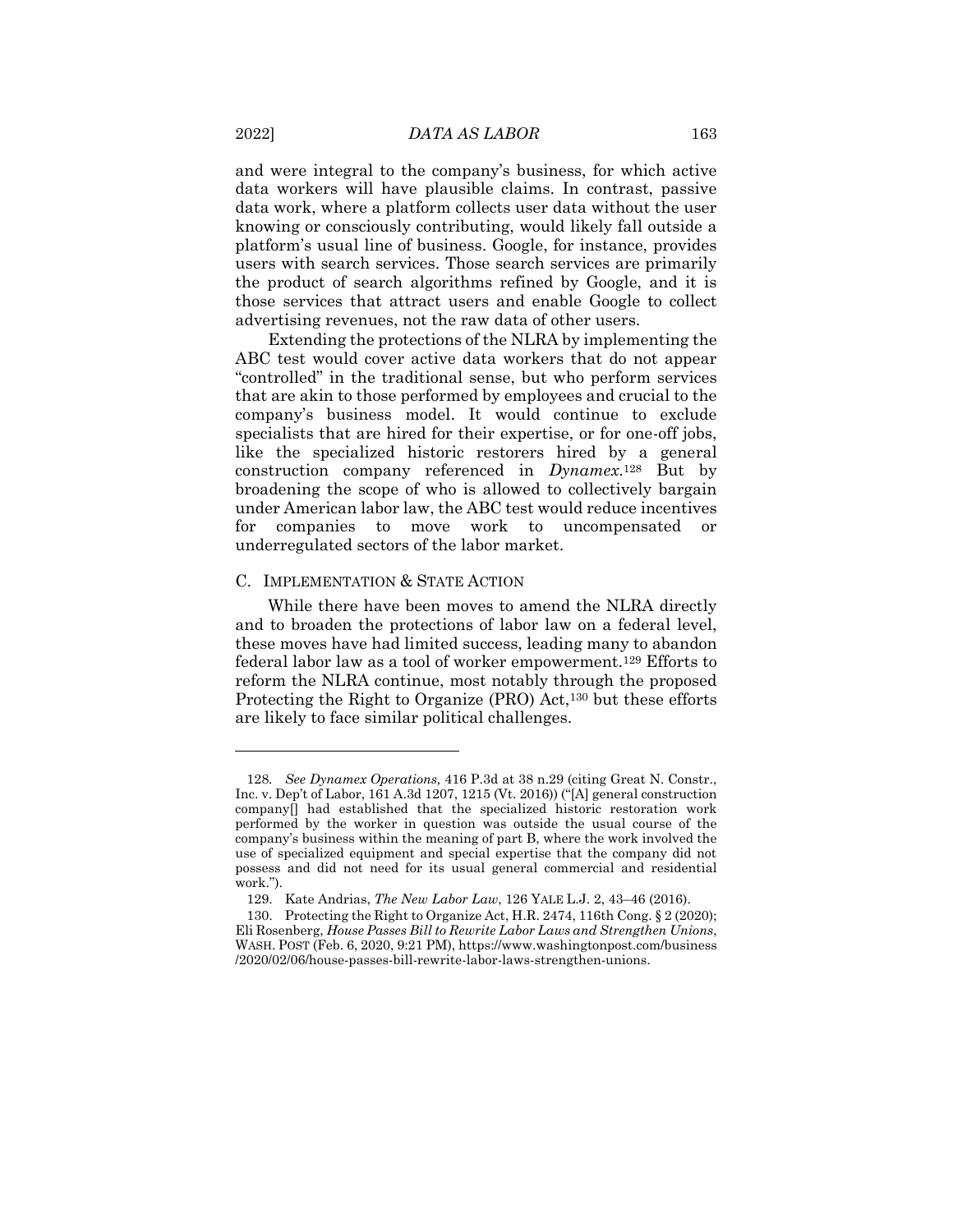In addition to federal reforms, state action presents another pathway for broadening the protections of labor law in areas where there is popular support. Much as states such as California have used the ABC test to expand the breadth of employment entitlements, states can also enact statutes permitting individuals covered by the ABC test to form collectives, elect representatives, and negotiate vis-à-vis platforms. Similarly, states could enact statutes permitting uncompensated workers to form collectives and bargain.

This strategy has notably been used by the City of Seattle to permit for-hire drivers, who are largely considered independent contractors under the common-law approach, to bargain collectively with their hirers,<sup>131</sup> although the approach has been challenged in court because municipal action may be preempted by federal antitrust laws.<sup>132</sup> A similar move by a state would have the effect of exempting covered workers from antitrust liability for organizing under the state action doctrine, and would not be preempted by the NLRA insofar as it covered workers currently excluded from the federal definition of "employee."<sup>133</sup>

The obstacle with this approach is that it necessarily proceeds piecemeal, and creates a patchwork of state-by-state regulatory regimes that create compliance costs for employers. But employers may block proposed state legislation either by compromising with the relevant interest groups, or lobbying Congress to speak directly to the bounds of collective bargaining and thereby preempt state legislation. In other words, the threat of patchwork or inconsistent regulatory regimes may be attributed as much to the state legislation itself as to the absence of federal legislation that enables it.

#### IV. RETHINKING THE BARGAINING UNIT

In addition to the question of who counts as an employee, another crucial question of labor law is the size of the relevant bargaining unit: in other words, which workers can a union appropriately represent? This question is most relevant to

<sup>131.</sup> SEATTLE, WASH., ORDINANCE 124968 (Dec. 14, 2015) (codified at SEATTLE, WASH., MUN. CODE § 6.310.735 (2020)).

<sup>132.</sup> Chamber of Commerce v. City of Seattle, 890 F.3d 769, 776 (9th Cir. 2018).

<sup>133</sup>*. See* Kim, *supra* note 20, at 464–73.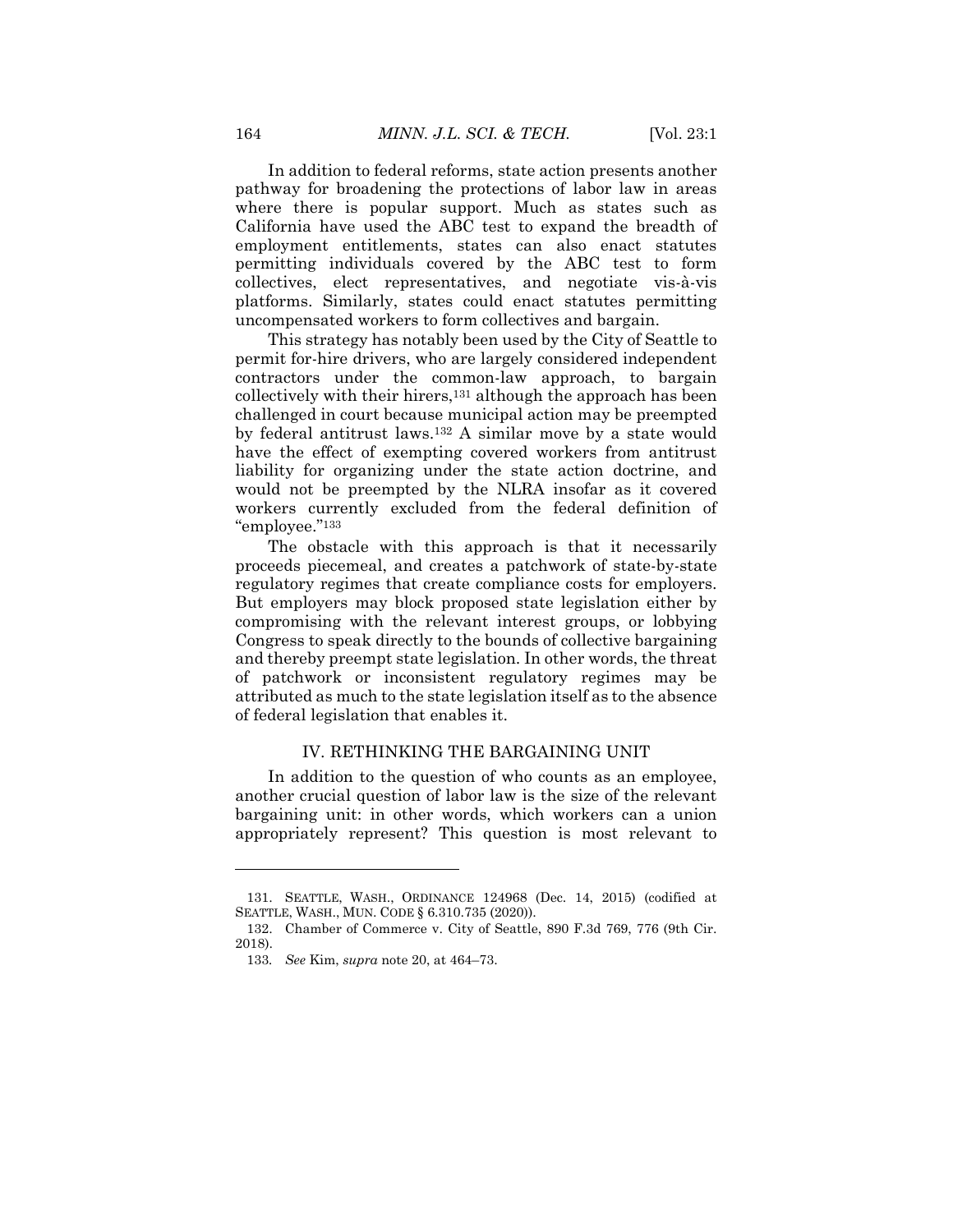NLRB bargaining unit determinations, but is broadly relevant to any effort to organize individuals in a representative system. This Part examines how labor law currently defines bargaining units and argues that a broader approach will be necessary to accommodate platform work. Section A looks at the factors currently used by the NLRB for enterprise bargaining, which remains the basic unit of negotiation under the NLRA; it makes the case that the NLRB and other government authorities will need to consider additional factors in future adjudications, including certain demographic factors, if labor law is to adjust to the evolving nature of work. Section B will look to the possibility of sectoral bargaining as an alternative to enterprise-level bargaining, offering one possible path forward for state legislation.

Although the bargaining unit is a concept from labor law, any effort to build countervailing power among platform contributors must contend with the question of how that power will be subdivided and delegated. While larger groups acting in concert will have greater bargaining power, they are also more difficult to coordinate and are more likely to disagree over central goals. Therefore, finding an ideal group size is crucial. Traditionally, labor law identifies "communities of interest" that share certain goals and are more likely to bargain as cohesive wholes. The issue is how organizers can identify these communities in a digital age.

One alternative, which is gaining greater attention in the United States and is already practiced in Europe, is for workers to bargain with employers on a sector-wide basis, under the supervision and authority of the government.<sup>134</sup> This stands in contrast to traditional "enterprise bargaining," in which a company's employees negotiate with their particular employer, and sometimes do so in several separate negotiations, one for each category of employee.<sup>135</sup> This Part discusses the prospect of sectoral bargaining among data workers, and highlights how it may be especially appropriate for passive data workers specifically.

<sup>134</sup>*. See* David Madland, *How to Promote Sectoral Bargaining in the United States*, CTR. FOR AM. PROGRESS (July 10, 2019, 12:01 AM), https://www.americ anprogressaction.org/issues/economy/reports/2019/07/10/174385/promotesectoral-bargaining-united-states.

<sup>135</sup>*. See id.*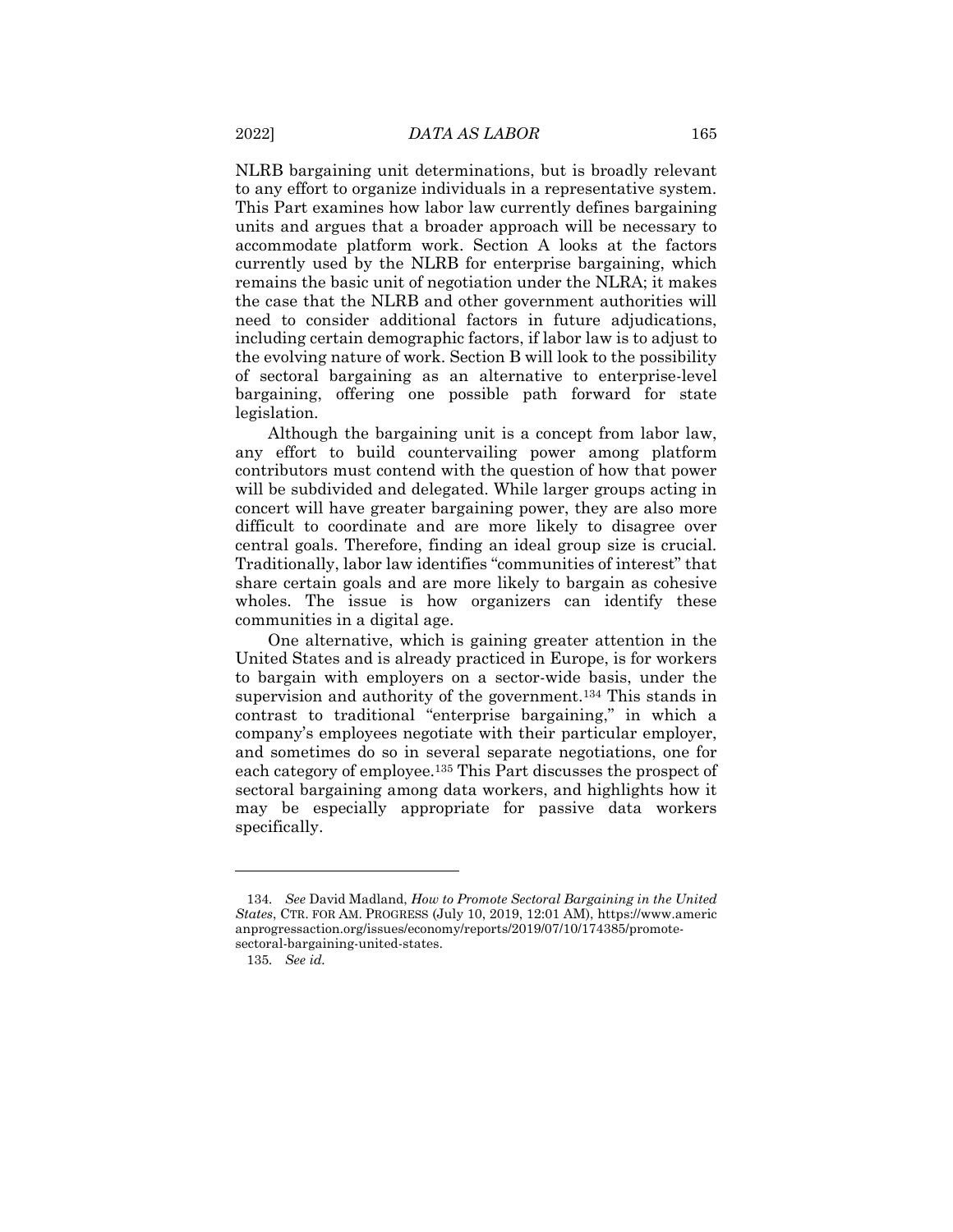#### A. ENTERPRISE BARGAINING

Because collective bargaining under the NLRA typically takes place at the enterprise level, this Section briefly outlines current law on enterprise-level bargaining units, and describes the failures of current law to define work communities in the platform economy. It concludes by proposing that the NLRB and other government bodies reconsider the value of worker identity in defining labor communities, when user data is sold or monetized according to personal characteristics.

#### 1. The Origins of the Current Approach

The NLRB currently groups employees based on a series of factors that have their roots in a traditional, physical worksite with well-defined control structures. When determining whether a bargaining unit is appropriate, the NLRB looks to whether the workers that comprise the proposed unit share a "community of interest," which the NLRB may decide with nearly unreviewable discretion.<sup>136</sup> In making this determination, the NLRB has historically considered a range of factors, including (a) "[d]egree of functional integration," (b) "[c]ommon supervision," (c) [t]he nature of employee skills and functions," (d) "[i]nterchange and contact among employees," (e) "[w]ork situs," (f) "[g]eneral working conditions," (g) "[f]ringe benefits," and (h) "[e]mployer's administrative organization."<sup>137</sup> These factors are well-suited to serve as proxies for "communities" within traditional workplaces: individuals who work together in the same location are more likely to share interests and a collective identity; individuals who are under common supervision are more likely to share common grievances, and so forth. Some of the factors reflect the characteristics or activities of employees, but many of them rely on the traditional, hierarchical control structure of firms to approximate how workers might self-identify.

Under the NLRB's adjudications in *PCC Structurals* and *Boeing*, workers that comprise a bargaining unit must share a community of interests that outweigh any similarities with

<sup>136.</sup> South Prairie Constr. Co. v. Loc. No. 627 Int'l Union of Operating Eng'rs, 425 U.S. 800, 805 (1976) (quoting Packard Motor Car Co. v. NLRB, 330 U.S. 485, 491 (1947)).

<sup>137.</sup> NAT'L LAB. RELS. BD., AN OUTLINE OF LAW AND PROCEDURE IN REPRESENTATION CASES 142 (2017).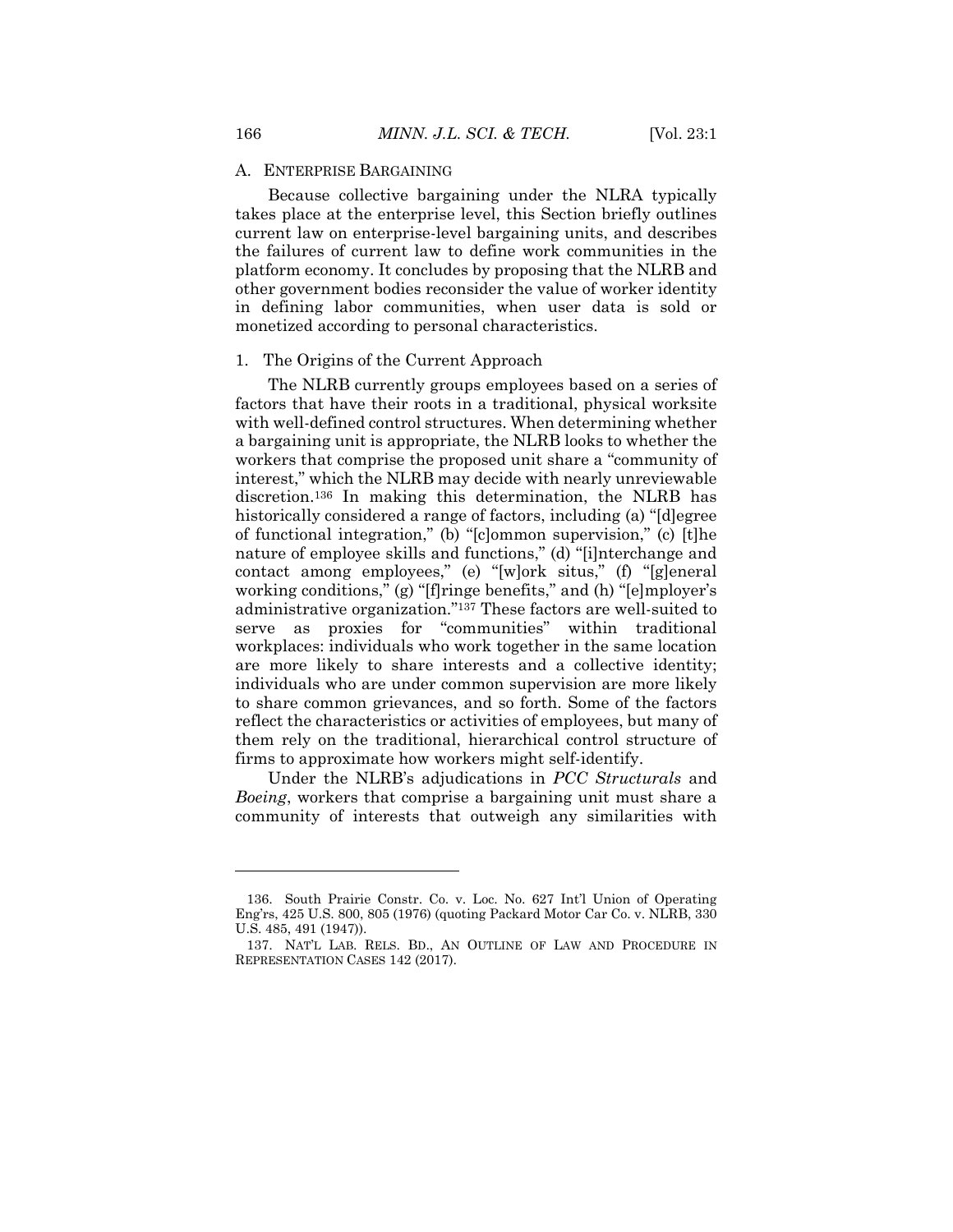workers outside of the unit.<sup>138</sup> While this test makes it more difficult for workers to create small bargaining units, it also prevents workers from being forced into a unit that may not best represent their interests, or excluded from units that would do a better job. The NLRB has not always followed this rule: during the Obama administration, adjudications like *Specialty Healthcare* only looked to similarities within the bargaining unit, making it easier for smaller units to form.<sup>139</sup> And prior to the Taft-Hartley Act, the mere fact that workers had organized was considered sufficient to constitute a shared "community of interest."<sup>140</sup> The current state of the law respects extent of organization as one relevant factor, but states that it cannot stand alone, leaving the NLRB to look to other proxies for labor community.<sup>141</sup>

There are at least two theoretical approaches that might inform an approach to labor communities: one economic, the other sociological.<sup>142</sup> Under an economic analysis, a bargaining unit should contain workers that are close substitutes.<sup>143</sup> These workers are most likely to be in a similar bargaining position vis-à-vis their employer and to share grievances. Further, the accretion of market power that results from the agreement of market participants will be directly proportional to the substitutability of those participants. Under this analysis, the relevance of factors like work situs, or interchange among employees, makes intuitive sense. In a traditional workplace, it may make more sense for a New York-based worker to organize with another New York worker, rather than one in California, because the New York manager may care very little about what the worker in California does.

Another motivating theory is sociological: bargaining units should contain workers that share a common identity or sense of

<sup>138.</sup> PCC Structurals, Inc., 365 NLRB No. 160, slip op. at 5 (Dec. 15, 2017); Boeing Co., 368 NLRB No. 67, slip op. at 3 (Sept. 9, 2019).

<sup>139.</sup> Specialty Healthcare and Rehabilitation Center of Mobile, 357 N.L.R.B. 934, 944–46 (2011).

<sup>140.</sup> Labor Management Relations (Taft-Hartley) Act of 1947, Pub. L. No. 80-101, § 101, § 9(c)(5), 61 Stat. 136, 144 (codified at 29 U.S.C. § 159(c)(5) (2018)).

<sup>141</sup>*. Id.*

<sup>142.</sup> Martin H. Malin, *The National Labor Relations Act in Cyberspace: Union Organizing in Electronic Workplaces*, 49 U. KAN. L. REV. 1, 13–18 (2000). 143*. Id*. at 15.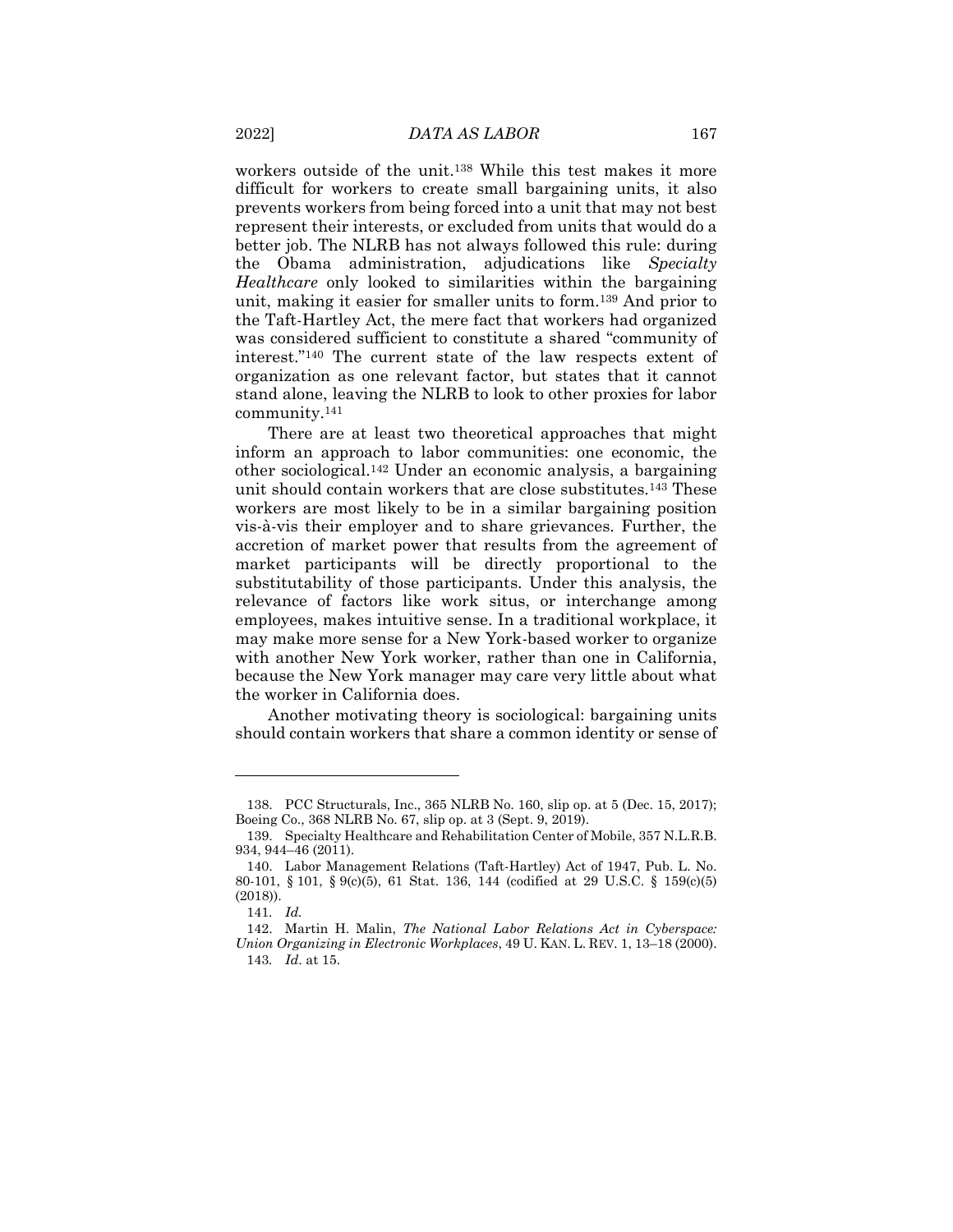kinship.<sup>144</sup> Workers who share social bonds are more likely to share values and cooperate in building constructive proposals for management. Under this analysis, factors like work situs and interchange among employees still make sense, but for a different reason. In a traditional workplace, workers who report to the same facility are more likely to befriend and converse with each other. It may make more sense for two New York workers to bargain together because they already know each other, and perhaps share similar values and objectives.

#### 2. A New Approach for the Platform Economy

A primary challenge for labor law in the coming years will be to identify worker communities as traditional workplaces move online. The emergence of platform-mediated digital work squarely challenges the two assumptions upon which the traditional "community of interest" factors are based: namely, that workplaces are physical,<sup>145</sup> and rely on centralized and hierarchical control structures to deploy labor. Many contributors to online platforms will never see their cocontributors in person: consider, for instance, a YouTube content creator, who can accomplish all of her work from home. Further, most data platforms accept and monetize user contributions without placing users into specified departments or under the responsibility of company executives. Rather, much of the supervision often falls to algorithms that monitor the entire platform.

This problem is similar to the original question of how workers for common carriers—like railroads and airlines might organize and be regulated.<sup>146</sup> These workers, too, lacked the physical connections of a shared workplace, and could move between different administrative units of a single business. The ultimate solution—the Railway Labor Act—endorsed a national form of bargaining under which any employee involved in a "craft or trade," regardless of location, could form a bargaining unit.<sup>147</sup> A similar regulatory framework, relying on nationwide

<sup>144</sup>*. Id*. at 16–18.

<sup>145.</sup> The move to remote work during the COVID-19 pandemic also puts pressure on this assumption.

<sup>146</sup>*. See* Malin, *supra* note 142, at 33–37.

<sup>147</sup>*. See* 45 U.S.C. § 152 (2018); *see also* Allied Pilots Ass'n, 22 N.M.B. 331, 426, 432–33 (1995) (holding that various carriers are classified as one transportation system).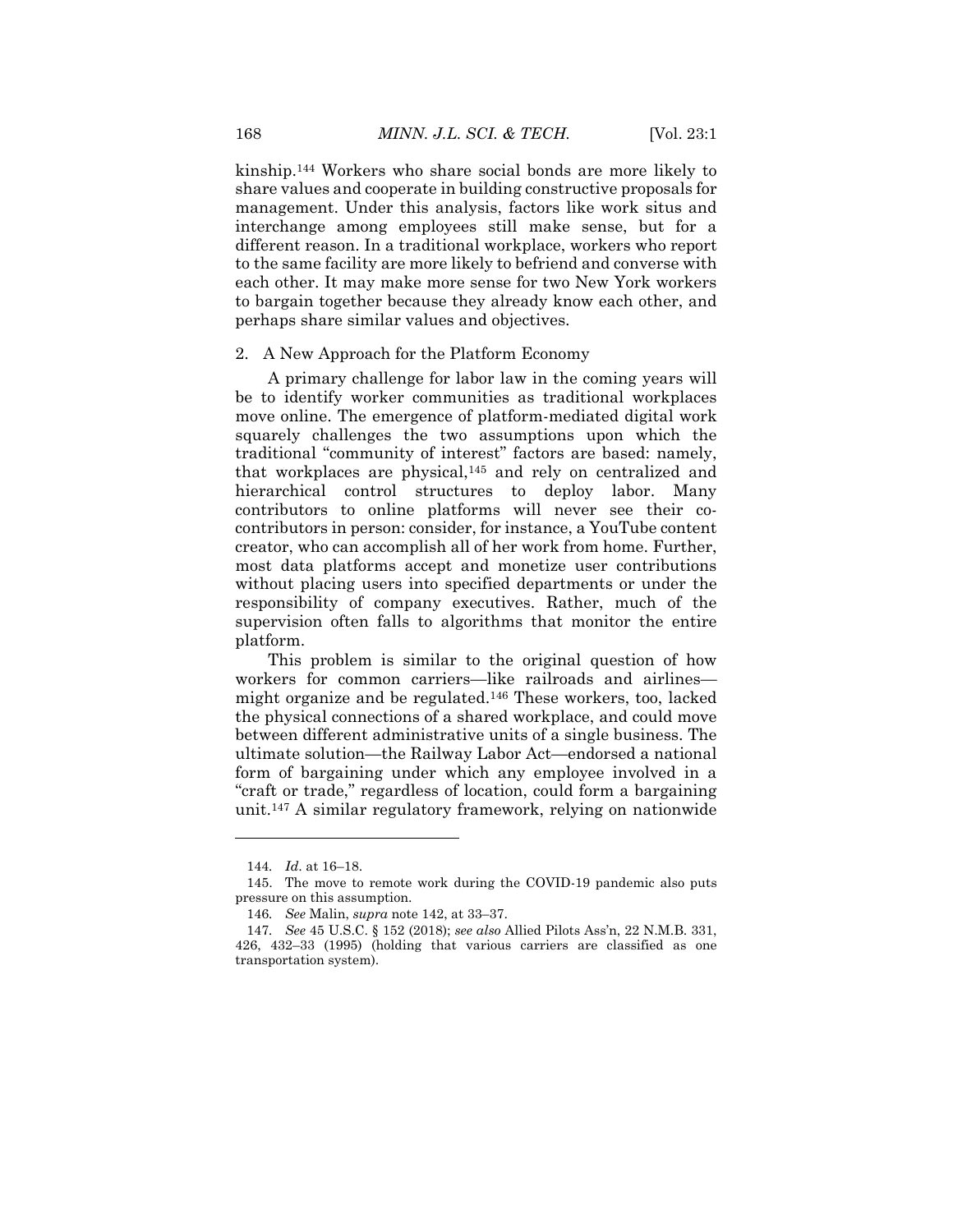bargaining, could be created for data workers, as discussed in the next Section. But it is likely that smaller-scale bargaining would precede a national effort.

In the data economy, and in particular the market for passively produced user information, a user's personal, identifying characteristics—such as age or residence—are relevant for organizing to a much greater extent than in a traditional workplace. Labor law has traditionally disfavored creating bargaining units along demographic characteristics,<sup>148</sup> preferring groupings based on an employer's control structures. But these control structures will be much less obvious as work moves online.

User contributions to platforms are frequently grouped and monetized based on demographic characteristics, creating constituencies along those lines. Consider, for instance, the Cambridge Analytica data breach, which disproportionately affected Facebook users from particular states: California, Texas, and Florida users were most represented in the leaked data.<sup>149</sup> If users in Florida—who might perceive their votes as especially important given their swing-state status—wanted to lobby for stricter regulations on how Facebook protected their data, that geographic grouping would be coherent from both an economic and sociological perspective. For a political strategist, data on Florida voters cannot be interchanged with data on California voters, and Floridians may have a sense of collective identity and kinship predicated on where they live and their importance to national elections. This is all true even though Facebook may not treat Floridians any differently in how they interact with the platform, or subject them to any different types of control or supervision. What differentiates users is how their inputs—namely, data—are deployed by the platform, often in ways that make them non-substitutable.

As the data economy grows, it may be appropriate to organize platform users according to user demographics, when passive user data is marketed and sold along those very demographic factors. In addition to situations where the

<sup>148</sup>*. See* NAT'L LAB. RELS. BD., *supra* note 137, at 149 (listing cases in which the NLRB declined to separate laborers into units based on age, sex, or race).

<sup>149.</sup> Richard Nieva, *Most Facebook Users Hit by Cambridge Analytica Scandal Are Californians*, CNET (June 13, 2018, 1:27 PM), https://www.cnet .com/news/most-facebook-users-hit-by-cambridge-analytica-scandal-arecalifornians.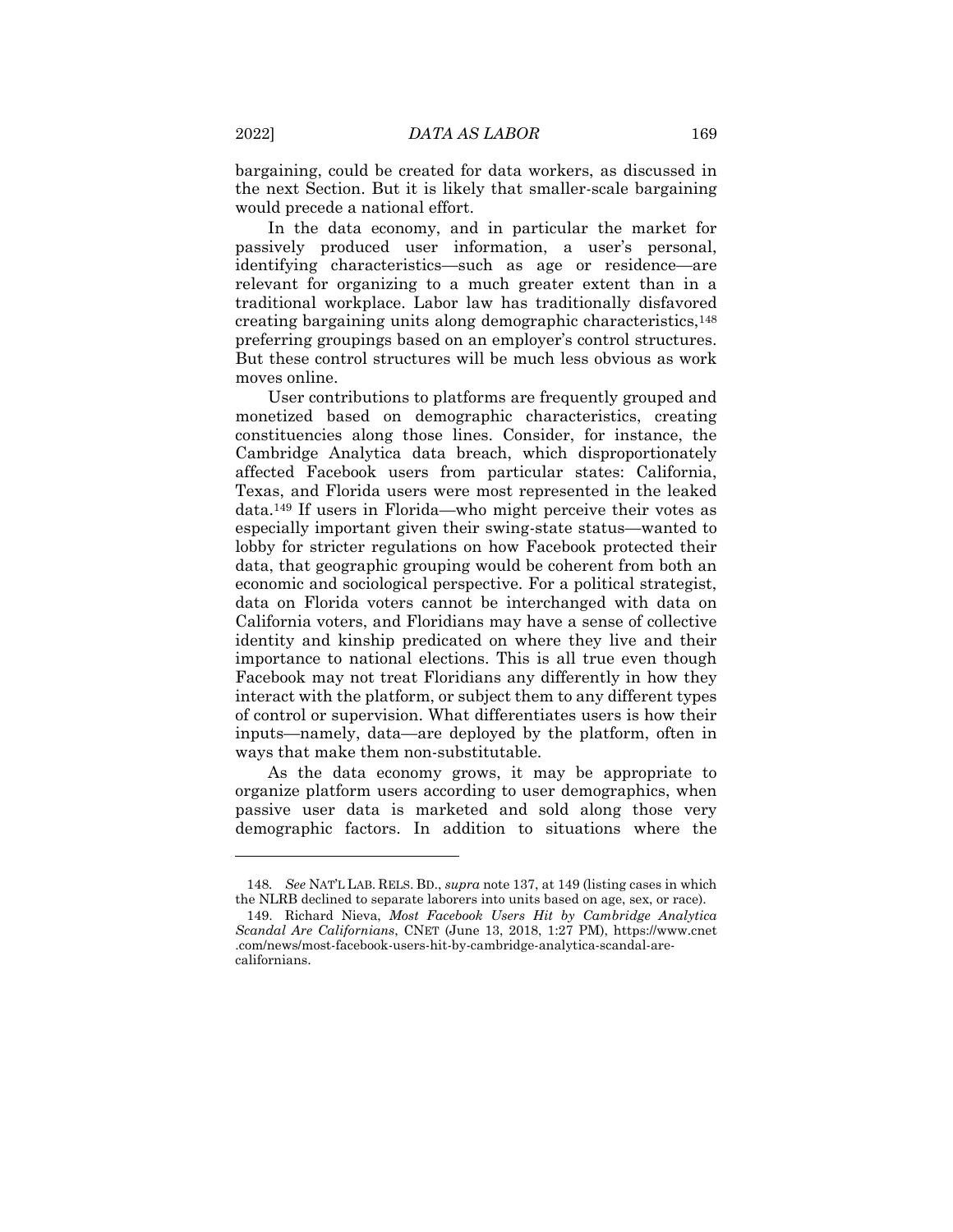relevance of personal characteristics may be obvious—like the Cambridge Analytica example above—regulators can look to the structure of the data tables shared by platforms with purchasers or users of its data, as a signal of what fields may be relevant to those purchasers or users. For instance, if credit card data is sold with the user's location and age, it is likely that user data may be deployed differently depending on those characteristics. Under *PCC Structurals*, workers proposing bargaining units will still need to demonstrate that the commonalities within their group outweigh the commonalities across groups.<sup>150</sup> For instance, if a group of Facebook users with a certain eye color decided to make a concerted complaint against the platform, it is unclear why their eye color creates a community of interest when Facebook's platform itself does not facially distinguish between eye colors. In this way, the *PCC Structurals* standard may be useful in ensuring that bargaining units do not become arbitrarily small.

For more highly organized platforms like Facebook, and others at the top of the spectrum in Figure 2, the platform's own data on user interactions and groupings will be informative, if not dispositive, to understanding how users group themselves. Tools like Facebook groups allow users to define their own communities and interest groups, and may reveal shared values in a way that is relevant for structuring bargaining units.

As discussed, it is unclear whether the NLRA will ever be amended to encompass a greater number of workers, and so the question of how the NLRB will define bargaining units in the platform economy may be unnecessary to answer. But even short of amendments to the NLRA, these questions of identity in a digital workplace may arise anyway if remote work continues to become more popular among workers traditionally considered employees.<sup>151</sup>

#### B. SECTORAL BARGAINING

 $\overline{a}$ 

Because enterprise-level bargaining tends to fragment worker bargaining power along firm lines and is generally

<sup>150.</sup> PCC Structurals, Inc., 365 NLRB No. 160, slip op. at 9 (Dec. 15, 2017). 151*. See* Kim Parker et al., *How the Coronavirus Outbreak Has—and Hasn't—Changed the Way Americans Work*, PEW RSCH. CTR. (Dec. 9, 2020), https://www.pewresearch.org/social-trends/2020/12/09/how-the-coronavirus-ou tbreak-has-and-hasnt-changed-the-way-americans-work (describing the increased prevalence of work from home and shifts in preferences).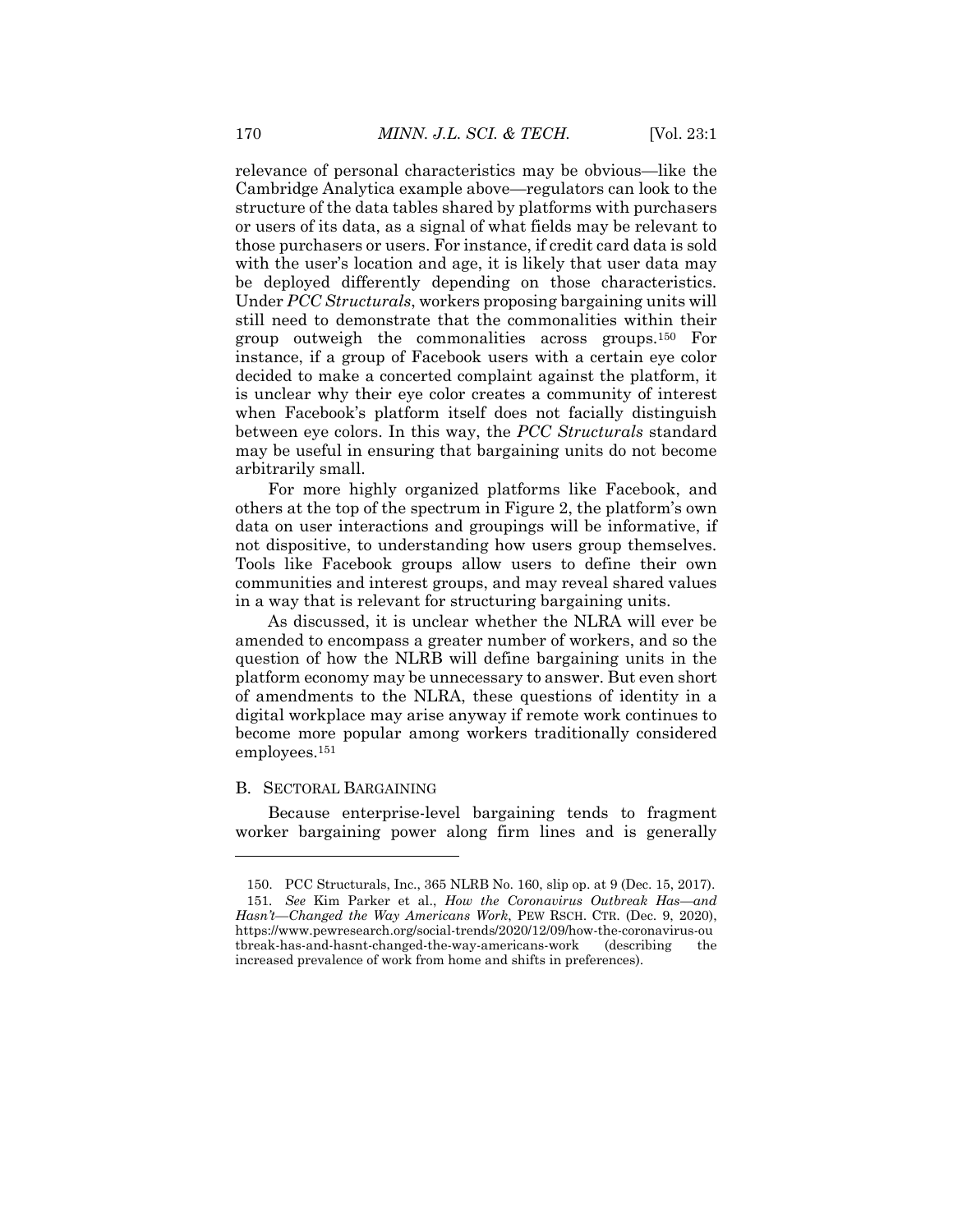incapable of addressing sector-wide labor grievances, labor activists have made the case for sector-wide, or sectoral bargaining, as a way of ensuring fair compensation and treatment across an industry.<sup>152</sup> While sectoral bargaining can take on a variety of forms, it usually relies on governmental authority to extend protections beyond the group of workers that lobbied for them, to the industry as a whole.<sup>153</sup> For example, in a workers' board, worker representatives consult with business leaders and government officials to propose regulations to government agencies, which can enact the regulations as law.<sup>154</sup> While enterprise-level bargaining is the default under the NLRA, sectoral bargaining is common in many European countries<sup>155</sup> and Australia, where it has been credited with increasing worker wages and decreasing inequality.<sup>156</sup> Workers' boards are gaining traction in the United States, where many states have enacted statutes authorizing them.<sup>157</sup> In addition to augmenting worker bargaining power with the authority of the government, sectoral bargaining reduces the likelihood that any single employer will be competitively disadvantaged by worker organizing, because any concessions will also be imposed on competitors.<sup>158</sup>

Because sectoral bargaining works by finding common grievances within large worker bodies, it may be especially relevant for passive data workers. Recall that this Article defines passive data work as the unconscious generation of data

<sup>152</sup>*. See, e.g.*, Madland, *supra* note 134 (discussing how sectoral bargaining can create even more positive change than enterprise bargaining).

<sup>153</sup>*. See id*.

<sup>154</sup>*. See* Kate Andrias, David Madland, & Malkie Wall, *A How-To Guide for State and Local Workers' Boards*, CTR. FOR AM. PROGRESS 1 (Dec. 2019), https://cf.americanprogress.org/wp-content/uploads/2019/12/Wage-Board-Report.pdf.

<sup>155.</sup> Dylan Matthews, *Europe Could Have the Secret to Saving America's Unions*, VOX (Apr. 17, 2017, 9:30 AM EDT), https://www.vox.com/policy-andpolitics/2017/4/17/15290674/union-labor-movement-europe-bargaining-fight-15-ghent.

<sup>156.</sup> Arindrajit Dube, *Using Wage Boards to Raise Pay*, ECONOMISTS FOR INCLUSIVE PROSPERITY 4 (Dec. 2018), https://econfip.org/wpcontent/uploads/2019/02/4.Using-Wage-Boards-to-Raise-Pay.pdf.

<sup>157</sup>*. See* Andrias, Madland & Wall, *supra* note 154, at 4–5 (quoting various state statutes); Andrias, *supra* note 129, at 46–47 (describing the "Fight for \$15" minimum wage movement in the United States as a form of sectoral bargaining).

<sup>158</sup>*. See* Matthews, *supra* note 155.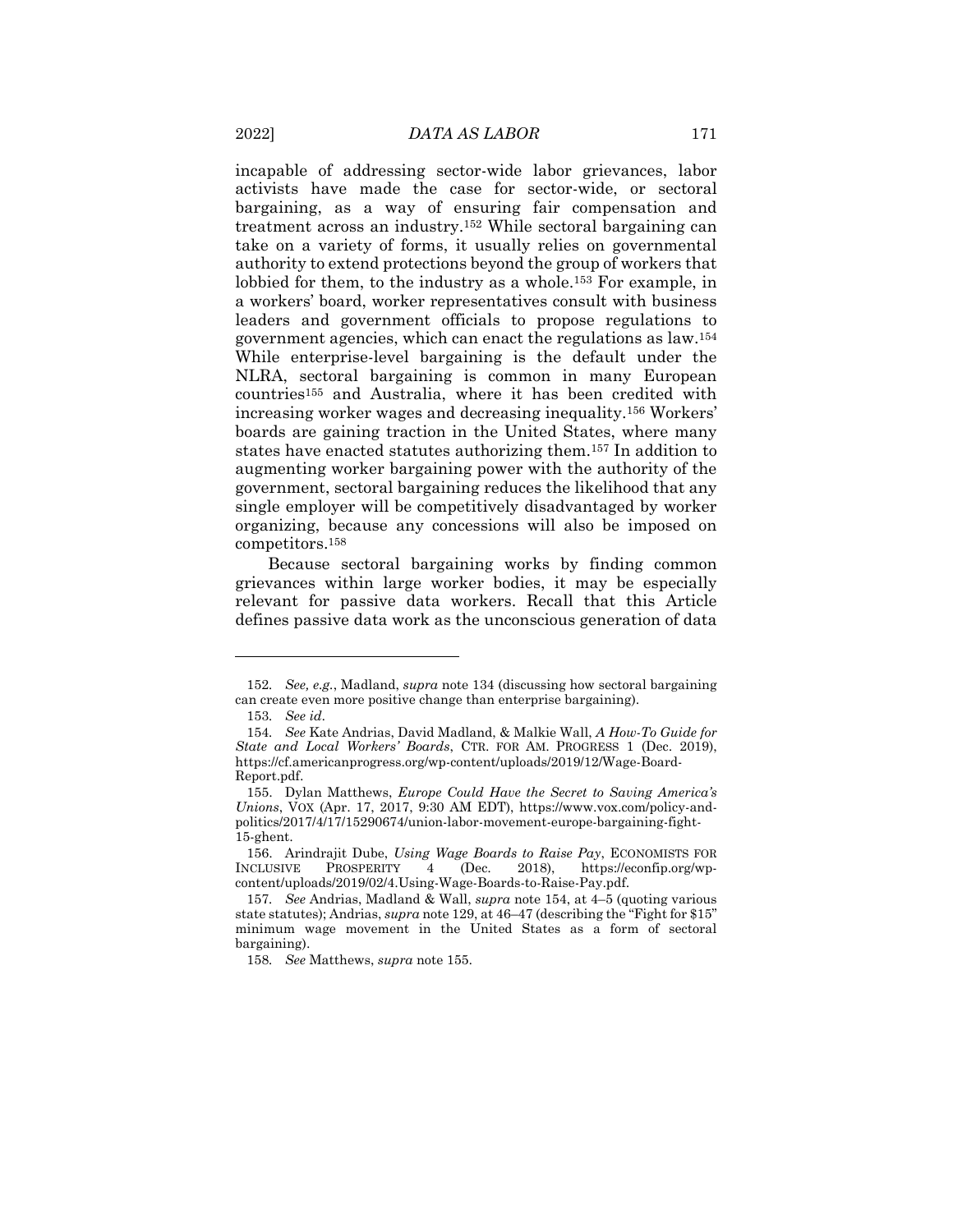in the course of platform use: individuals who use Google Search, for instance, produce data that is useful and monetizable by the firm, but that data is largely a byproduct of platform use, as opposed to a service or conscious contribution made by the user. While these sorts of users contribute value to platforms and may have grievances directed toward the platforms, organizing them through a traditional enterprise-bargaining model would be difficult, because any given platform will have countless passive contributors, and their interactions with the platform will be intermittent. Coordinating a vast and un-organized workforce through NLRB-approved bargaining units would be challenging, and each platform would be required to negotiate with each successful unit, entailing significant coordination and negotiation costs. Sectoral bargaining would combine many of those hypothetical negotiations into one, under the supervision of the government and led by representative platform users.

States interested in extending protections to data workers can enact legislation authorizing the use of workers' boards, as has been done in California, Colorado, and New Jersey.<sup>159</sup> States could then create a data work board, or more likely establish boards concerning specific types of data work. As in other sectors, representatives from government, labor, and business would negotiate proposed regulations on these topics, which would then be passed on for consideration by a governmental agency.

One challenge in enabling sectoral bargaining for platform users will be identifying representative users to take part in worker board negotiations. Traditionally, many workers' boards have drawn their representatives from existing labor organizations, who can use their member bases as evidence that they represent a significant portion of workers.<sup>160</sup> Until enterprise-level bargaining among data workers progresses further, data workers' boards would likely have to rely on other means of choosing representatives.<sup>161</sup> Given the homogeneity of passive data workers as a class—and the fact that large numbers

<sup>159.</sup> Dylan Matthews, *Governors in These States Can Give Workers a Raise With the Stroke of a Pen*, VOX (July 19, 2019, 12:00 PM), https://www.vox.com/f uture-perfect/2019/7/19/20698079/wage-boards-union-labor-movementcalifornia-colorado-new-jersey.

<sup>160</sup>*. See* Andrias, Madland & Wall, *supra* note 154, at 6 (describing ways to select members of the board).

<sup>161</sup>*. Id.*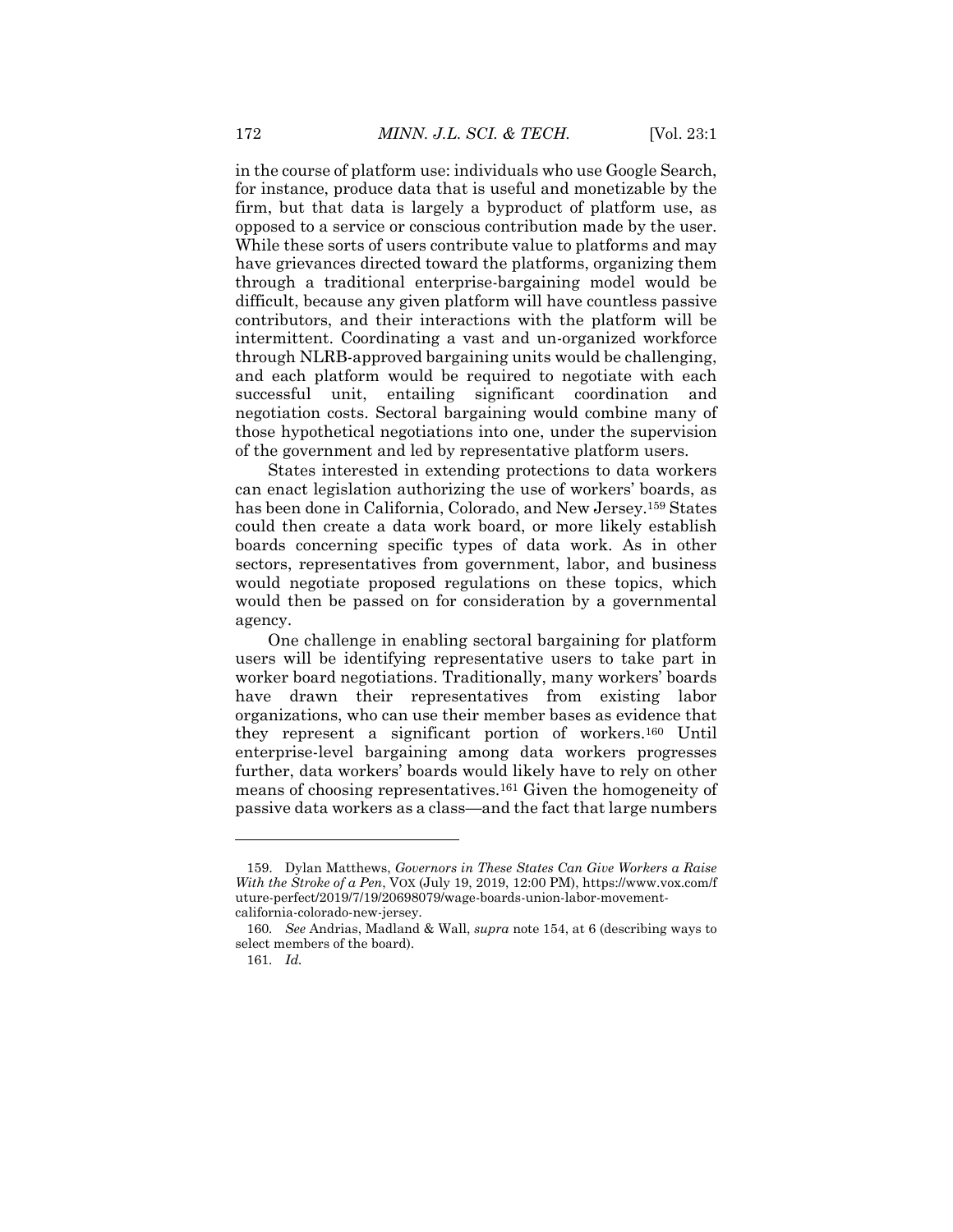of workers will be governed by similar terms and conditions these alternative selection mechanisms may still produce representatives who can competently negotiate for their class.

Another challenge is that sectoral bargaining exacerbates the free-riding problem of collective bargaining, since workers do not need to be a part of a union or pay dues to benefit from negotiations.<sup>162</sup> For this reason, sectoral bargaining works best in countries with already high union density.<sup>163</sup> Many Scandinavian countries give unions responsibility for running unemployment insurance, under the "Ghent system"—this creates an obvious incentive for workers to join unions, and these countries have among the highest union densities in the world.<sup>164</sup> Therefore, the success of sectoral bargaining may be tied to the success of enterprise-level bargaining.

One crucial benefit of sectoral bargaining is states and localities can legislate to permit such bargaining without fear of federal preemption. While state legislation that touches on traditional enterprise-level bargaining for employees is broadly preempted under the NLRA, sectoral bargaining does not encroach on the NLRB's jurisdiction and may be pursued independent of federal action.<sup>165</sup> Therefore, workers who find an unsympathetic audience in the federal government can pursue state action, and vice versa.

Despite its limitations, sectoral bargaining presents a useful alternate strategy to labor activists if federal action is not forthcoming, and is especially useful within the context of passive data work given its ability to affect large worker bodies at once. Although sectoral bargaining benefits from enterpriselevel bargaining—both because the latter increases union density and eases the selection of representatives—the reverse may be true as well, since sectoral bargaining can galvanize more workers to get involved.<sup>166</sup>

<sup>162</sup>*. See* Matthews, *supra* note 155 ("Sectoral bargaining creates a free-rider problem even bigger than our current free-rider problem at the enterprise level, because all workers benefit from the higher wages that are negotiated . . . [s]o you have a strong disincentive to pay dues.").

<sup>163</sup>*. Id.*

<sup>164</sup>*. Id.*

<sup>165</sup>*. Id.*

<sup>166</sup>*. Id.*